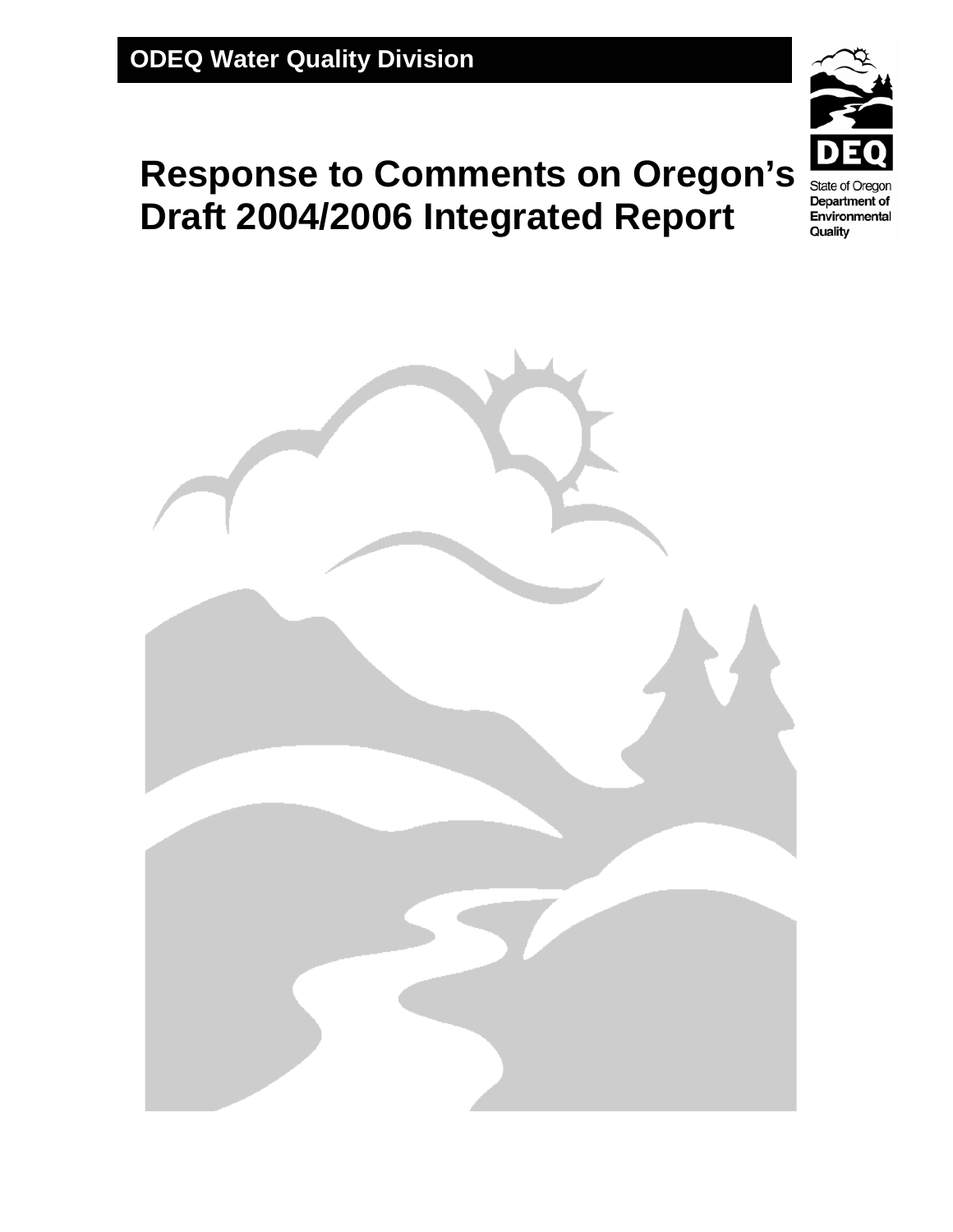## **Table of Contents**

| POLICY ISSUES FOR THE 2004/2006 INTEGRATED REPORT         |  |
|-----------------------------------------------------------|--|
|                                                           |  |
|                                                           |  |
| LIST OF COMMENTERS ON DRAFT 2004/2006 INTEGRATED REPORT45 |  |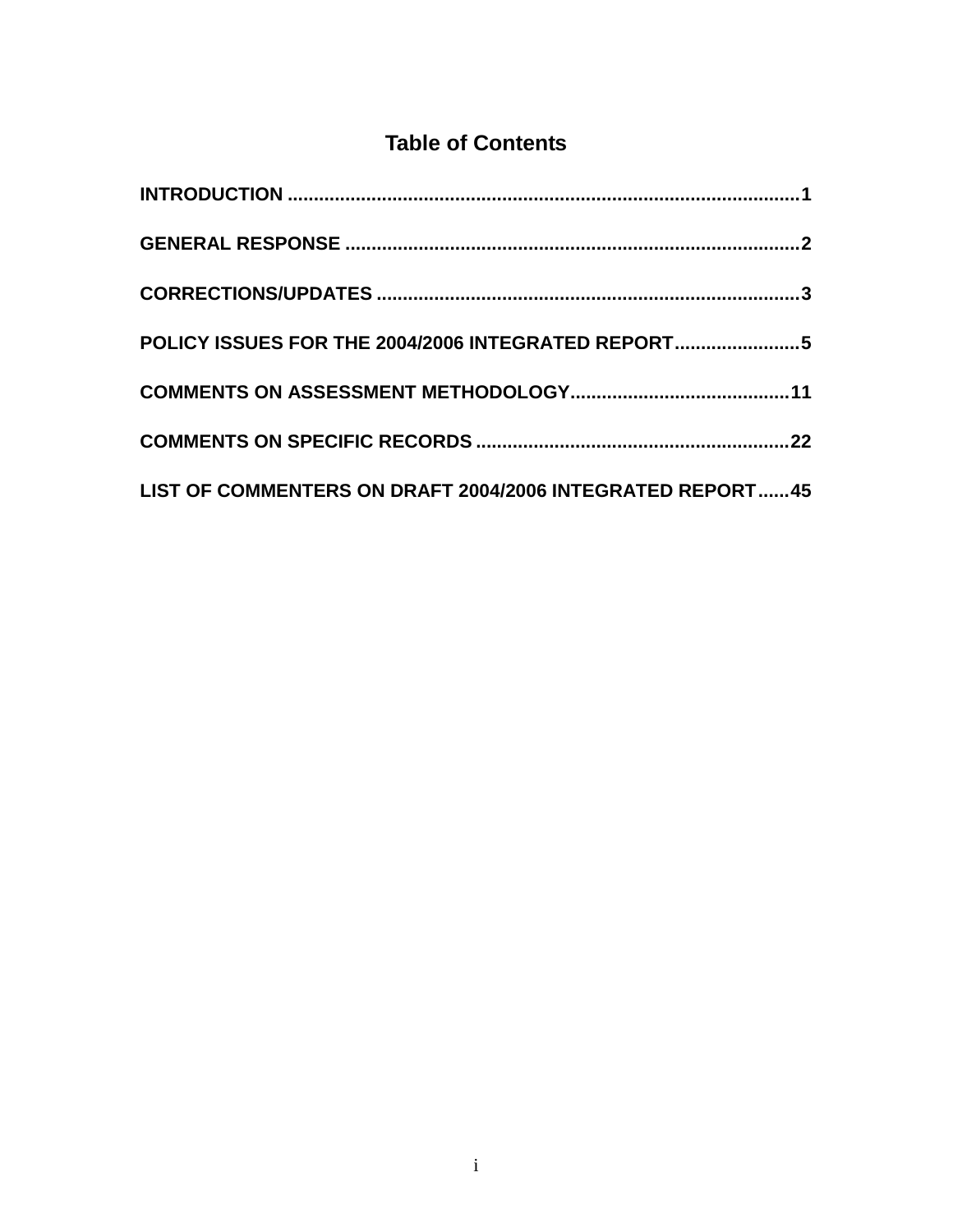## <span id="page-2-0"></span>**Introduction**

Oregon Department of Environmental Quality (DEQ) is required by the federal Clean Water Act (CWA) to assess Oregon's water quality and report to the Environmental Protection Agency (EPA) every two years. CWA Section 305(b) requires DEQ to report on the overall status of waters in the state. CWA Section 303(d) requires DEQ prepare a list of water bodies that do not meet water quality standards and where Total Maximum Daily Loads (TMDLs) will be developed. EPA recommends combining these reports into an Integrated Report that assigns each water body to an assessment category based on the evaluation of available data. DEQ completed the narrative portion of the Integrated Report in July 2004 with the report titled **Oregon's 2004 Water Quality Assessment Section 305(b) Report** available at

<http://www.deq.state.or.us/wq/305bRpt/ORWQ305bRpt2004.pdf>

DEQ began the data assessment process by preparing a Draft Assessment Methodology and issuing a public call for data to be submitted between April 1 - May 16, 2003. The Assessment Methodology contains the "decision rules" that DEQ used to assess water quality. The call for data included the minimum quality assurance and quality control (QA/QC) requirements for data submittal. DEQ evaluated the available water quality data for Oregon's waters using the decision rules and assigned a status from these categories:

Category 1: All designated uses are met.

- Category 2: Some of the designated uses are met but there is insufficient data to determine if remaining designated uses are met. (Attaining)
- Category 3: Insufficient data to determine whether any designated uses are met. 3B: Insufficient data but some data indicate non-attainment of a criterion and a potential concern.
- Category 4: Water is impaired or threatened but a TMDL is not needed. This includes:

4A: All TMDLs needed to result in attainment of all applicable water quality standards have been approved. (TMDL approved)

4B: Other pollution control requirements are expected to address all pollutants and will attain water quality standards.

4C: Impairment is not caused by a pollutant (e.g., flow or lack of flow is not considered a pollutant).

Category 5: Water is impaired or threatened and a TMDL is needed. This category constitutes the Section 303(d) list that EPA will approve or disapprove under the Clean Water Act.

The combination of water bodies in Categories 4 and 5 constitute the water quality limited waters under OAR 340-041-0046. The information from the draft assessment was posted as the Draft 2004 Integrated Report database and was available for public review. The public review and comment period on the water quality limited list was initially open from September 9, 2005 to October 24, 2005, and was extended until November 7, 2005, 5:00 PM.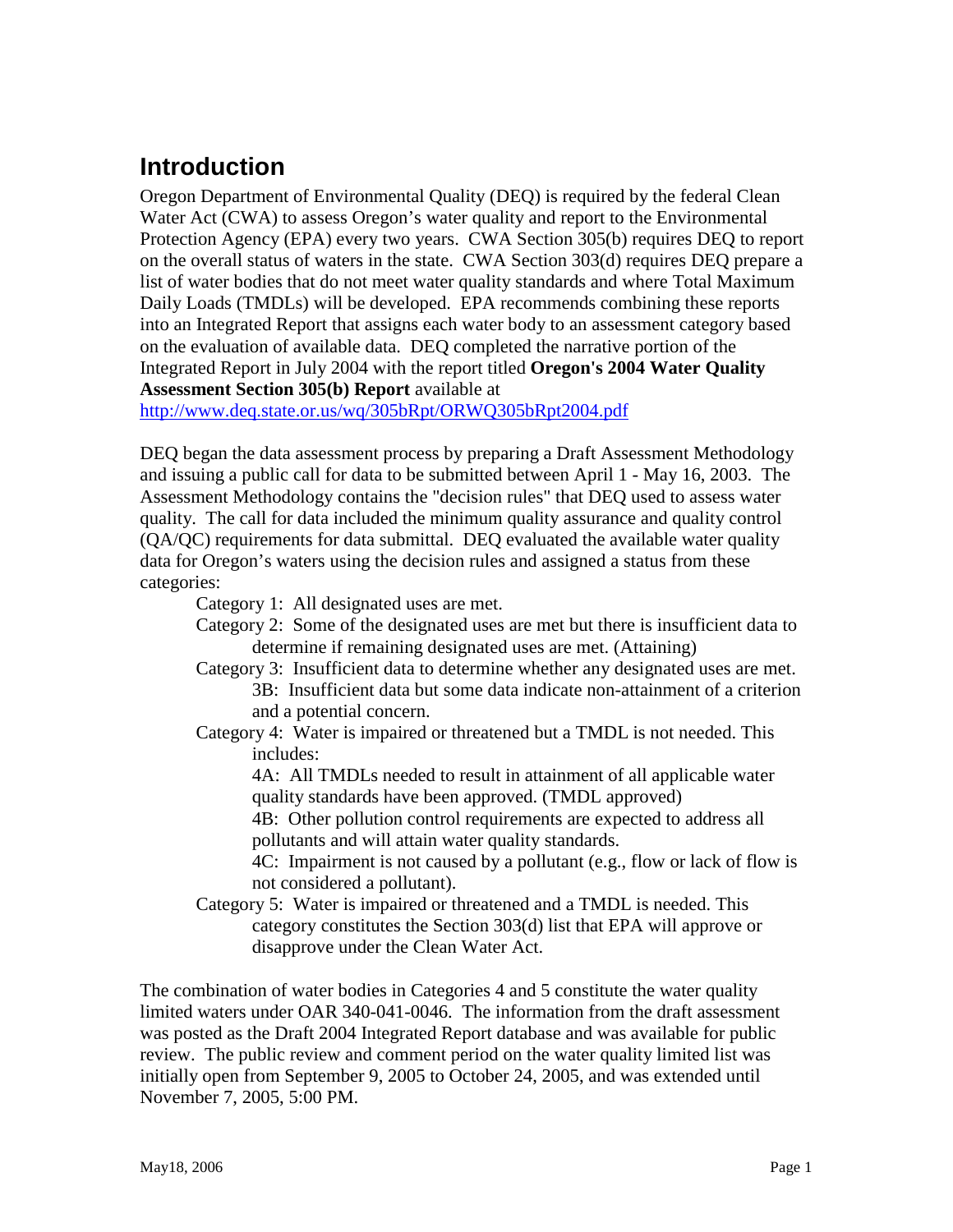After the public comment period closed, DEQ reviewed comments, made changes to the list of water quality limited waters, and prepared a final 2004/2006 Integrated Report. A summary of public comments and DEQ response to comments is provided on the following pages. DEQ will submit the final Section 303(d) list of Category 5: Water quality limited waters needing a TMDL to EPA for approval. Along with the Section 303(d) list, DEQ will also submit the final 2004/2006 Integrated Report, response to comments, the Assessment Methodology for Oregon's 2004 Integrated Report on Water Quality Status, and a prioritization and TMDL schedule to EPA. The final 2004/2006 Integrated Report and supporting documents will be available at <http://www.deq.state.or.us/wq/303dlist/303dpage.htm>

The response to comments is organized on the following pages to address:

- General comments
- Corrections and updates
- Comments on policy issues
- Comments on Oregon's Assessment Methodology
- Comments on specific records in the 2004/2006 Integrated Report database

### <span id="page-3-0"></span>**General Response**

#### **1. 2004/2006 Integrated Report**

*Commenters (24) suggested that the Notice of Extension of Comment Period referencing this report as the 2004/2006 was contrary to the original notice of the draft 2004/2006 Integrated Report. Commenter stated this was impermissible and did not provide opportunity for the public to submit any supporting data on a proposed 2006 list.* DEQ began a cycle of assessment for reporting under Clean Water Act (CWA) Section 305(b) and Section 303(d) in early 2003. The intent was to complete the next report by April, 2004 to meet the biennial reporting requirements of the CWA. DEQ's assessment began with the preparation of a draft Assessment and Listing Methodology for the 2004 303(d) List and a public call for data from April 1 to May 16, 2003. DEQ completed a narrative report titled **Oregon's 2004 Water Quality Assessment Section 305(b) Report** in July 2004. Since the call for data in 2003, DEQ has worked to evaluate data and prepare a statewide assessment. Data available in the DEQ's Laboratory Analytical Storage and Retrieval database for a 10 year time period from 1/1/1994 to 12/31/2003 was retrieved. DEQ developed a computer program that was able to evaluate over 500,000 analytical data records for almost 7,500 monitoring sites across the state and approximately 200,000 days of continuous temperature monitoring data with over 20 million temperature readings. During the process of evaluating data, the state standards for temperature and dissolved oxygen for Oregon's waters were revised and designated fish uses were refined in December 2003. DEQ needed to modify the assessment strategies and protocols to incorporate the changes to the water quality standards and refinements to designated fish uses.

Given the challenges of the assessment and the limited staff resources to conduct the assessment, the intended 2004 target date for completing the Integrated Report evaluation of data was not met. The draft 2004 Integrated Report and list of water quality limited waters were presented for public comment for 45 days from September 9, 2005 to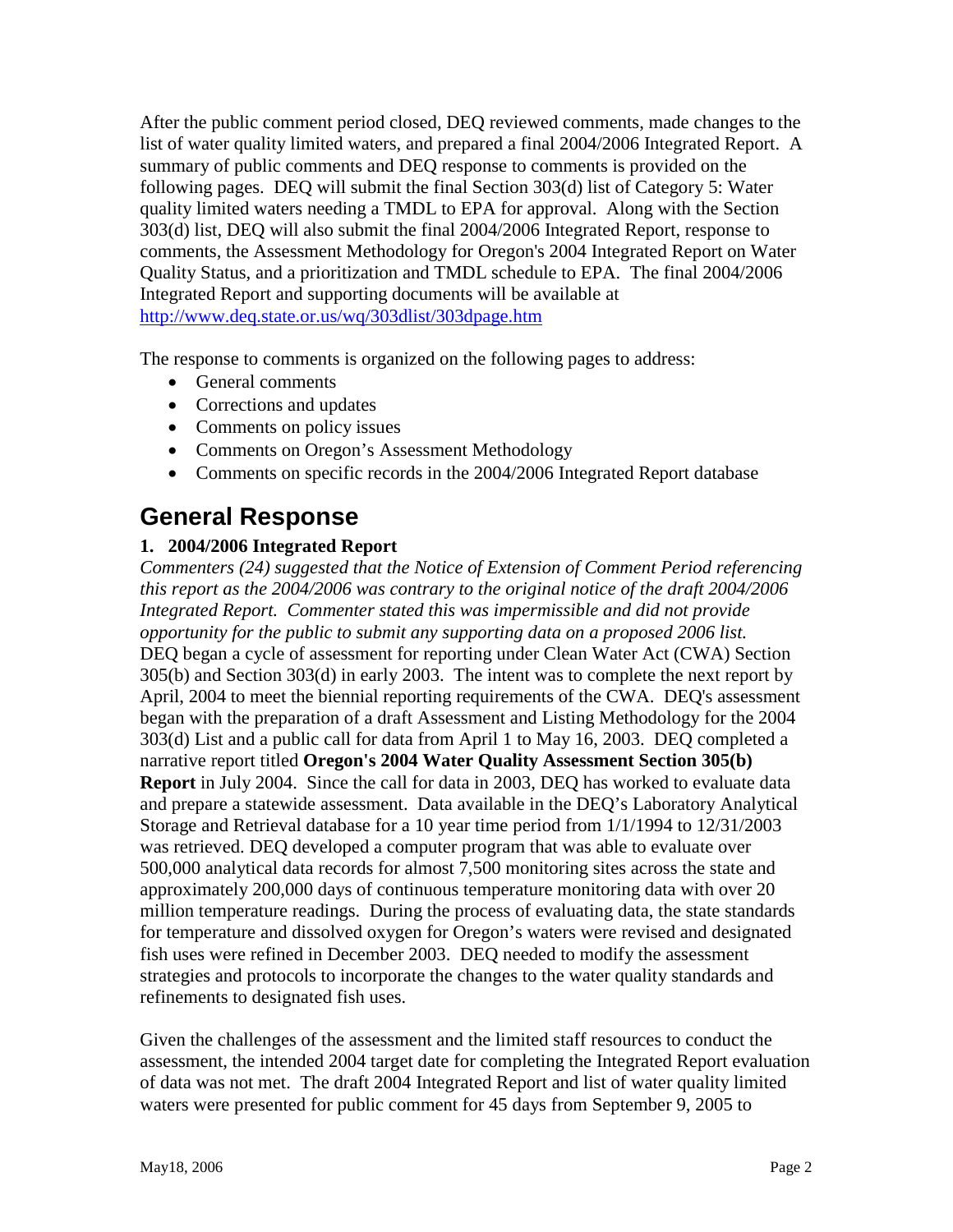October 24, 2005. In response to requests from the public, the comment period was extended until November 7, 2005. Prior to extending the public comment period, DEQ evaluated the schedule and status of the ongoing water quality assessment process. DEQ concluded that a more comprehensive planning process to address the intended use of the Integrated Report and revise assessment protocols prior to beginning the next water quality assessment cycle was warranted. Given DEQ's resources, it would not be possible to issue another call for data and complete another data assessment by the next CWA target date of April 2006. The extension of the public comment period noted that the draft Integrated Report was proposed to be a 2004/2006 Integrated Report representing the time frame for which DEQ will submit the report to EPA.

DEQ will begin planning for the next cycle of water quality assessment as soon as the 2004/2006 Integrated Report is completed and approved by EPA. DEQ intends to review the assessment strategy for the standards and criteria that are applied and issue a call for data for the next assessment. The assessment of data will likely continue DEQ's strategy of evaluating a 10 year record of data prior to updating the 303(d) lists. This will provide the public and third parties the opportunity to provide additional data for the next assessment cycle.

#### **2. Water Quality Standards**

*Commenters (A, 18, 21, 23, 25, 26, and 28) provided comments on Oregon's water quality standards, beneficial uses, and numeric criteria and rule and standard revisions processes including use attainability analyses.* 

In preparing the 2004/2006 Integrated Report, DEQ applied Oregon's existing water quality standards including the criteria and designated beneficial uses contained in OAR 340-041 to assess water quality throughout the state. The water quality standards and current designated uses were not revised or open for review or comment as part of the 2004/2006 Integrated Report process. The review and modification of water quality standards and designated uses are conducted in a periodic Triennial Review of standards. The schedule and the water quality standards currently under review are available at <http://www.deq.state.or.us/wq/standards/wqstdshome.htm>. For the 2004/2006 Integrated Report, water bodies were evaluated using the current standards adopted in rule and approved by EPA. The fish beneficial uses in Oregon's 2003 rule revisions provide explicit designations in locating where and when various kinds of protected salmonid use exist that are applied for the 2004/2006 Integrated Report. Assessment conclusions may differ from prior assessments, especially with regard to water bodies that were assumed to provide salmon and steelhead spawning habitat during certain seasons. For the 2004/2006 Integrated Report, water bodies were evaluated using the fish use designations adopted in Oregon standards in 2003 and approved by EPA.

## <span id="page-4-0"></span>**Corrections/Updates**

Several comments pointed to systematic errors in the data evaluation or assignment of status for the 2004/2006 Integrated Report. These errors were corrected for all the effected records. The following corrections were made to the final 2004/2006 Integrated Report: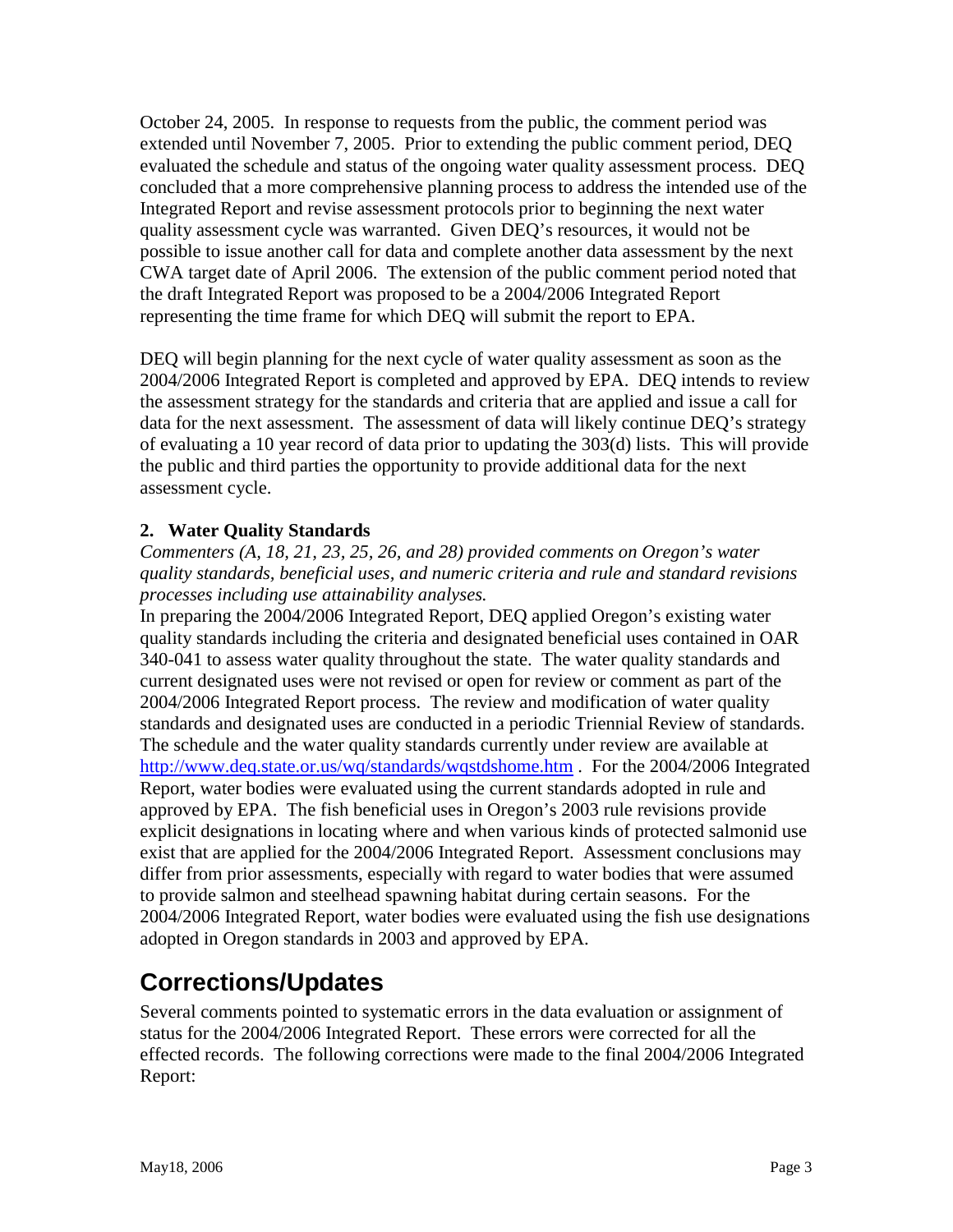#### **1. Chlorophyll a in Fall/Winter/Spring**

All site data for chlorophyll a for the Fall/Winter/Spring season were re-evaluated to be consistent with the Assessment Methodology for Oregon's 2004 Integrated Report on Water Quality Status and to correct status assignments in the draft Integrated Report. For each site, an average value for a Fall/Winter/Spring time period (October 1 through May 31) was calculated by counting the number of samples within three consecutive months. The Assessment Methodology specifies that data from at least 3 samples in a 90 day time period is required to assign a status of Category 5: Water quality limited, 303(d) list, TMDL needed, or Category 2: Attaining. After the data were re-evaluated, 60 sites previously assessed as exceeding or attaining the criterion were found to have insufficient data with less than the necessary 3 samples in three consecutive months. Stream segments containing these sites were reviewed and assigned a status based on the corrected site status. After reviewing site data, forty one (41) segments from the Draft 2004/2006 Integrated Report were re-assigned a status of Category 3: Insufficient data. The summary of data in the supporting data field for each segment was corrected to reflect updated site evaluations. The supporting data field lists each monitoring site in the segment and summarizes the data by giving the date range for the 90 day time period with the maximum average chlorophyll a value, the number of samples in that date range, the number of months in that date range with sample data, and the average value for that time period. Where segments had been assigned a status in previous assessments in 1998 or 2002, but data available in 2004 did not meet data requirements, the prior assigned status is carried forward for 2004.

#### **2. Dissolved oxygen for estuaries**

Dissolved oxygen data were evaluated for estuaries using the estuarine site criterion (not less than 6.5 mg/L). In the Draft 2004/2006 Integrated Report, the supporting data summary mislabeled monitoring stations, but presented correct locations and site status and correctly assigned a segment status category based on the evaluation of data. For the final 2004/2006 Integrated Report, the supporting data field has been updated to correctly label monitoring stations. Forty two (42) records were updated.

#### **3. Duplicate records**

Oregon's 2004/2006 Integrated Report database is organized by assigning a unique record identification to a water body segment that is specific for assessing a pollutant parameter and criteria, season, and location. The Draft Integrated Report inadvertently created new record identifications that duplicated segment locations, parameter, and seasons from prior assessment cycles. These new records were eliminated and the information from the 2004 assessment was associated with the record ID from the prior assessment year for approximately 400 records.

#### **4. Walla Walla River Subbasin TMDL**

On September 29, 2005, EPA approved the TMDLs developed in the Walla Walla Subbasin Stream Temperature Total Maximum Daily Load and Water Quality Management Plan. Four water bodies are de-listed in the final 2004/2006 Integrated Report and assigned Category 4A: Water quality limited, TMDL approved. These are: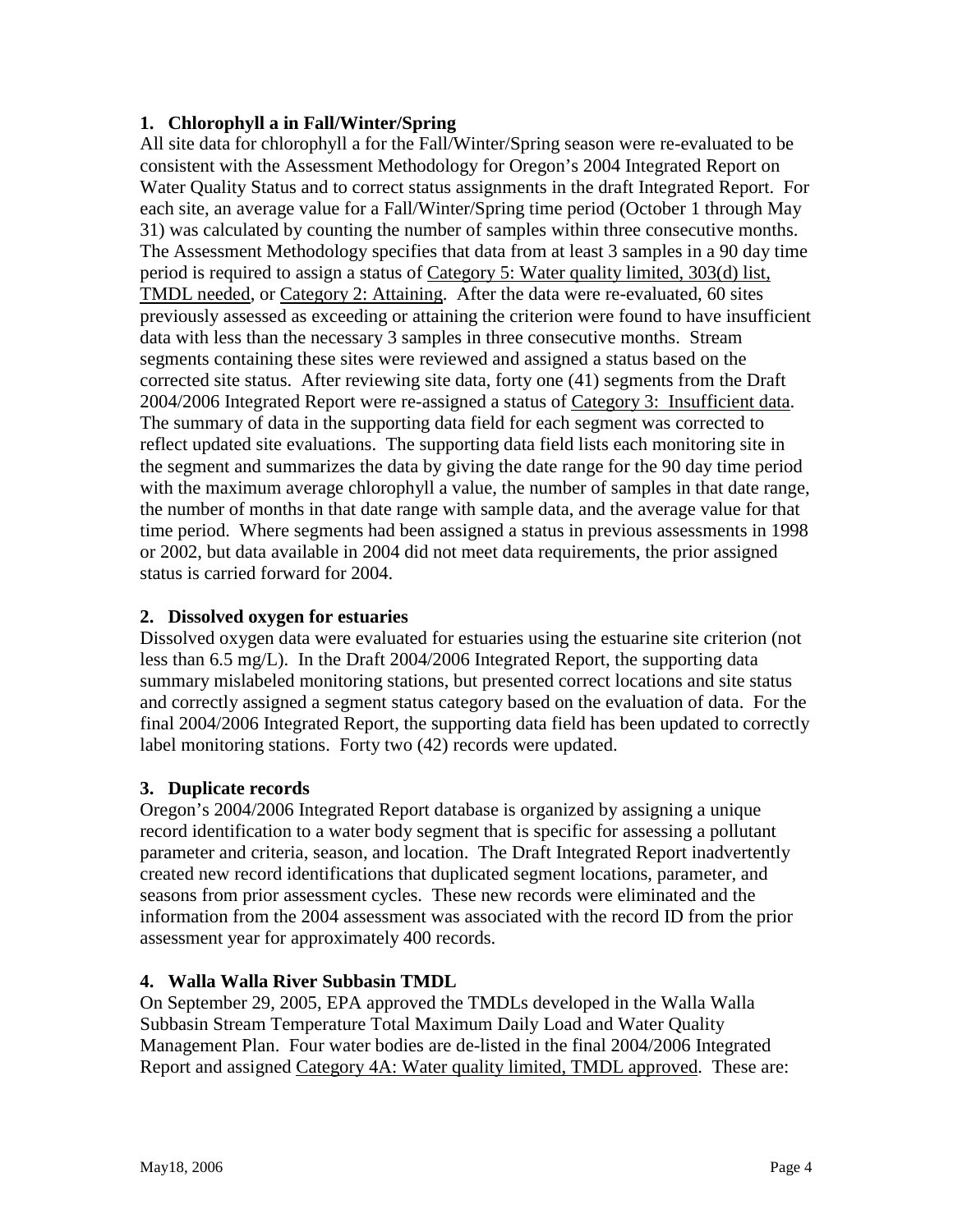Mill Creek (Record ID 5263), North Fork Walla Walla River (Record ID 12592), South Fork Walla Walla River (Record ID 5080), and Walla Walla River (Record ID 5078).

## <span id="page-6-0"></span>**Policy Issues for the 2004/2006 Integrated Report**

#### **1. De-listing streams found to be impaired by flow alteration, habitat modification**

*Commenter (4) expressed concerns that de-listings for flow alteration "demoted" streams to a less important category which severely compromises efforts by watershed councils and others to restore in-stream flow. Commenter (4) expressed specific concerns about flow alteration impacts on the Marys River. Commenter (25) suggested DEQ not use Category 4C where the impairment is not caused by a pollutant, but continue to list these waters in Category 5: Water quality limited, 303(d) list, TMDL needed.* 

In finalizing Oregon's **2002** 303(d) list of impaired waters, DEQ followed direction from EPA regarding prior listings for flow alteration, habitat modification, and biological criteria impairments. EPA found that, although effects were considered evidence of pollution in a water body, they were not pollutants as defined under the federal Clean Water Act. EPA indicated to DEQ that it would not take action to approve TMDLs for streams that had been listed for impairments that were not pollutants. EPA recommended placing waters in Category 4: Water quality limited but a TMDL is not needed when the impairment is not caused by a pollutant rather than listing waters in Category 5: Water quality limited, 303(d) list, TMDL needed. In 2002, DEQ de-listed 56 segments that had been previously listed for flow modification, 207 segments previously listed for habitat modification, and 10 segments that had been previously listed for biological criteria. These segments were de-listed and assigned a status of "Water Quality Limited Not Needing a TMDL", equivalent to Category 4. These de-listings were approved by EPA in 2003. With the 2004/2006 Integrated Report, DEQ will de-list and assign Category Cat4C: Water quality limited, not a pollutant to two more water bodies (Record IDs 4106 and 3301) for biocriteria impairment that are addressed by TMDLs that have been approved by EPA for the pollutants temperature and sediment.

It should be noted by all users of this assessment information that these waters are still categorized as water quality limited and impaired. Although de-listed from the federal Section 303(d) list of as Category 5: Water quality limited, TMDL needed, these waters are still considered water quality limited. DEQ does not consider Category 4 to be a less important category. The combination of water bodies in Categories 4 and 5 constitute the water quality limited list under OAR 340-041-0046. Any management decisions, including review of applications for water withdrawals, should consider the potential effect the decision will have on all impaired waters.

Even though flow modification is not a pollutant, it is one factor that contributes to impairments from pollutants such as temperature, dissolved oxygen, and pH. Where these pollutants exceed standards, the water body is listed as Category 5: Water quality limited, 303(d) list, TMDL needed. Although a TMDL for temperature does not explicitly allocate stream flows, it does consider that the temperature standard includes stream flow within its definition of natural thermal potential. Natural flows are incorporated into natural thermal potential stream temperature simulations by removing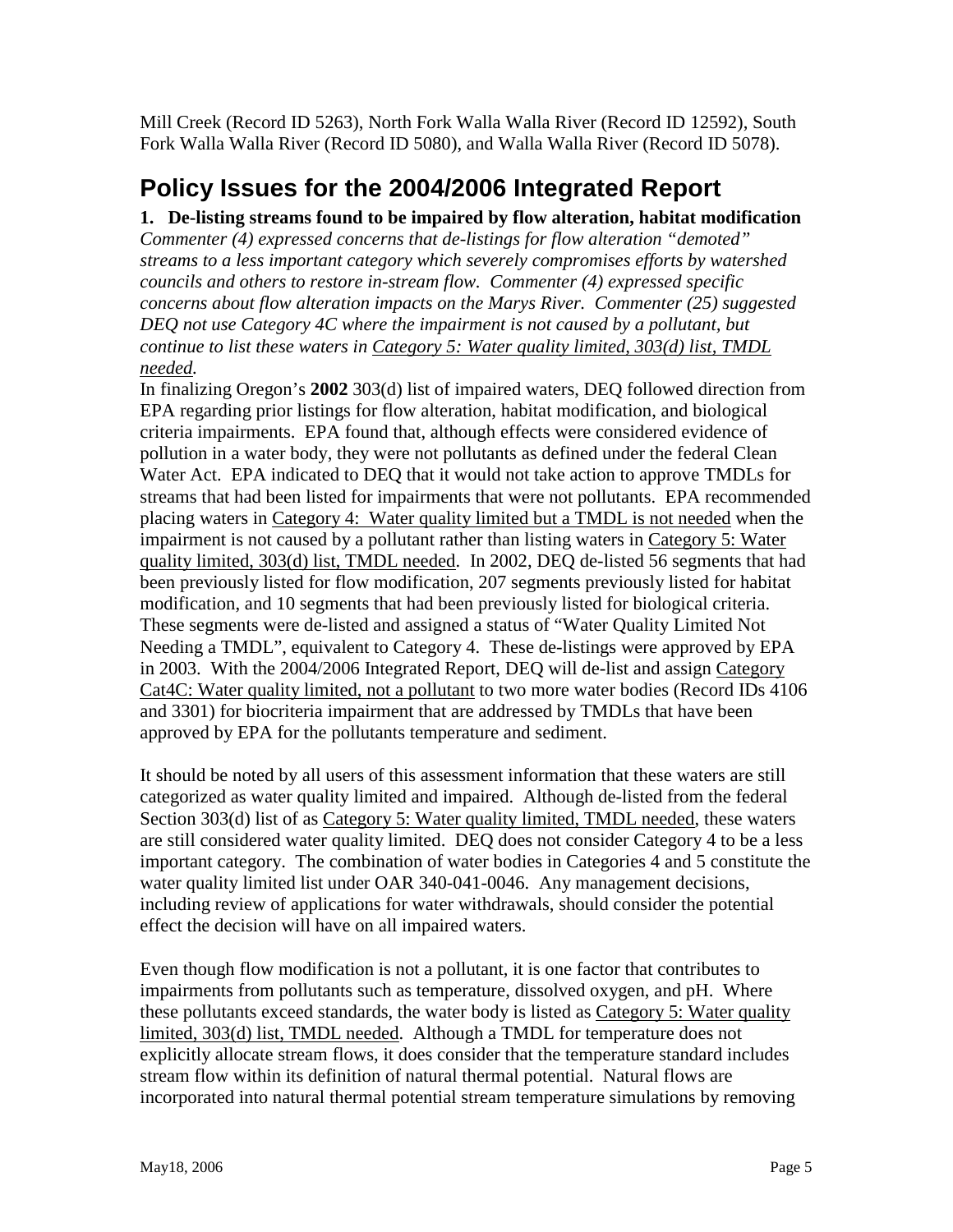all human-caused flow modifications (dams, withdrawals, and point sources). The natural thermal potential often becomes the basis for thermal load allocations. For instance, when a stream's natural thermal potential exceeds the numeric criteria, the natural thermal potential supersedes and becomes the new criteria. Therefore, flow modifications are accounted for when determining temperature TMDLs. A similar analysis is often incorporated into TMDLs for dissolved oxygen and pH.

DEQ notes that the Marys River is listed as Category 5: Water quality limited, 303(d) list, TMDL needed for dissolved oxygen and temperature. The TMDLs for these parameters and management plans for this watershed should consider the response of these pollutant parameters to flow alterations. In reviewing a Division 33 water right application, DEQ would likely recommend denying such an application in these waters.

#### **2. Use of fish consumption advisories and beach closures as basis for evaluating water quality impairments**

*Several commenters (7, 12, 15, 16, 17, 25) expressed concern that DEQ was not using information about fish consumption advisories or beach closures from the Oregon Department of Health Services (ODHS) to update the 2004/2006 Integrated Report and list water bodies as Category 5: Water quality limited, 303(d) list, TMDL needed.*  In prior listing cycles (1998 and 2002), DEQ used fish consumption advisories issued by ODHS as the basis for placing water bodies on the 303(d) list. Several Oregon streams were listed for specific pollutant parameters using fish advisory information. These included listings for mercury in the rivers and reservoirs in the Coast Fork Willamette watershed; the Owyhee, Snake, and Willamette Rivers; and reservoirs in the North and South Umpqua watersheds. The Columbia and Willamette Rivers were also listed on the basis of ODHS fish consumption advisories for DDT, PCBs, aldrin, and dieldrin. These listings are maintained in the 2004/2006 Integrated Report and Section 303(d) list. ODHS fish consumption advisories issued in 2003 and 2004 addressed streams and reservoirs that are already listed and which will be maintained as listed for the 2004/2006 Integrated Report and Section 303(d) list. The supporting data field cites the information that was used for the original listing in 1998 or 2002.

For evaluating water quality data, the water quality criteria in OAR 340-041-0033 Table 20 establish levels of toxic substance that may not be exceeded in the water column for the protection of human health based on fish consumption only or water and fish ingestion. These criteria are based in part on bioconcentration factors from the water column to fish. However, Oregon does not have numeric standards for concentrations of toxic substances measured directly in fish tissue. The assessment for the 2004/2006 Integrated Report evaluated water column data and compared data to numeric standards. DEQ applied a conservative approach and always applied the most stringent criteria whenever it was available and compared water column data to these criteria. In addition to listing based on fish consumption advisories from prior years, some additional water body segments have been assigned to Category 5: Water quality limited, 303(d) list, TMDL needed if the water column data were also found to exceed Table 20 criteria. For instance, the Coast Fork of the Willamette River was initially listed in 1998 for mercury from 0 to 31.3 miles based on fish consumption advisories. This listing is maintained and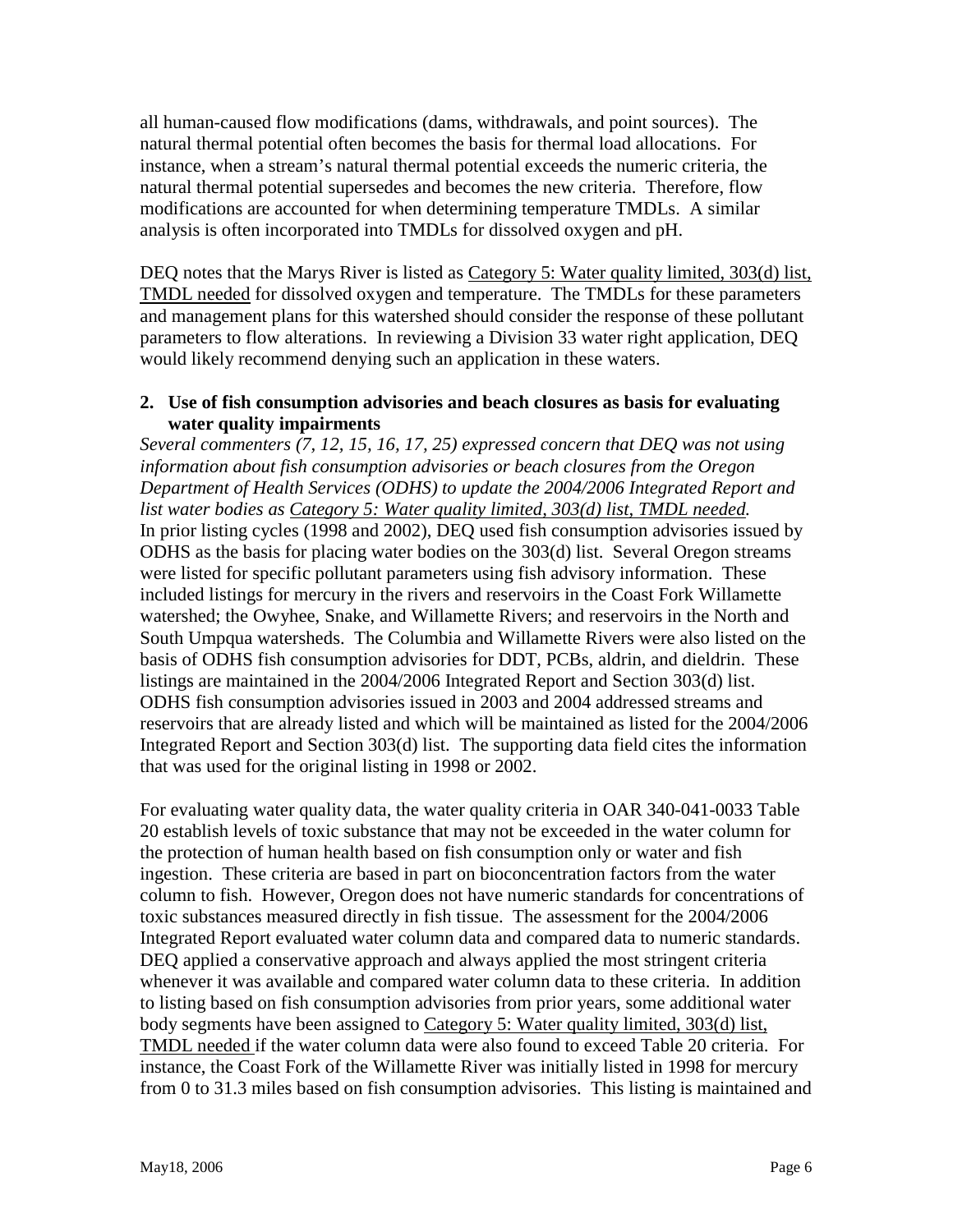another segment from 31.3 to 38.8 miles is added on the basis of Table 20 criteria being exceeded in the water column.

DEQ did not review beach advisory information as a basis for listing water bodies. Beach advisories are based on a single sample result and are not the same as a finding that a standard, based on an average of data over time, are exceeded. DEQ did compare available e. coli data for freshwater and fecal coliform data for marine waters to the applicable Oregon bacteria standard. These standards were developed to protect water contact recreation as well as shellfish harvesting as the beneficial use. EPA promulgated new federal criteria in November 2004 to protect water contact recreational use in marine coastal waters using a measure of enterococci. However, these criteria were promulgated too late in the water quality assessment process to be incorporated into the review of data for the 2004/2006 Integrated Report. Since 2004, the ODHS Oregon Beach Monitoring Program has been routinely testing Oregon marine beaches for enterococci and issuing beach advisories when a single test exceeds the federal criterion. DEQ did not develop a protocol in time for the 2004/2006 Integrated Report to review beach advisories or data on enterococci in Oregon's marine coastal waters.

#### **3. Updating assessment using 2003 temperature criteria and designated fish uses**

*Commenters (10, 20) asked whether previous 303(d) listings for temperature were carried over if data were not available to evaluate new fish designated uses and temperature criteria. Commenters (10, 20) suggested re-evaluating original listings based on new criteria or designated uses, and not carrying forward listings if no data were evaluated. Another commenter (25) agreed with DEQ's protocol that a lack of data should not lead to de-listing.* 

DEQ evaluated all temperature data that were submitted in response to the call for data and available in the LASAR database at the time of the evaluation, and applied new temperature criteria and refined designated uses. Temperature data available for a 10 year period (1/1/1994 to 12/31/2003) were evaluated. This time period overlapped part of the 10 year period reviewed for prior assessments in 1998 and 2002, and if data were available in the LASAR database, all data were evaluated using the new temperature standards adopted in 2003. If data on a previously listed water body showed that the new criteria were met, the water body was de-listed in 2004. If no data were available on a previously listed segment to evaluate against current criteria, the water body remains on the 303(d) list. If refinements were made in locating where and when various kinds of protected salmonid use exist on a water body so that salmon and steelhead spawning is not a designated use during a particular time, a previous segment listing based on a spawning time period and/or criterion was de-listed, and available data were evaluated using the applicable criterion for the currently designated salmonid use.

#### *Commenter (28) found the reasons for de-listings difficult to discern and expressed concern about de-listing based on a change in criteria or use.*

The 2004/2006 Integrated Report was prepared using the current standards approved by EPA for Clean Water Act purposes, including numeric criteria and designated fish uses revised most recently in 2003. Assessments done prior to these revisions may have applied numeric criteria for temperature or dissolved oxygen based on assumptions about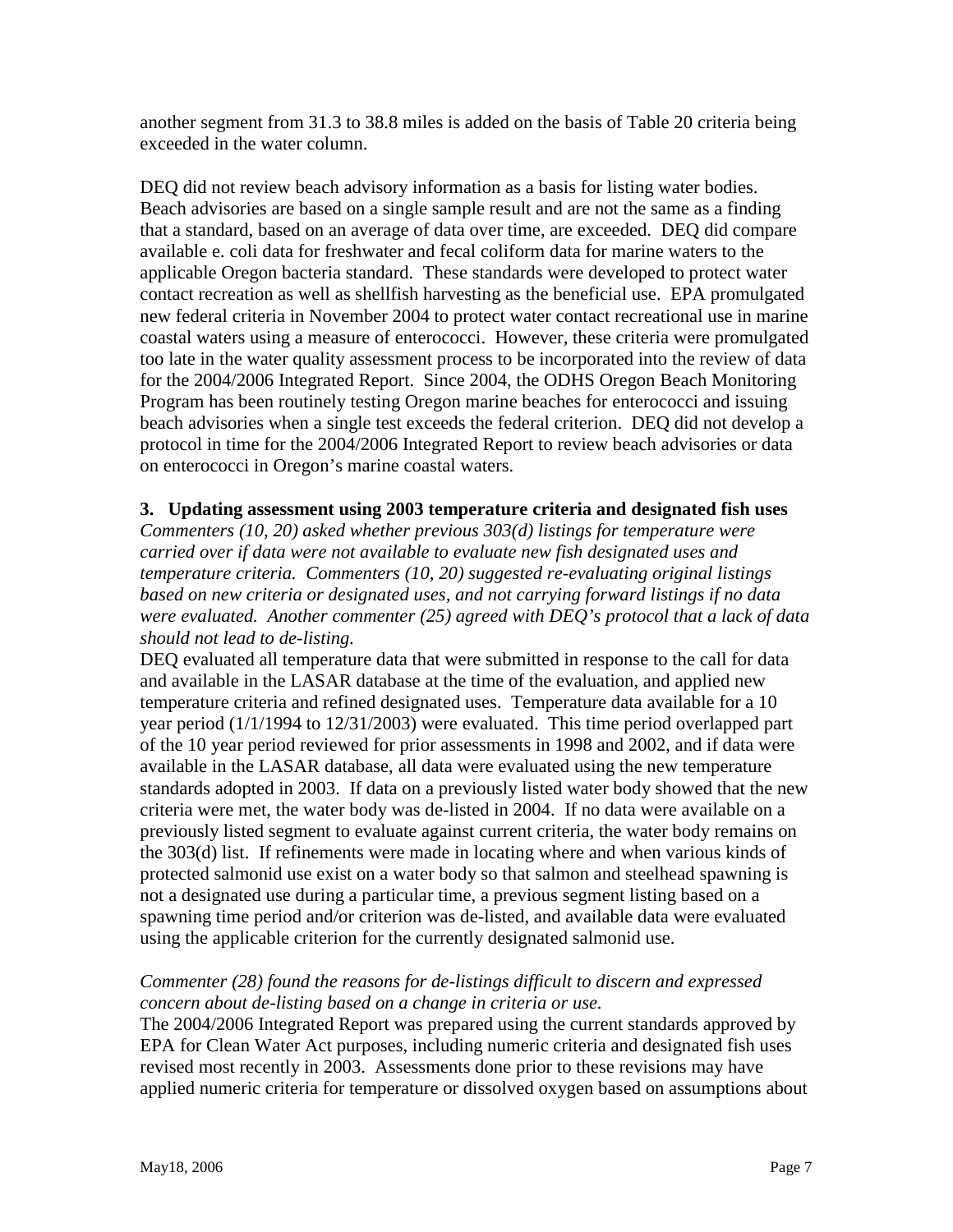fish beneficial uses or salmon and steelhead spawning use and time periods. The standards adopted in 2003 explicitly identify where and when protected salmonid uses exist. Water quality information was evaluated by applying the correct criteria and designated uses for portions or entire water bodies during specific time periods. Where refinements were made for salmon and steelhead spawning use and data are available for review, prior listing records are de-listed and available data are evaluated using the current criteria, time period, and segment location for protected salmonid use. The conclusion for that evaluation is associated with a new record, a new status is assigned, and supporting data is presented with the new record for the 2004/2006 Integrated Report. If no salmon or steelhead spawning exists, available data are evaluated only against the non-spawning temperature criteria. To determine how a water body status may have changed, a reviewer should look not only at de-listings but at all the records for that parameter, i.e. temperature or dissolved oxygen, for that water body.

For example, the Willamette River is currently designated as supporting salmon and trout rearing and migration from River Mile 50.6 to River Mile 186.5, with salmon and steelhead spawning occurring in the segment from River Mile 54.8 to River Mile 186.5 from October 15 to May 15. Assessments from prior years for dissolved oxygen listed three segments (River Mile 54.8 to 108, 108 to 119.7, and 119.7 to 148.8) for spawning in the time period from October 1 - May 31. These prior listings are de-listed in order to update the assessment by evaluating available data using the explicit segment and time period designations. Data are evaluated using the dissolved oxygen spawning criterion for monitoring sites in the segment from 54.8 to 186.5 for the time period October 15 - May 15. Data show the criterion is not met and this segment is assigned Category 5: Water quality limited, 303(d) list, TMDL needed.

#### *Commenter (28) asked whether proposed de-listings would allow new or increased discharges into streams that are removed from the 303(d) list.*

De-listing a water body does not directly determine whether new or increased discharges will be allowed but the basis for the de-listing may. DEQ de-lists water bodies from Category 5: Water quality limited, 303(d) list, TMDL needed when a TMDL is no longer needed. Water bodies may be de-listed if a TMDL is developed. The TMDL includes wasteload allocations that may or may not allow new or increased discharges into streams. Water bodies that are de-listed on the basis of criteria changes or use clarifications are evaluated using the current applicable criteria and may remain in Category 5 for the same pollutant (temperature, dissolved oxygen) if those standards are not met. This requires developing TMDL and wasteload allocations for those waters that will determine whether or not new or increased discharges will be allowed.

#### *Commenters (A., 28) asked whether an anti-degradation review is prepared for streams that are de-listed.*

An anti-degradation review is not done as part of the water quality assessment process.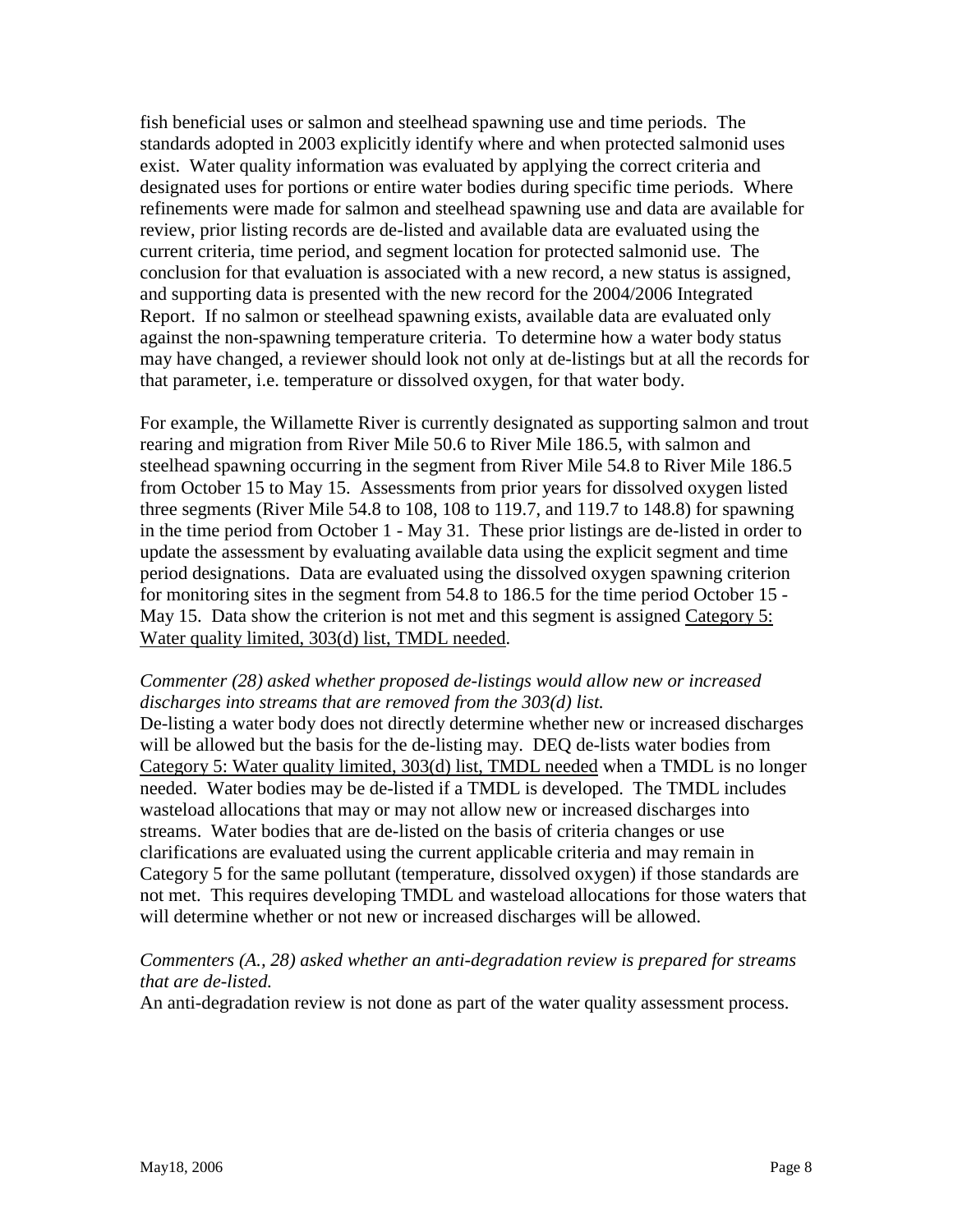#### **4. Category 4B**

*Commenter (19) suggests that Category 4B should not be assigned to a water body unless appropriate control measures have been developed and applied to all significant contributors to the water quality problem.* 

DEQ assigns the status of Category 4B: Water quality limited, other control measures to a water body only when the pollutant sources and relative contributions have been identified and evaluated, appropriate control measures have been identified, and with assurance that these measures will be implemented. Several water bodies were assigned Category 4 B status in the Draft 2004/2006 Integrated Report on the basis of Section 401 certification conditions associated with a Federal Energy Regulatory Commission (FERC) license. A detailed analysis of the adequacy of these conditions to address and manage all sources of pollutants is being done in the North Umpqua watershed as part of the TMDL process for temperature and dissolved oxygen since it is not clear that all sources will be controlled by the certification conditions. DEQ will defer de-listing these water bodies until the TMDL analysis of sources and controls is completed. Other pollutants, such as Total Dissolved Gas and pH which have exceedences associated solely with the hydroelectric operations regulated through the 401 conditions and FERC license, will be de-listed as Category 4B on the basis of the hydroelectric license conditions providing adequate control measures.

#### *Commenter (23) asked how Category 4B can be used to include pollution control plans when developing a TMDL.*

To date, DEQ has not assigned Category 4B or de-listed streams on the basis of a pollution control plan developed in lieu of or to satisfy a TMDL water quality management plan. When a TMDL is developed, all sources of pollution are considered and load allocations developed. The TMDL considers existing control measures including pollution control plans when determining what control measures are necessary to restore the water body. Control measures and plans need to provide an assessment showing what actions are needed and provide reasonable assurance that these actions will be implemented. DEQ will de-list water bodies after the TMDL is developed and approved. The water body is de-listed and assigned Category 4: Water quality limited, TMDL approved.

#### **5. Assessment for streams without sufficient data**

*Commenters (21) asked if DEQ had set a timeline to obtain sufficient data to assess water bodies where current data are insufficient to meet data requirements. Commenter (A) suggested waters assigned to Category 3: Insufficient data should trigger monitoring requirements.* 

DEQ currently focuses monitoring resources to follow-up in Category 5 water bodies where additional information is needed to develop TMDLs according to the prioritized schedule. A summary of DEQ's current funding and monitoring priorities is available in Oregon's Water Quality Monitoring Strategy at

http://www.deq.state.or.us/lab/wqm/WaterMonitoringStrategy-Final.pdf.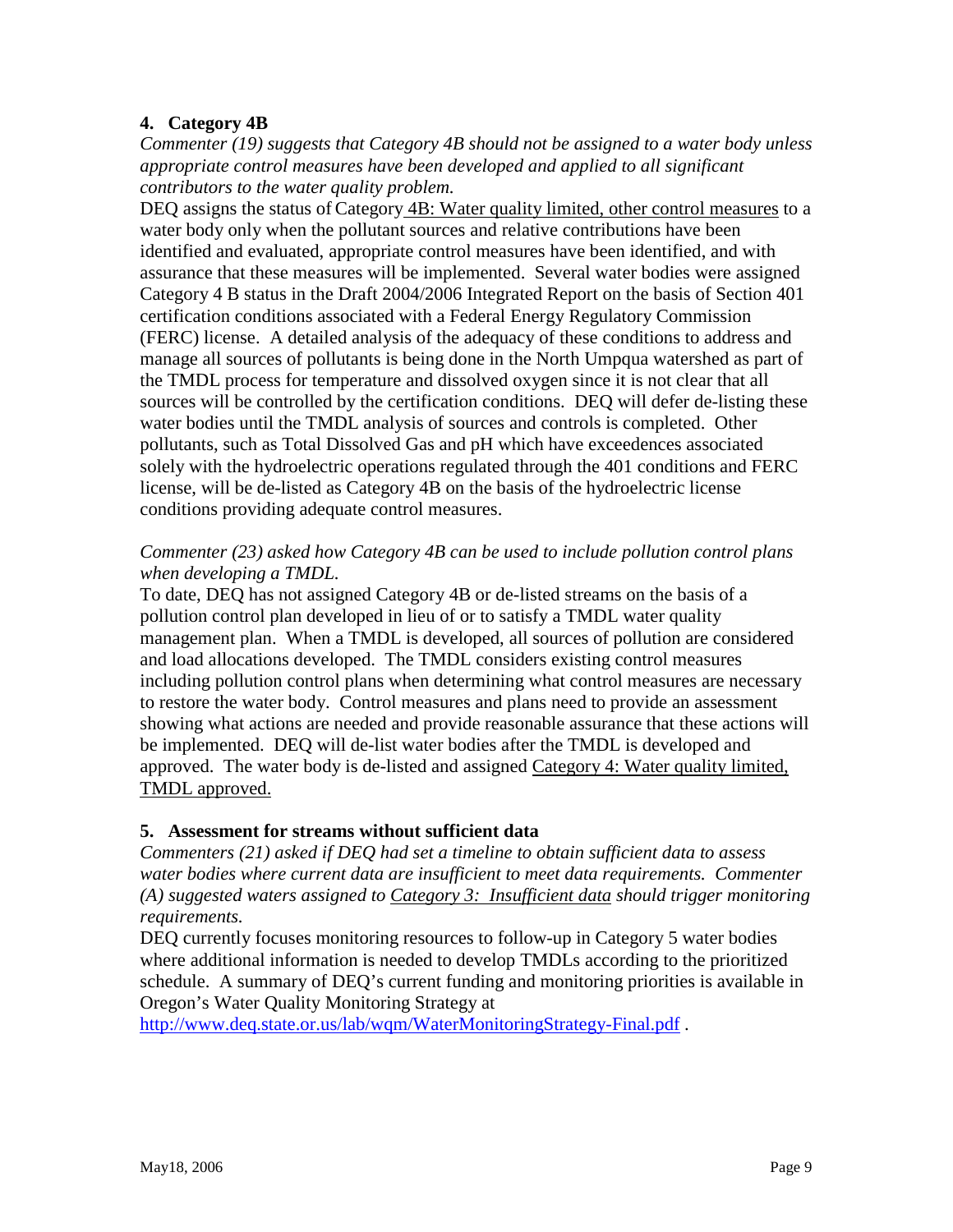#### **6. Available Data**

*Commenter (25) suggested DEQ did not use all available data.* 

To prepare the 2004/2006 Integrated Report, DEQ evaluated data that were available in the DEQ laboratory analytical storage and retrieval database (LASAR) as well as data that were submitted from third parties during the call for data (April 1 to May 16, 2003). Data in LASAR is of known quality and only data meeting the QA/QC requirements for Level A or Level B, discussed in the Assessment Methodology, were used for the 2004/2006 Integrated Report. A set of data was retrieved from the LASAR database and downloaded to a program that performed the data evaluation according to the Assessment Methodology. The data set included close to 500,000 data records that were available in LASAR at the time of the data retrieval and the program evaluated more than 20 million continuous temperature readings available in LASAR.

#### **7. Application of Narrative Standards**

*Commenter (25, 26) suggests DEQ did not apply water quality standards including narrative criteria, designated use support, and the antidegradation policy. Commenter (26) asked specifically about the availability of numeric criteria to evaluate biocriteria.*  Oregon's standards for pollutants contain both narrative and numeric criteria. The general narrative criteria are applied by assessing specific pollutants using numeric criteria for that pollutant parameter. For example, the broad narrative criteria prohibiting toxic substances in harmful concentrations in the environment are assessed by evaluating specific toxic substances using the associated numeric criteria. For the 2004/2006 Water Quality Assessment, DEQ applied all the numeric criteria for pollutants adopted in OAR 340-041 to quantitatively evaluate water quality monitoring data retrieved from the LASAR database. DEQ did not assign an assessment status (Category 1 through Category 5) in 2004/2006 for "exceedences" of narrative criteria when narrative criteria are not associated with approved numeric criteria. The Assessment Methodology contains the decision rules that indicate how analytical data were evaluated for each pollutant parameter including toxic substances. Numeric criteria were used similarly in 1998 and 2002 assessments to evaluate analytical data.

For the 1998 assessment cycle, DEQ did review some information on aquatic weeds or algae, biological conditions, and sedimentation and assigned water bodies to the 303(d) list using best professional judgment in the absence of explicit and approved pollutant numeric criteria. Those protocols are included as explanation in the Assessment Methodology. In response to the call for data in 2003 instances, third parties submitted some information with a request to de-list water bodies for sediment. DEQ reviewed this information using best professional judgment in the absence of explicit numeric criteria. DEQ will continue to develop methods and metrics to apply the narrative criteria. DEQ is planning to review and update the Assessment Methodology for the next assessment cycle. This process will provide a forum to discuss how narrative criteria can be applied for assessment purposes.

DEQ uses an independent applicability approach to evaluate water quality standards. Each part of the water quality standard is evaluated independently. If the numeric criteria for any pollutant are exceeded, that exceedence supports a determination that the water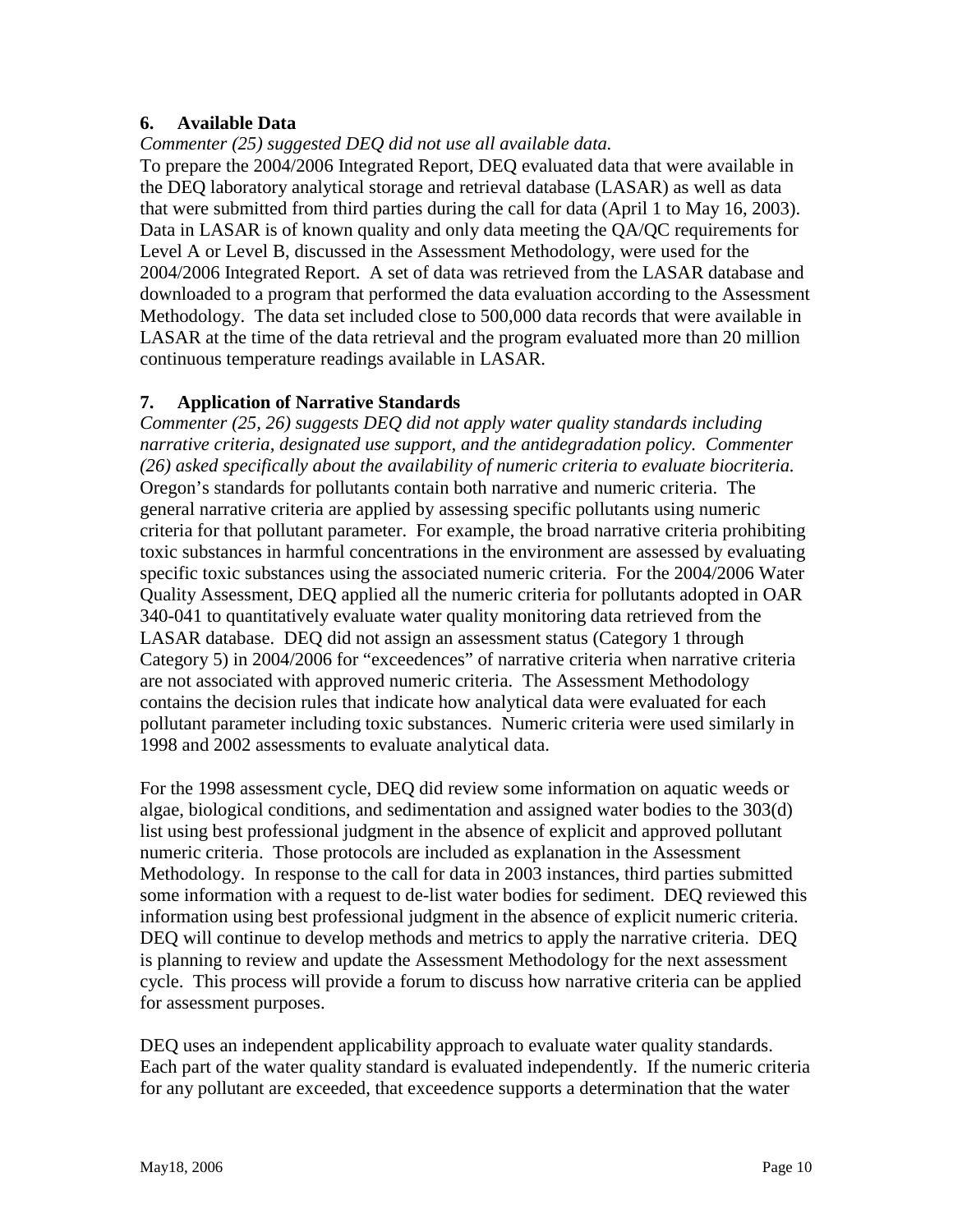body is impaired and the beneficial uses protected by that numeric standard are impaired. Similarly, if the numeric criteria for a pollutant are not exceeded, the water body is determined to support the beneficial uses that standard protects. A discussion of the general status of beneficial use support is provided in **Oregon's 2004 Water Quality Assessment Section 305(b) Report** (available at

[http://www.deq.state.or.us/wq/305bRpt/ORWQ305bRpt2004.pdf\)](http://www.deq.state.or.us/wq/305bRpt/ORWQ305bRpt2004.pdf) along with a summary of information about stream condition indicators for selected parameters related to general narrative criteria, such as biological conditions for macroinvertebrates, fish and amphibian communities, and sediment levels.

## <span id="page-12-0"></span>**Comments on Assessment Methodology**

The draft [Assessment Methodology for Oregon's 2004 Integrated Report on Water](http://www.deq.state.or.us/wq/303dlist/docs/AssessmentMethodology2004.pdf)  [Quality Status](http://www.deq.state.or.us/wq/303dlist/docs/AssessmentMethodology2004.pdf) (Assessment Methodology) was open for public comment during the call for data in April and May 2003. DEQ revised and finalized the Assessment Methodology prior to beginning the evaluation of data. The Assessment Methodology was posted and available for information during the public comment period on the Draft 2004/2006 Integrated Report (September 9, 2005 to November 7, 2005). This information was provided to inform the public on how DEQ reviewed information and what decision rules were used to determine which water bodies are water quality limited or impaired. DEQ was not taking comments on the methodology during the 2005 public comment period.

Many comments received during the 2005 public comment period pertain to the Assessment Methodology. DEQ presents a brief summary of these comments here, and provides clarification if necessary to explain the decision rules for the assignment of water quality status in the 2004/2006 Integrated Report. DEQ did not change the protocols presented in the Assessment Methodology based on these comments, but did make clarifications where needed.

#### **1. Data evaluation and data requirements**

*One commenter (3) said DEQ used information summarized in Oregon's 2004 Water [Quality Assessment Section 305\(b\) Report \(July 2004\)](http://www.deq.state.or.us/wq/305bRpt/ORWQ305bRpt2004.pdf) from the Oregon Water Quality Index (OWQI) to assign a category status for 303(d) reporting. Another commenter (26) suggested DEQ should use this information for 303(d) listing purposes.*  DEQ has not yet developed protocols to determine an assessment status or assign a Category 5 status to waters that are reported as "fair to very poor" based on comparison to the benchmarks in the OWQI. The OWQI was not used to assign status categories to water bodies in the 2004/2006 Integrated Report. DEQ uses an independent applicability approach to evaluate water quality standards and evaluates each pollutant parameter independently. If the numeric criteria for a pollutant are exceeded, that exceedence supports a determination that the water body is impaired by that pollutant and the designated uses protected by that numeric standard are impaired. Similarly, if the numeric criteria for a pollutant are not exceeded, the water body is determined to, in part, support the designated uses that standard protects. This approach was used in 1998, 2002, and 2004 to evaluate data. The data requirements for assigning water bodies to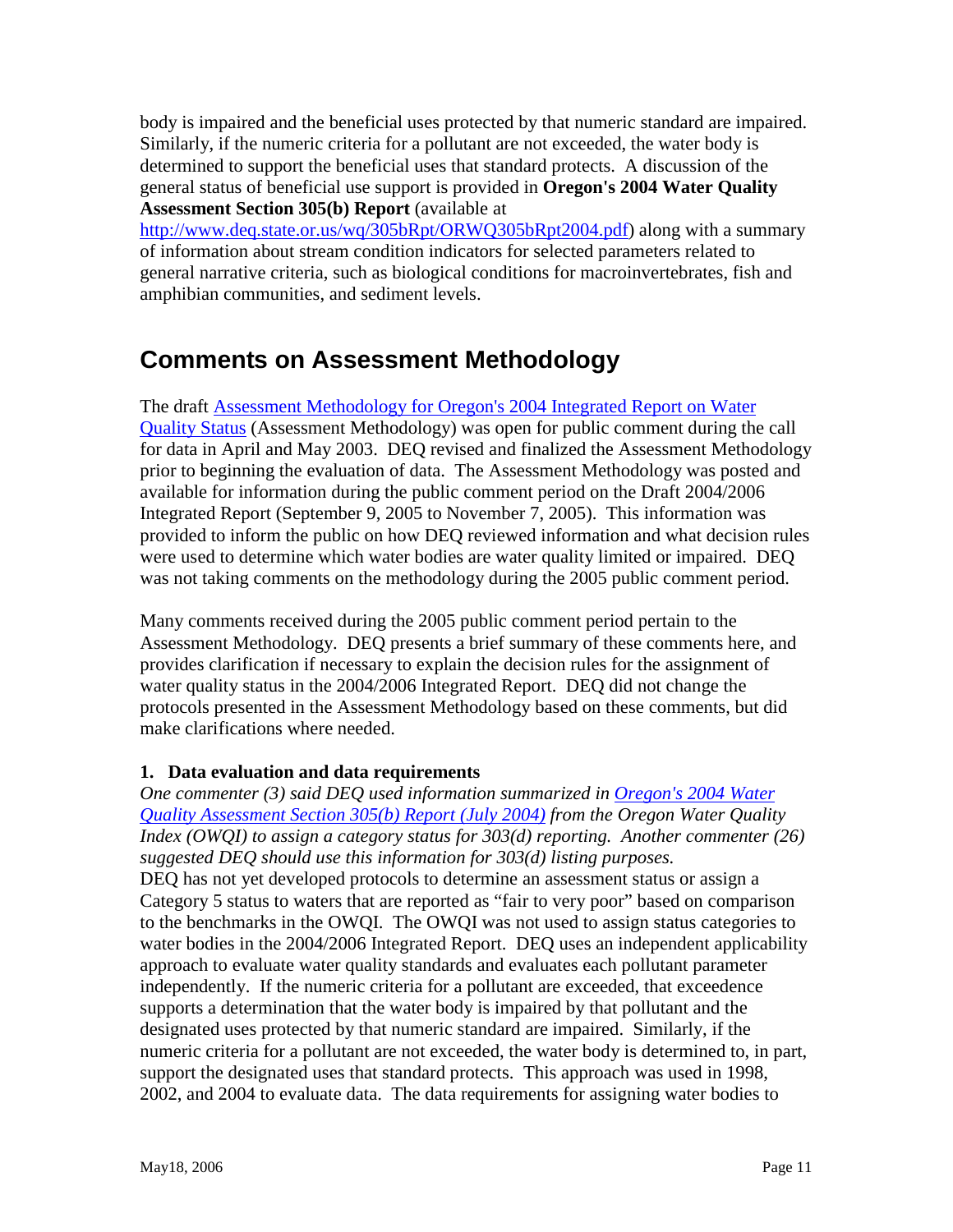Category 2: Attaining and Category 5: Water quality limited, 303(d) list, TMDL needed for each pollutant are provided in the Assessment Methodology.

*Commenters (3, 10, 11, 13) discussed the inherent uncertainty associated with taking grab samples to characterize water bodies and the statistical validity of methods used to analyze data sets of various sizes. Another commenter (24) suggested requiring a minimum set of data points per site on separate days was too restrictive and rigid a protocol.* 

The Assessment Methodology lists the specific data requirements for each standard assessed in the 2004/2006 Integrated Report, and the requirements for assigning a Category 5 or Category 2 status. DEQ generally uses available data and applies a 10% rule with a minimum data set of five samples per site for most parameters unless the water quality standard specifically requires something different such as measurement of an instantaneous concentration or average over a specific time period (temperature). Evaluating most parameters for a summer and a fall/winter/spring season attempts to account for variations that may occur seasonally. A site is considered water quality limited if greater than 10% of the samples exceed the appropriate criterion. These requirements were developed based on EPA guidance recommending a simple "rule of thumb" for evaluating data sets of limited size and is intended to account for data sets that may not be fully representative of water conditions.<sup>[1](#page-13-0)</sup> This approach is consistent with that used for Oregon's 1998 and 2002 review of data for the  $\frac{1}{2}$  1303(d) lists in those years.<sup>[2,](#page-13-1) 3</sup> DEQ has not yet developed a statistical protocol for 303(d) assessment and reporting to account for data sets of various sizes, seasonal differences, different types of pollutants, or to assess trends in water quality over multiple years. It may be appropriate for future listing cycles to develop a more rigorous statistical protocol to evaluate large sets of data or to determine when to integrate data from multiple sampling sites that may be geographically related in order to assess a water body. Large sample sets are generally not available for toxic substance data where sample collection and analysis is infrequent and small sample sets of less than 5 are more common. For the 2004/2006 Integrated Report, DEQ has used a conservative approach to evaluate toxic substance data by listing water bodies on the basis of two samples at any monitoring site on a water body exceeding the criteria, but has not pooled data from multiple monitoring sites within a water body or segment of a water body.

*Commenters (11, 19) suggested using two data points to classify a water body impaired for toxics is not consistent with EPA guidance or statistically valid and that grab sample results do not represent 24 or 4 day averaging periods, and that exceptions should be allowed for infrequent exceedences. Other commenters (25) suggested requiring two samples for listing was overly stringent given the expense of sample analyses.* 

 $\overline{a}$ 

<span id="page-13-0"></span><sup>&</sup>lt;sup>1</sup> Consolidated Assessment and Listing Methodology (CALM), EPA, DRAFT April 20, 2001.

<span id="page-13-1"></span><sup>&</sup>lt;sup>2</sup> Consolidated Assessment and Listing Methodology for Oregon's 2002 303(d) List of Water Quality Limited Water bodies and Integrated 305(b) Report, (January 2003)

http://www.deq.state.or.us/wq/303dlist/Final2002AssessmentAndListingMethodolgy.pdf<br><sup>3</sup> Oregon Department of Environmental Quality's Listing Criteria for the 1998 303(d) list.

<span id="page-13-2"></span>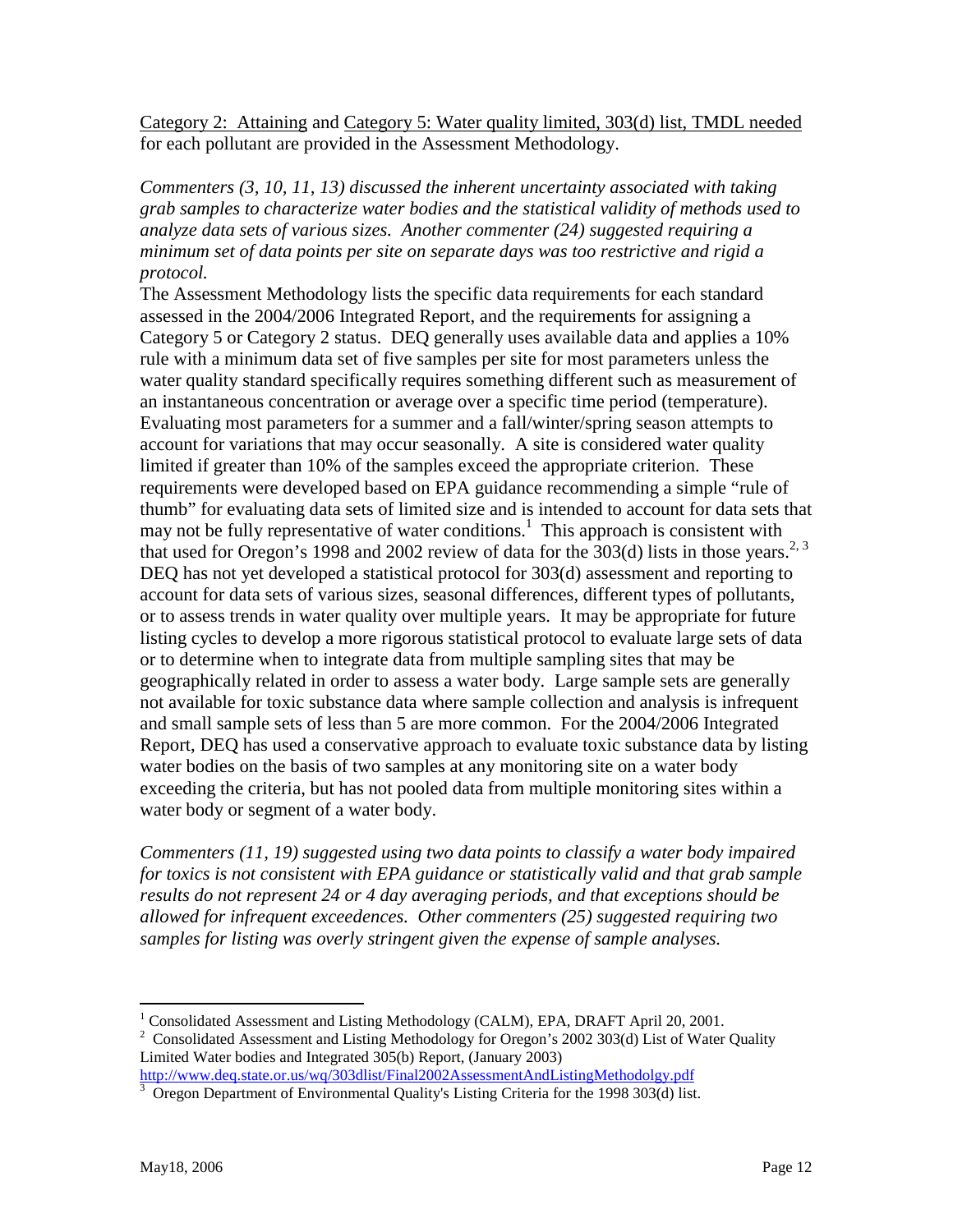EPA guidance recommends an assessment protocol that is consistent with a State's water quality standards. DEQ provides the decision rules used to evaluate toxic substance data in the Assessment Methodology. The decision rules apply Oregon's numeric water quality criteria for toxic substances. Oregon's toxic substance acute criteria specify a limit not be exceeded in the average concentration for one (1) hour. The chronic criteria specify a limit not be exceeded in the average concentration for 96 hours (4 days). The standards specify these criteria are not to be exceeded more than once every three (3) years. The protocol to list a water body for toxic substances when two samples exceed numeric criteria is based on a practical approach to evaluating data sets that are often very limited for toxic substances. Water quality monitoring is almost never done on a frequency sufficient to determine an average over the specified 1 and 96 hour time periods, and rarely is sufficient to determine the frequency of excursions over a 3 year duration. Data sets for toxics substances often have fewer than 5 samples collected at a monitoring site and may be during only one year of monitoring. Therefore, DEQ has used a simple and conservative approach to evaluate available data from small data sets to detect excursions of Oregon's toxic substance water quality criteria. Single samples are used to represent one or 96 hour averages. The decision rules assign a water body segment to Category 5 on the basis of two samples at a single monitoring site exceeding the standard. One exceedence at each of five monitoring sites in one segment is insufficient to assign a Category 5 status to the segment, but one exceedence is flagged as a potential concern (Category 3B: Potential Concern). A conservative approach is also used to say that the water body attains the standard by requiring at least 5 valid samples at a monitoring site below the applicable criteria for assignment to Category 2: Attaining.

DEQ anticipates that more data will be collected and available to characterize levels of toxic substances in water bodies, particularly in conjunction with implementing the agency Toxics Directive

<http://www.deq.state.or.us/wq/wqfact/ToxicsRPAIMDFactSheet.pdf>

for the issuance or renewal of National Pollutant Discharge Elimination System (NPDES) permits. DEQ plans to review and update the protocols and data requirements prior to the next assessment cycle. Statistical procedures used by DEQ to set permit effluent limits for toxic pollutants may provide a different approach to identify water bodies that are water quality limited for toxic substances where human health criteria are applied.<sup>[4](#page-14-0)</sup> Protocols for applying the toxic substance human health criteria for water quality assessment purposes will be reviewed and updated as warranted.

#### *Commenters (10, 11) suggested that data collected by the USGS using Semipermeable Membrane Devices (SPMDs) were not appropriate to evaluate in the Integrated Report water quality assessment.*

DEQ evaluated data for the 2002 Integrated Report that was collected by USGS using SPMDs. DEQ found as part of the 2002 report that the data met the data quality requirements for assessment purposes and made determinations based on that data. DEQ

 $\overline{a}$ 

<span id="page-14-0"></span><sup>&</sup>lt;sup>4</sup> Reasonable Potential Analysis for Toxic Pollutants, DEQ Internal Management Directive, September 2005, http://www.deq.state.or.us/wq/wqPolicy/WQIMDRPA.pdf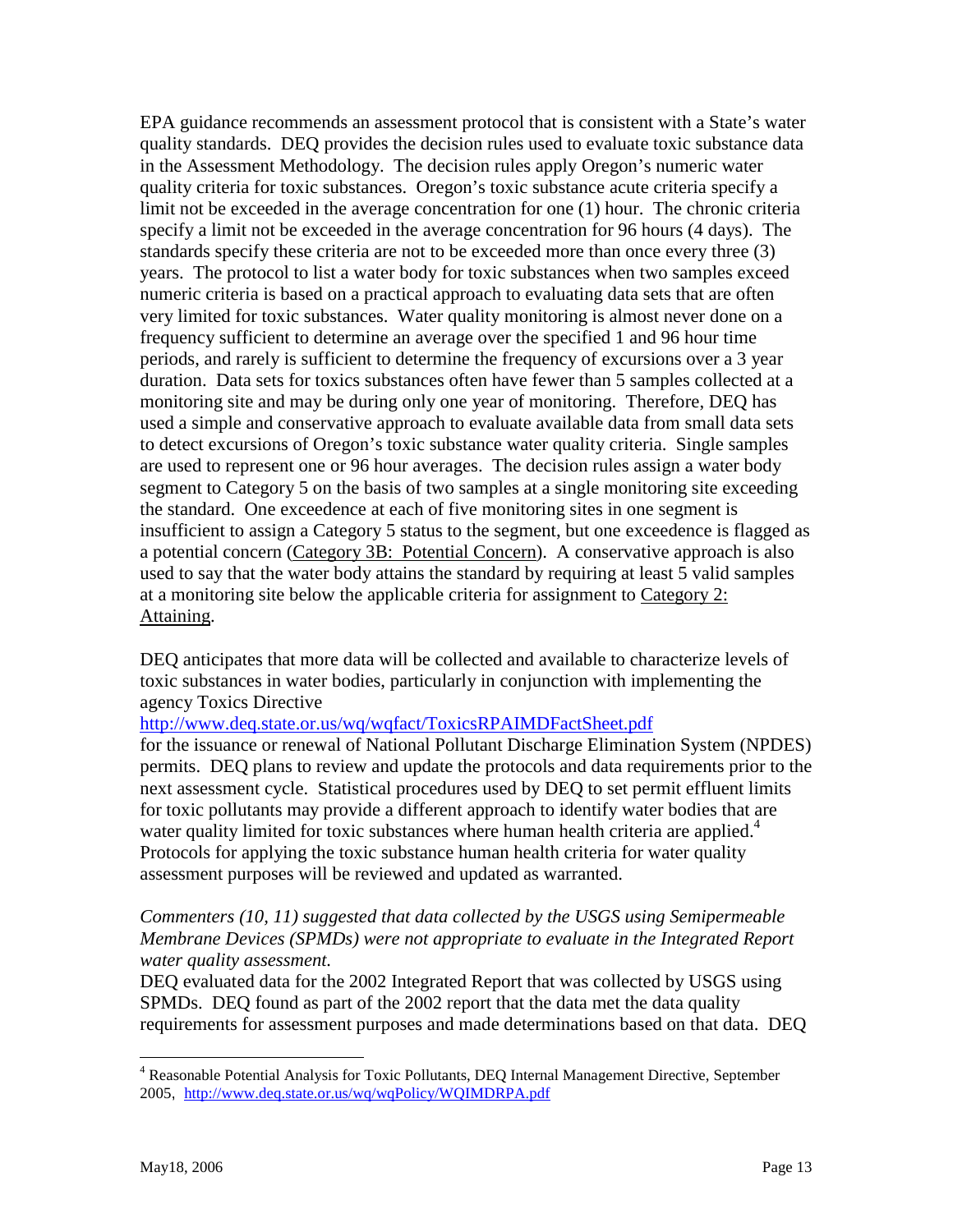will not now discount high quality data that has already been reviewed and found to be acceptable that were used for the 2002 assessment which has been approved by EPA.

#### *Commenter (11) commented the age criterion for data was not clear.*

The Assessment Methodology specifies the time period for data that was reviewed for this assessment as available data collected since 1993. The date range for data retrieved from the LASAR database was from 1/1/1994 to 12/31/2003.

*Commenter (21) suggested DEQ was incorrectly de-listing water bodies when there was not enough information to indicate whether the waterbody is water quality limited.*  DEQ did not de-list water bodies if the data evaluated for 2004 were insufficient to assign a status. A status of "Attaining" or "303(d)" from a prior assessment year was carried forward if a water body segment had insufficient data in the 2004 evaluation.

#### *Commenter (25) suggested requirements for geographic information and QA/QC were not clear.*

Geographic information and QA/QC requirements were specified in the Assessment Methodology and in the call for data issued in 2003. QA/QC information was required for data submitted by third parties during the call for data and is required before data is loaded into DEQ's LASAR database. Only data that met the Level A or B requirements discussed in the Assessment Methodology were used for 2004/2006 Integrated Report assessment purposes. Data that were graded A or B were then evaluated according to the parameter-specific data requirements set out in the Assessment Methodology.

#### **2. Terminology for Water Quality Assessment Categories.**

*Commenters (9, 14, and 19) noted some inconsistencies in terminology used for the status assessment categories for 2004 compared to 2002 and 1998.*

With the 2004/2006 Integrated Report, DEQ is conforming to the terminology suggested in EPA guidance<sup>[5](#page-15-0)</sup>. The records in the databases use the following terms as equivalent assessment category status:

| 2004/2006 Integrated Report                             | <b>Previous years</b>               |
|---------------------------------------------------------|-------------------------------------|
| $\overline{\text{Cat}}$ 2: Attaining some criteria/uses | Attaining                           |
| Cat 3: Insufficient data                                | <b>Insufficient Data</b>            |
| Cat 3B: Potential concern                               | Potential concern                   |
| Cat 4A: Water quality limited, TMDL                     | <b>TMDL</b> approved                |
| approved                                                |                                     |
| Cat 4B: Water quality limited, other                    | Water quality limited not needing a |
| control measures                                        | <b>TMDL</b>                         |
| Cat 4C: Water quality limited, not a                    | Water quality limited not needing a |
| pollutant                                               | <b>TMDL</b>                         |
| Cat 5: Water quality limited, 303(d) list,              | 303(d)                              |
| <b>TMDL</b> needed                                      |                                     |

<span id="page-15-0"></span> $<sup>5</sup>$  Guidance for 2004 Assessment, Listing and Reporting Requirements Pursuant to Sections 303(d) and</sup> 305(b) of the Clean Water Act: United States Environmental Protection Agency, (July 21, 2003)

 $\overline{a}$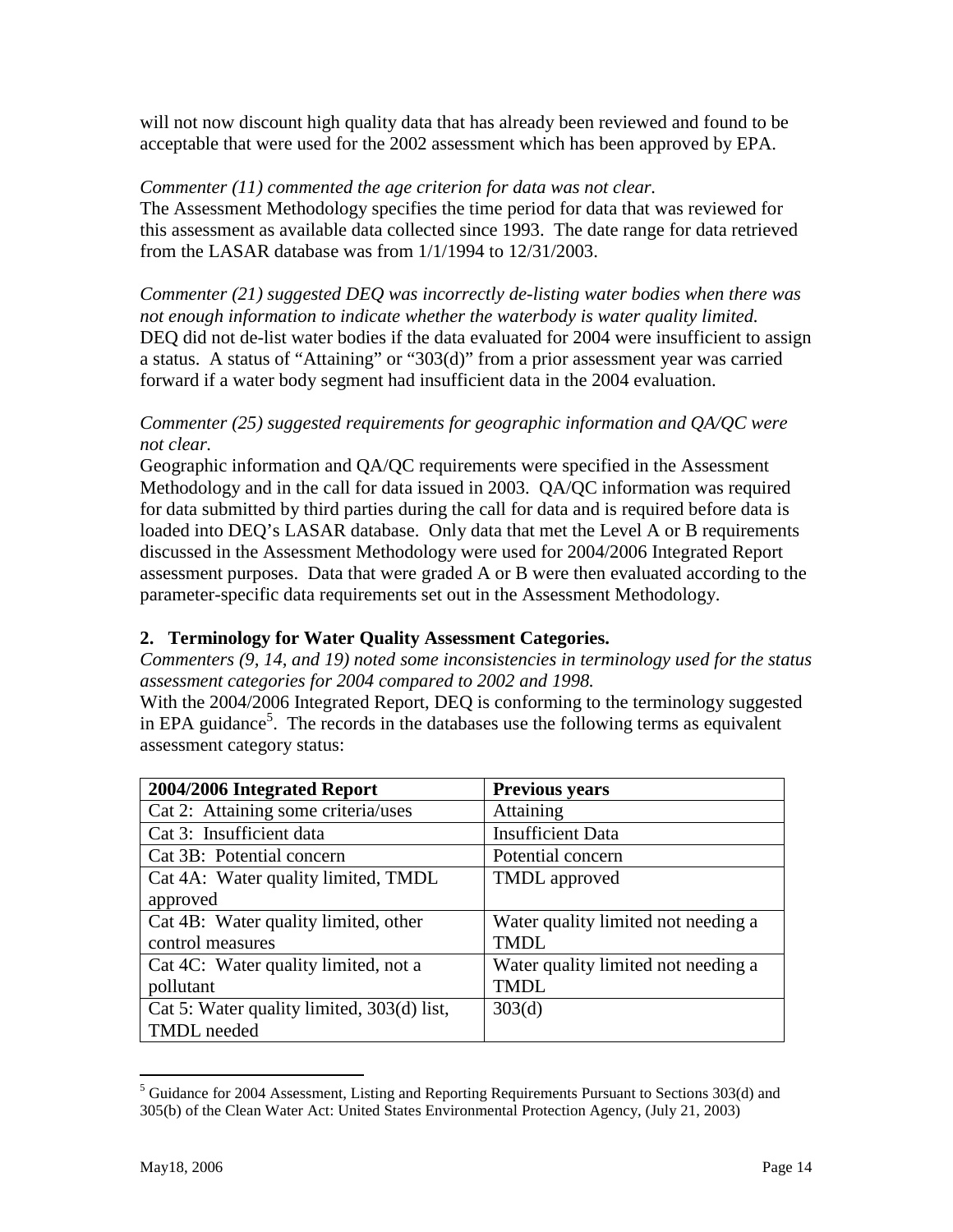In prior cycles, Category 4B and 4C were not specifically identified in the assessment status, but were called "Water quality limited not needing a TMDL". When older records are carried forward in the database without modification for 2004, the terminology used in the original year assessment is retained.

#### *Commenter (25) suggested the Assessment Methodology was not clear on how Category 4B would be determined.*

DEQ has made limited use of Category 4B in the 2004/2006 Integrated Report and will provide EPA with information to support the assignment of this status on a case by case basis based on the EPA's guidance. Where Category 4B is assigned to a water body in the 2004/2006 Integrated Report, the specific control measure is cited in the supporting data field. For instance, if Category 4B is assigned based on a hydroelectric certification or a permit, those licenses or permits are identified in the 2004/2006 Integrated Report supporting data field.

#### *Commenters (25, 26) suggested Category 3 and "Potential Concern" are considered Water Quality Limited under Oregon rules.*

DEQ uses these categories when data do not meet the minimum sample requirements for the data evaluation as specified in the Assessment Methodology. Available data are not sufficient to determine if the water quality at a monitoring site meet does or does not meet criteria and are not sufficient to assign a status to the water body. An evaluation of insufficient data does not lead to the conclusion that the water body is water quality limited. The Assessment Methodology has been clarified to indicate that "Potential Concern" is a sub-category of Category 3: Insufficient data. The Assessment Methodology also discusses specifically when this status is assigned for toxic substance data evaluation. In previous assessment years (2002), "Potential Concern" was also used for cases where some data collected in drought years indicated a potential exceedence of the temperature criterion, or levels in sediments indicated a potential for toxic substances exceedences in the water column, but no data were available to evaluate the water body using ambient water quality criteria. These statuses were carried forward if used for a water body in prior years, but data for 2004 were not generally evaluated using this protocol for drought conditions.

#### *Commenter (27) asked about the meaning of de-listing a segment once a TMDL is completed. Commenter (28) asked the basis for removing segments from the 303(d) list when water continues to exceed applicable water quality standards.*

The section 303(d) list is a list of water quality limited waters that need a TMDL. Once a TMDL has been approved by EPA for a water body, the water body is "de-listed" and assigned to Category 4A meaning that the water body is still considered to be water quality limited but a TMDL is no longer needed because it has been completed. The TMDL is the plan for attaining and maintaining water quality standards based on the calculations of wasteload and load allocation and includes a water quality management plan (WQMP). The WQMP outlines the management strategies to restore water quality and sets the goals and objectives and the timeline for implementing the management strategies and attaining water quality standards. The water body is considered to be water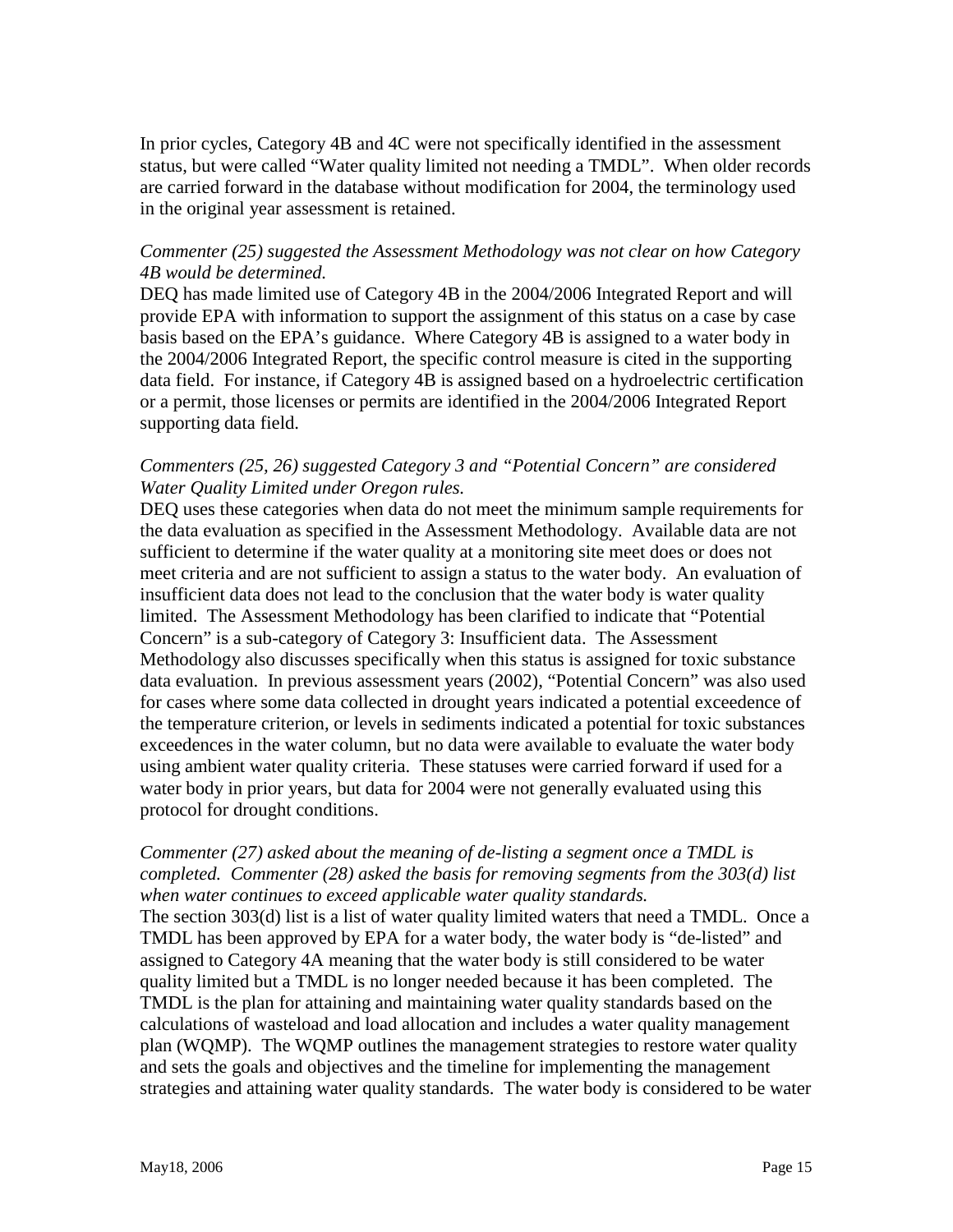quality limited until information shows that water quality standards are attained. Moving a water body from Category 5 to Category 4 does not mean the water body is attaining standards, but it does count as progress in restoring water quality since the analysis and restoration plan have been put in place. Category 4 is the list of streams that are water quality limited, but are not in Category 5: Water quality limited, 303(d) list, TMDL needed.

#### *3.* **Use of Category 5: Water quality limited, 303(d) list, TMDL needed**

*Two commenters (3, 11) suggested that streams should not be assigned Category 5 status if the only pollutant sources are non-point sources. One commenter (21) suggested DEQ*  had adopted a policy to remove water bodies with nonpoint sources from the list of *Category 5: Water quality limited, 303(d) list, TMDL needed.* 

DEQ finds that pollutants contributed by non-point sources alone or in combination with point sources can result in water quality criteria not being met and beneficial use impairment and either case would be sufficient to assign a status of Category 5 to a water body. Further, EPA guidance<sup>[6](#page-17-0)</sup> does not discuss source type as a basis for not assigning a Category 5 status when the beneficial uses are impaired and impairment is related to a pollutant. DEQ does not do a rigorous analysis of potential sources as part of the water quality assessment process. This analysis is done during development of the TMDL to address all sources of pollution, set load and wasteload allocations, and bring water bodies into compliance with the standards. Oregon's programs addressing point and nonpoint sources are reported and discussed in the narrative [Oregon's 2004 Water Quality](http://www.deq.state.or.us/wq/305bRpt/ORWQ305bRpt2004.pdf)  [Assessment Section 305\(b\) Report \(July 2004\).](http://www.deq.state.or.us/wq/305bRpt/ORWQ305bRpt2004.pdf)

*One commenter (11) suggested DEQ was biased in finding water bodies to be impaired and assigning water bodies to Category 5 rather than other alternative categories. Commenter said DEQ should consider the statistical validity of data sets before listing in Category 5.* 

DEQ developed "decision rules" for assigning water bodies to categories that are provided in the Assessment Methodology. DEQ uses an independent applicability approach to evaluate water quality standards. Each part of the water quality standards is evaluated independently. If the numeric criteria for any pollutant are exceeded, that exceedence supports a determination that the water body is impaired and the designated uses protected by that numeric standard are impaired. Similarly, if the numeric criteria for a pollutant are not exceeded, the water body is determined to support the designated uses that standard protects. This approach was used in 1998, 2002, and 2004 to evaluate data. The data requirements for assigning water bodies to Category 2 and Category 5 for each standard are provided in the Assessment Methodology.

#### **4. De-listing requirements**

*Commenters (A, 25) suggest review of data for de-listing should consider narrative criteria, beneficial use support, and antidegradation policy.* 

1

<span id="page-17-0"></span><sup>&</sup>lt;sup>6</sup> Guidance for 2004 Assessment, Listing and Reporting Requirements Pursuant to Sections 303(d) and 305(b) of the Clean Water Act: United States Environmental Protection Agency, (July 21, 2003) http://www.epa.gov/owow/tmdl/tmdl0103/index.html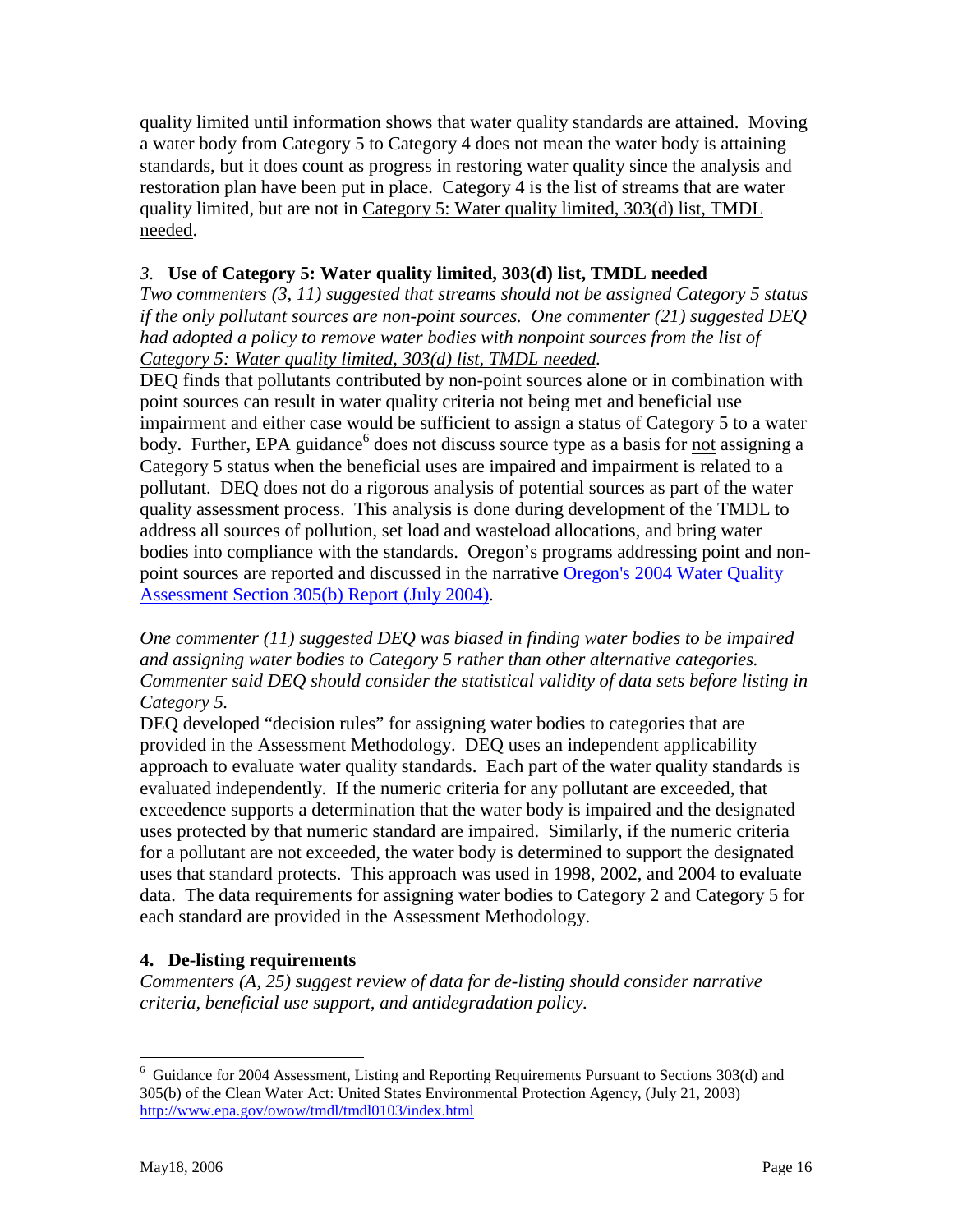In reviewing data for de-listing, DEQ considers the original basis for the listing and the type of data used for that decision. The majority of past listings have been done by comparing data to numeric criteria, and 2004/2006 de-listing review considers data compared to currently applicable numeric criteria.

*Commenter (25) suggests reviewing data for de-listing should consider whether data show the water body is in compliance with standards and not negate earlier conclusions if QA/QC requirements are met.* 

DEQ reviewed available data and de-listed a water body if data showed water quality criteria are being met. All data need to be Data Quality Level A or B and meet the minimum sample requirements.

*Commenter (25) suggests caution in de-listing a water body on the basis of completing a TMDL.* 

DEQ reviewed the EPA approval letters for each TMDL and de-listed or did not list water bodies for the parameters and watersheds that were specifically approved by EPA.

#### *Commenter (25) suggested TMDLs developed for one or more pollutants that are surrogates should be identified in the TMDL.*

DEQ de-listed water bodies in cases where the TMDL identified pollutants and developed pollutant loads that would indirectly address other impairments when the relationship was established in the TMDL and addressed in EPA's approval of the TMDL.

#### **5. Segmentation**

*Commenter (25) questioned the third element of the General Segment protocol in the Assessment Methodology and suggested this would lead to small segment changes with each listing.* 

The three steps in the segmentation protocol represent a hierarchy. DEQ will clarify that the third step was followed when segments have not been established for previous lists. A table of segmentation rules used in the data evaluation will be added to the Assessment Methodology. DEQ agrees that breaking down segments into smaller divisions when new sampling stations are added could complicate the assessment that does not represent the overall stream water quality. Although defining smaller segments might provide greater precision, it may not necessarily facilitate an overall understanding of the stream water quality.

#### *Commenter (25) asked how fish beneficial use segments were integrated into the general segmentation protocol and how exemptions, exceptions, and narrative language were applied or natural condition criteria applied.*

Fish use designations were used to define segments for parameters with numeric criteria tied to protecting various kinds of salmonid uses. These include criteria for temperature and dissolved oxygen. The general segmentation protocols were used for other pollutant parameters. Information on the protocols used to evaluate data is provided in the Assessment Methodology in the sections on the temperature and dissolved oxygen parameters along with the citation of the criteria from Oregon's water quality standards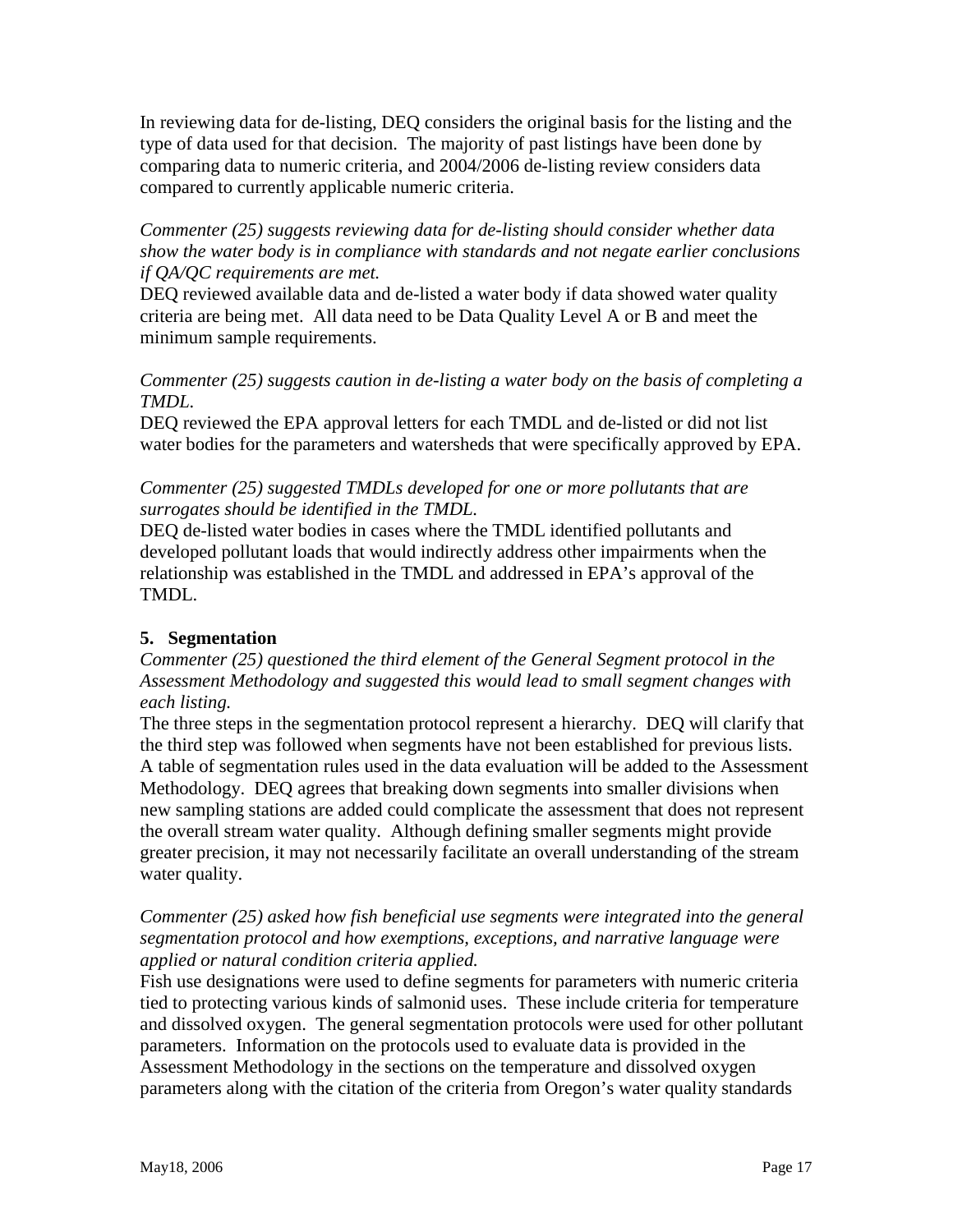(OAR 340-041). No other general protocols were developed for exemptions, exceptions, and narrative language for the current assessment. Natural condition criteria were not applied in the general assessment of stream data. In the limited number of cases where natural conditions are considered in lieu of numeric standards, the documentation justifying this conclusion is cited in the supporting data.

#### **6. Aquatic Weeds or Algae**

*Commenter (25) suggests listing acreages in irrigation districts based on the narrative criteria.* 

DEQ did not list water bodies for aquatic weeds or algae because they were in irrigation districts. The Assessment Methodology notes that no new data were collected or received for review for aquatic weeds or algae. No numeric criteria are available for aquatic weeds or algae as a pollutant.

#### **7. Bacteria**

*Commenters (A, 26) suggested the fecal coliform criteria should continue to be used for protection for water contact recreation.* 

DEQ used the current applicable standards for evaluating bacteria. The standard for freshwater and estuarine waters other than shellfish growing water is based on numeric criteria for E. coli. When E. coli data were available for a freshwater stream and showed the criteria were met, then prior listings based on outdated numeric criteria for fecal coliform were de-listed. However, if no data were available, or e. coli data showed exceedences of the criteria, prior fecal coliform listings were not removed.

#### **8. Biological Criteria Listings**

*Commenter (10) asked for clarification about review of data for biological criteria. Commenter (25) suggested using biological data as well as invasive species information for listing purposes. Commenter (26) questioned DEQ about not using the narrative criteria for the 2004/2006 Integrated Report assessment.* 

DEQ did not review any new information for listing purposes based on the narrative biological criteria for the 2004/2006 Integrated Report. Status and 303(D) listings for biological criteria from prior assessment cycles were carried forward for the 2004/2006 Integrated Report.

#### **9. Chlorophyll a**

*Commenter (19) suggests chlorophyll a is not an appropriate parameter for water quality assessment purposes.* 

Oregon's narrative standard for nuisance phytoplankton growth contains numeric levels that guide follow-up actions. DEQ applies the numeric criteria for chlorophyll a in OAR 340-041-0019 to assess where water quality beneficial uses are impaired for water contact recreation, aesthetics, fishing, water supply, and livestock watering. When these criteria are exceeded, the narrative guides DEQ to further analysis to determine a pollution control strategy. Waters impaired for these beneficial uses due to this pollutant parameter are assigned Category 5: Water quality limited, 303(d) list, TMDL needed status or Category 4 if a TMDL is not necessary.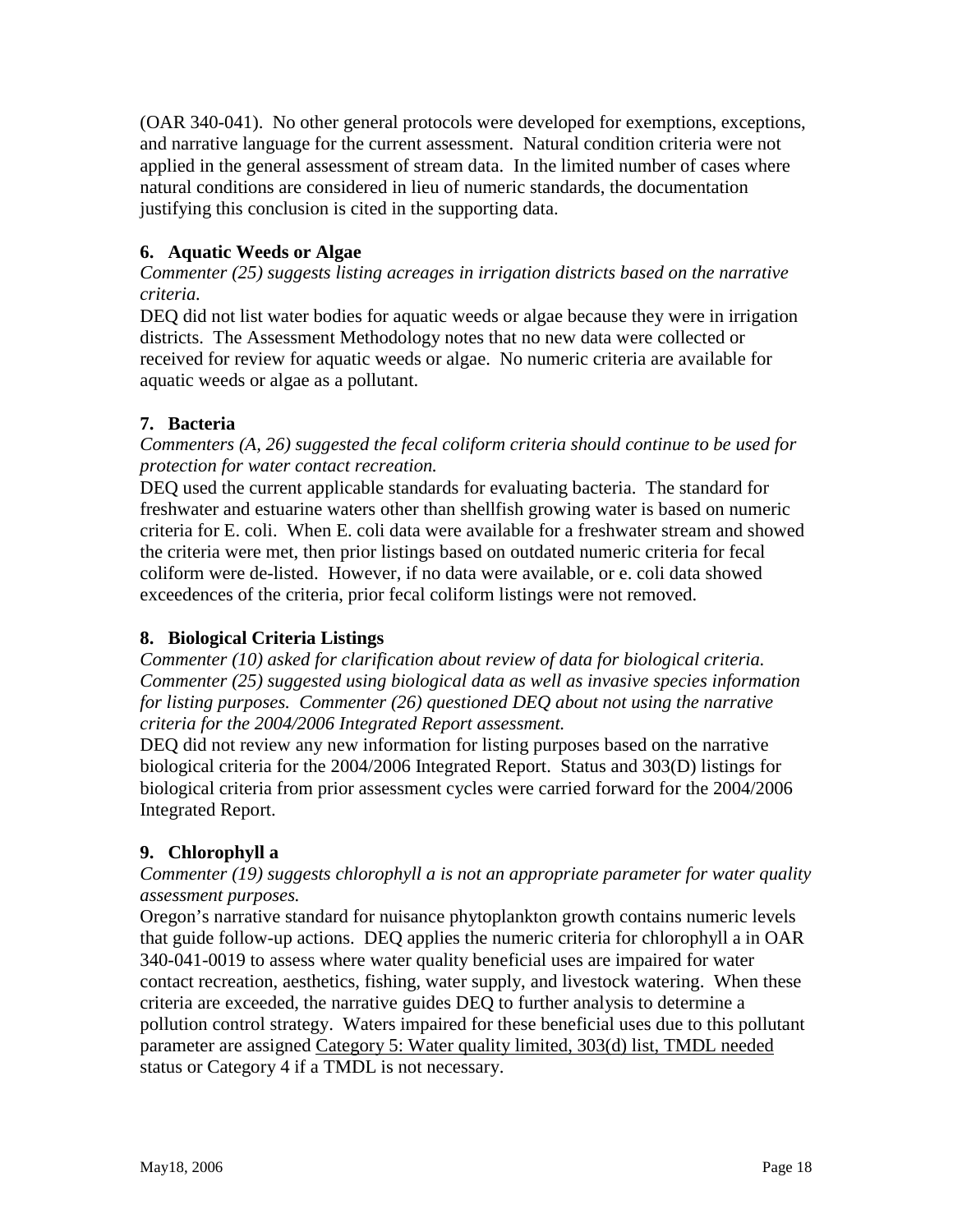#### **10. Dissolved Oxygen**

*Commenters (24, 25, and 27) suggest equating continuous dissolved oxygen data to the average over a 24 hour period as one data point de-emphasizes the value of continuous monitoring data versus grab data. Commenters also suggest time of sampling and depth of sampling should be considered when evaluating dissolved oxygen data and the length of spawning time periods be considered in minimum data requirements.* In order to screen all the available data against numeric criteria, DEQ developed protocols and data evaluation tools to make use of as much data as possible. A more rigorous analysis of dissolved oxygen information can be done at the discretion of the Department, as allowed by the standard (OAR 340-041-0016(2)), and alternate criteria would apply. As more continuous monitoring data is available in DEQ's LASAR database, developing a different protocol for assessing the absolute minimum of a daily continuous monitoring data set may be warranted for the next assessment cycle. For the 2004 assessment, DEQ did not want to exclude grab sample data which constituted over 99% of the available data. Only 10 out of 2,252 monitoring sites had continuous dissolved oxygen monitoring data available for evaluation. As more continuous dissolved oxygen data becomes available, DEQ will consider developing a more rigorous data evaluation protocol or evaluate only continuous dissolved oxygen monitoring data. DEQ agrees that a more rigorous evaluation may be warranted for these sites.

#### *Commenter (24) asked for clarification on how the dissolved oxygen criterion was applied.*

As indicated in the Assessment Methodology, in designated salmon and steelhead spawning areas, the cold or cool dissolved oxygen criterion is applied during nonspawning time periods depending on ecoregion according to a policy set out in a June 22, 1998 letter from DEQ to EPA. In some areas, DEQ has applied a cold water criterion rather than a cool water criterion based on specific information about the fish beneficial uses on the water body. These include: Deschutes River (Record IDs 11885 and 11886) and Lava Lake (Record ID 11937).

#### **11. Sedimentation**

*Several commenters (23, 24) provided comments on the methodology used for assessing compliance with the sedimentation standard. One commenter (3) objected to DEQ using professional judgment to determine if a standard is met.* 

Pollution from sediment as a pollutant is addressed only through Oregon's narrative criterion (OAR 340-041-0007(13)) and no numeric criteria are available. In the 1998 listing cycle, DEQ used stream information relating impairments to beneficial uses and excessive sedimentation as the basis for listing several streams in Oregon, and these listings were approved by EPA. Oregon does not have a numeric criterion for sedimentation. For the 2004/2006 Integrated Report, DEQ elected to use professional judgment to review data and information submitted during the call for data to determine if stream beneficial uses were being supported and de-list specific steams, but did not review information to list new streams. DEQ continues to work on a protocol that can be used to assess sedimentation as a stream pollutant.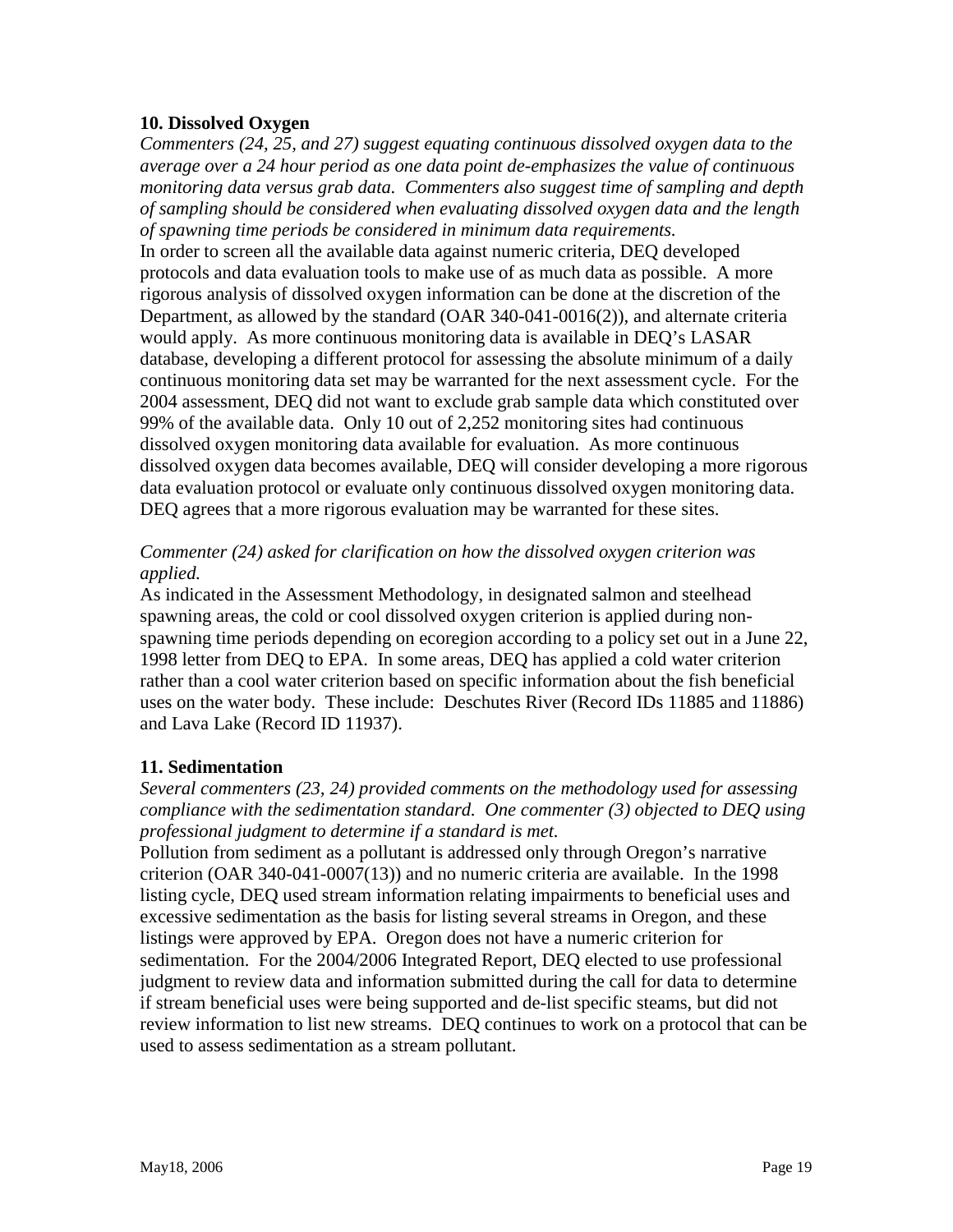#### **12. Temperature**

*Commenter (19) suggests the listing criteria for temperature should include exceptions for infrequent exceedences.* 

The numeric criteria for temperature in OAR 340-041 apply to a calculation of the average of the daily maximum temperatures from seven consecutive days, made on a rolling basis. These criteria allow for an occasional exceedence on a single day if the average over seven days does not exceed the seven-day average maximum temperature criteria.

#### *Commenter (25) notes that the Assessment Methodology does not discuss seasonality with regard to temperature criteria.*

DEQ grouped all data for temperature into spawning and non-spawning seasons. The specific dates for spawning seasons are designated in rule for streams throughout the state.

*Commenter (25) questions how "drought years" were determined. Commenter (27) notes that many data were excluded for drought years and the procedure for making the determination was not provided in the Assessment Methodology. Commenter (27) also provides a detailed analysis of the application of the Air Temperature Exclusion and Low Flow Condition exception to the numeric temperature criteria for the John Day Basin.*  The Assessment Methodology does not discuss determining drought years because this was not used as a general protocol for assessing data for the 2004/2006 Integrated Report. As a general protocol, all available data in the 10 year time period prior to 2003 were reviewed against currently applicable temperature criteria. DEQ felt this was a sufficient data screening protocol given staff and computer resources to analyze the abundance of available continuous temperature monitoring data. In prior listing cycles in 1998 and 2002, DEQ did use a determination of drought conditions to qualify some data reviewed for the 1998 and 2002 Integrated Report. The years identified as "drought years" were 1991, 1992, 1994, and 2001 and the procedures are contained in the [Consolidated](http://www.deq.state.or.us/wq/303dlist/Final2002AssessmentAndListingMethodolgy.pdf)  [Assessment and Listing Methodology for the Final 2002 303\(d\) List](http://www.deq.state.or.us/wq/303dlist/Final2002AssessmentAndListingMethodolgy.pdf) (page 17 and 18). In decisions to list or de-list water bodies in 1998 and 2002, some data were excluded. However, this exclusion was not applied generally for data reviewed in 2004. In response to Commenters 2, 9, 14, and 22, certain listing records were reviewed in 2004 to assure that decisions made for the 2004 listing process were consistent with conclusions from prior assessments.

Commenters are correct that the current temperature standard allows for exclusions from 303(d) listing based on air temperatures. The analysis and protocol presented by Commenter (27) provides an excellent starting point for DEQ to develop a protocol for the future assessment and listing cycles.

#### **13. Toxic substances**

*Commenter (10) agreed that DEQ should use criteria in OAR 340-041-0033(2) Table 20. Commenters (A, 26, 29) disagreed and said DEQ should use newly adopted standards that have not been approved by EPA. Commenter (29) suggested iron should not be listed on Table 20.*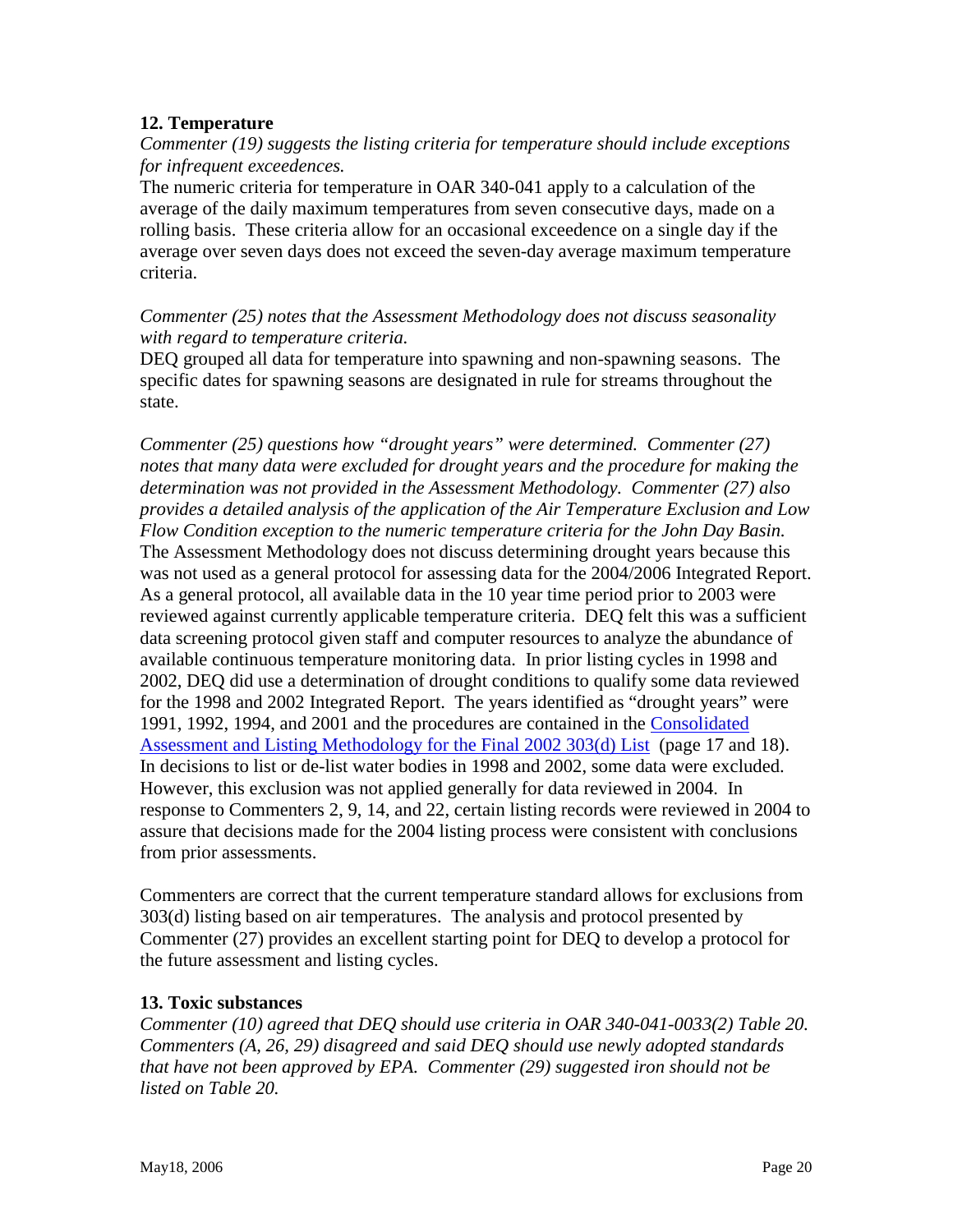As noted in the Assessment Methodology, Oregon's standards for toxic substances were revised in 2004 but have not been approved by EPA. For Clean Water Act purposes, DEQ must apply standards approved by EPA. For the 2004/2006 Integrated Report, DEQ applied the numeric criteria from Table 20 including the criteria for iron. Criteria for metals on Table 20 are based on total recoverable concentrations.

*Commenters (10, 11, 13, 19, and 29) suggested that natural background levels for pollutants especially metals such as iron should be assessed before listing a water body and that it is not appropriate to develop natural background levels in the TMDL process.*  DEQ uses available analytical data to assess whether numeric criteria are met or exceeded in waters throughout the state. Although a study to determine the levels of metal in the natural background is not precluded in the water quality assessment process, the TMDL development process where DEQ currently commits resources for focused data gathering and evaluation efforts that are necessary for such a study. The TMDL typically reviews information on geology, climate, seasonal variation, land use and ownership that is the necessary starting point to determine what a natural background condition may be in a watershed. The focused monitoring and data gathering, source identification, pollutant identification, and water quality standard identification done in a TMDL provide data that may distinguish what pollutant levels are due to natural or anthropogenic sources or conditions. Studies to determine an area-specific natural condition or pollutant background level are appropriate as the next step following identification of waters that do not meet the statewide water quality criteria. If statistical and scientific information determines that the natural condition exceeds the numeric criteria, then under Oregon standards (OAR 340-041-007(2)) those natural conditions supersede the numeric criteria and become the standards for that water body. It may still be necessary to complete the allocations for a TMDL if identified sources contribute pollutants that result in exceedence of the natural condition. This analysis is typically done for parameters such as temperature and nutrients in a TMDL. It is appropriate to also carry out these studies in the TMDL for other toxic pollutants such a metals including iron that may occur at background levels but may also be added from point or non-point source contributions.

#### *Commenter (11) stated that no policy was given for treatment of sample quantification limits.*

Many toxic substance numeric criteria are near or below analytical reporting limits. Oregon's Assessment Methodology (page 44) specifies how data reported below a method reporting limit was used in the assessment:

#### **Toxic Substances**

#### **Minimum Reporting Limit**

For sample results reported as less than a minimum reporting limit (<MRL), the MRL was compared to the toxic substance criteria. If the MRL was below the criteria, the result was counted as attaining the criteria. If the MRL was above the criteria, the sample result is unknown with regard to the standard and was not counted as either exceeding or attaining the criteria.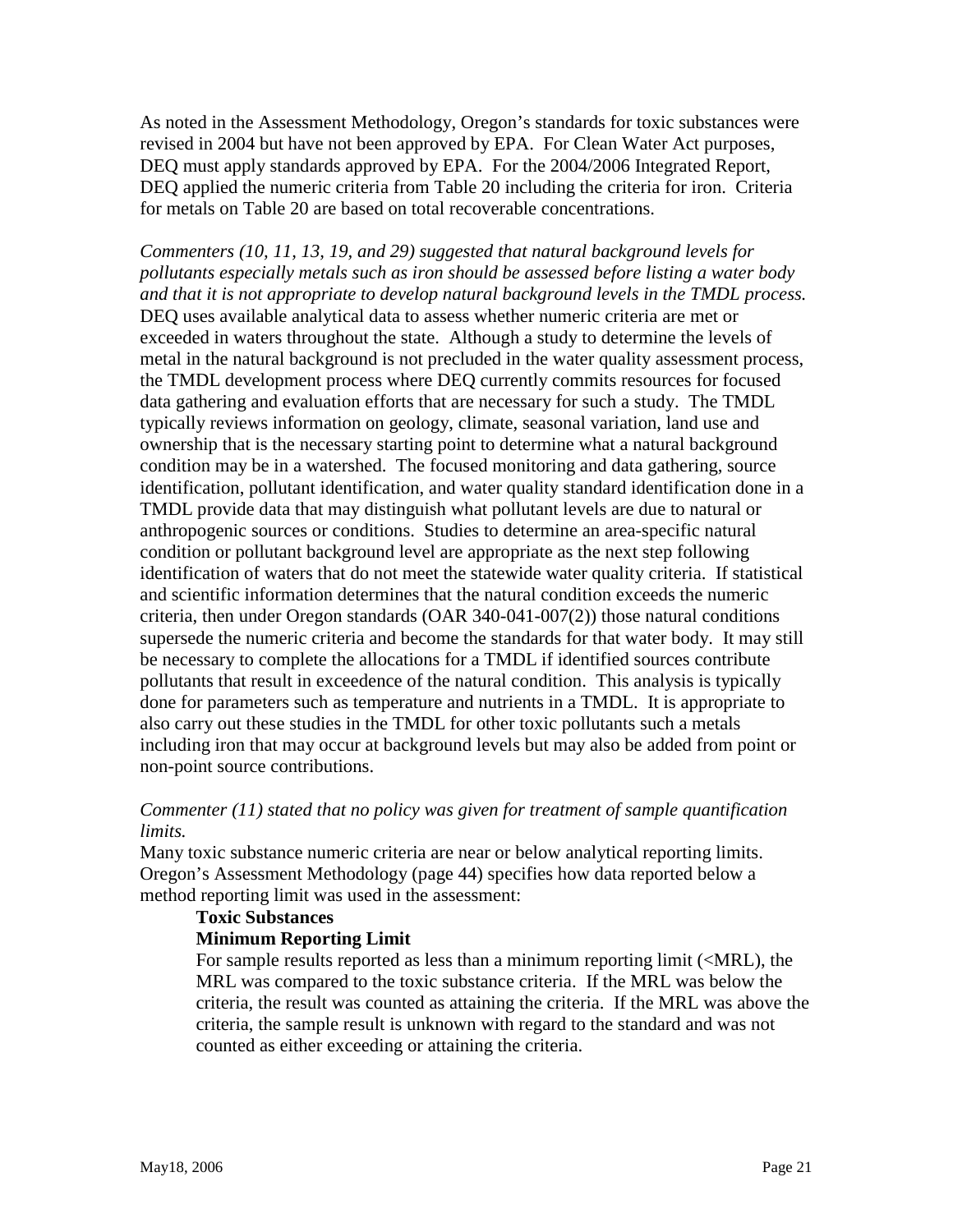*Commenter (25) notes that application of the narrative criteria for toxic substances is not discussed.* 

DEQ applied the numeric criteria for evaluating analytical data for toxic substances, and did not develop protocols to apply narrative criteria.

#### **14. Alkalinity**

*Commenter (2) asked for clarification and objected to applying the criteria for alkalinity to assign a status of "potential concern".* 

Oregon has adopted toxic substance criteria that include a criterion for alkalinity. (OAR 340-041-0033(2) and Table 20). This criterion is based on EPA's 1986 Quality Criteria for Water setting 20 mg/L alkalinity as a minimum value in order to protect freshwater aquatic life except where natural conditions are less. Alkalinity is a measure of carbonate and bicarbonate ions and the buffering capacity of water to pH changes. Freshwater systems have natural variations in pH that are related to photosynthetic activity and other inorganic and organic chemical reactions. There is a large amount of data measuring alkalinity in Oregon's waters. However, applying the alkalinity criterion as an isolated standard to determine where water is water quality limited may lead to incorrect conclusions about overall natural water quality. For the 2004/2006 Integrated Report evaluation, DEQ chose to flag streams where data indicated alkalinity less than the criterion as a Category 3B: Potential Concern. This information should be considered with other water quality information such as water conditions for pH, chlorophyll a, aquatic weeds, algae, and dissolved oxygen in determining the overall condition of water bodies assessed in the 2004/2006 Integrated Report.

#### **15. Turbidity**

*Commenter (25) notes the citation of the rule on turbidity is incomplete and the application of the rule is not discussed.*

The complete rule language has been added to the Assessment Methodology, along with a note to the effect that no data or information were reviewed for the 2004/2006 Integrated Report.

#### **16. Appendices**

*Commenter (25) provides comments on documents included as Appendix 1, 2, and 3.*  The Assessment Methodology provides these documents as references cited in appropriate sections of the Assessment Methodology.

### <span id="page-23-0"></span>**Comments on specific records**

#### **1: Clean Water Services – Charles Logue**

1. Beaverton Creek, Tualatin River, other streams in subbasin–

*Commenter suggests that the discussion in the 2001 Tualatin Sub-Basin TMDL of arsenic, iron, and manganese should be sufficient to not list any streams within this subbasin or flag them as potential concern even though there are multiple monitoring sites and events that exceed the applicable water quality criterion.* The Tualatin TMDL

*[http://www.deq.state.or.us/WQ/TMDLs/WillametteBasin/Tualatin/TualatinTMDL.pdf\)](http://www.deq.state.or.us/WQ/TMDLs/WillametteBasin/Tualatin/TualatinTMDL.pdf)*  was completed prior to the 2002 Integrated Report. EPA noted in their TMDL approval,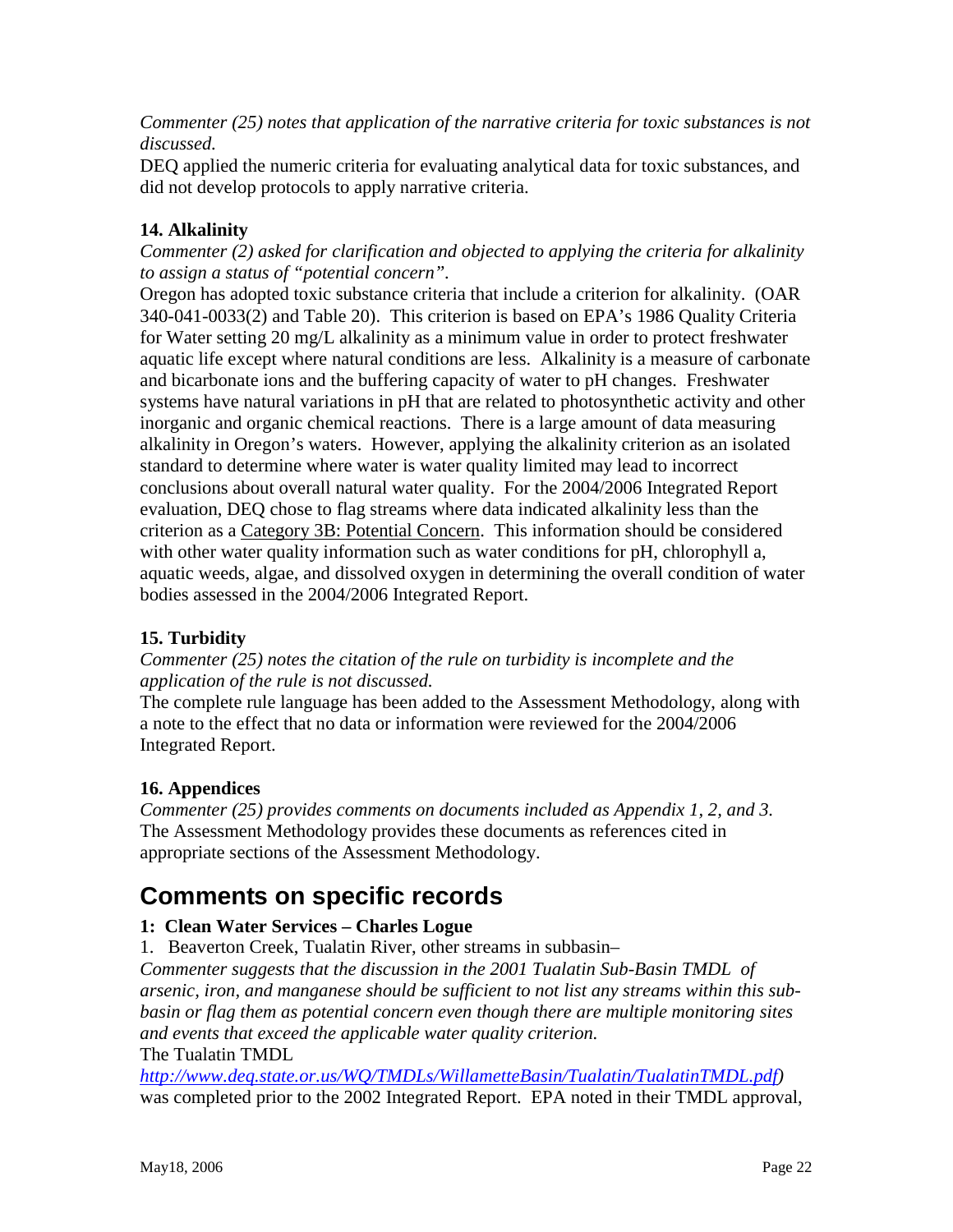dated August 7, 2001, that Fanno Creek in the Tualatin Subbasin was listed on the 1998 303(d) list for arsenic, iron, and manganese. However, EPA stated: "TMDLs have not been developed for these parameters. Therefore, this Section 303(d) action does not cover these parameters." EPA did subsequently approve the de-listing of Fanno Creek from the 2002 303(d) list as "meeting standards" on the basis that the Tualatin TMDL discussed "naturally occurring" levels of arsenic, iron, and manganese in the basin. (Appendix G: Toxics Discussion

http://www.deq.state.or.us/WQ/TMDLs/WillametteBasin/Tualatin/TualatinAppxG.pdf). EPA took no position on whether this discussion could be applied to other streams within the basin.

On reviewing the Appendix G: Toxics Discussion, DEQ finds that the purpose of the discussion paper was to address whether a TMDL was warranted for the 1998 Fanno Creek 303(d) listings for arsenic, iron, and manganese. While an analysis of subbasin wide monitoring data was conducted, it did not result in developing an alternative "natural background" level that could be used to screen data for water quality assessment purposes throughout the subbasin. The Tualatin TMDL identifies several POTWs, industrial point sources, and stormwater discharge points within the basin. The discussion paper did not determine what natural levels of pollutants would be expected within the subbasin in the absence of these potential sources or evaluate data for statistically significant differences between "natural" or reference condition streams and water bodies where exceedences of the water quality criteria were recorded. Therefore, the streams will remain listed as Category 5 or flagged as potential concern where the available data indicate water quality criteria are exceeded. A future analysis of surface water data to establish natural background levels could lead to de-listings if listed stream segments are found to reflect natural background levels.

#### 2. Fanno Creek

*Commenter suggests that Fanno Creek should not be listed as Category 5 for exceeding the water quality standard for dieldrin based on the USGS data that was reviewed. Commenter compares data to the OAR 340-041-0033 Table 20 aquatic life criterion of 0.0019ug/L.* 

The data for Fanno Creek were evaluated using the protocols for toxic substances developed in DEQ's Assessment Methodology. DEQ applies the most stringent criterion to protect beneficial uses. In this case, the applicable criterion is 0.000071 ug/L dieldrin from Table 20 for protection of human health. The USGS data contain results for 38 samples from one monitoring site (14206950) analyzed for dieldrin between 3/1/1993 and 9/18/2001 on filtered and unfiltered water samples. Several of the samples appear to be duplicates, or replicates comparing filtered and unfiltered results. DEQ protocols used the highest value reported for a sample date, therefore 31 results were reviewed. Twenty seven (27) of 31 results were reported as "< 0.001". Four (4) of 31 results reported detections at 0.001 or 0.002 ug/L which exceed the criterion and meet data requirements to conclude a listing is warranted for dieldrin. The final report will be amended to indicate 4 of 31 samples exceeded the criterion.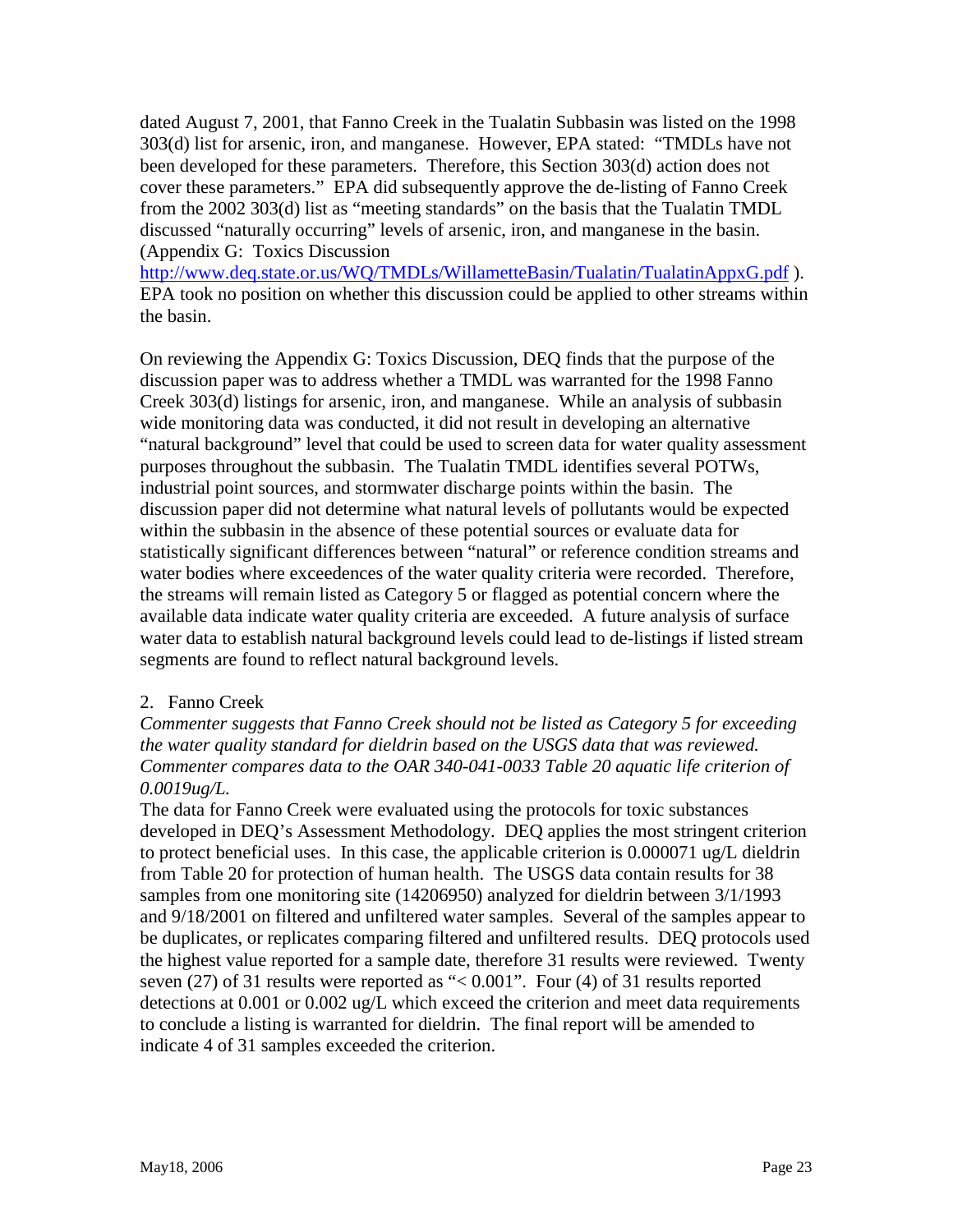For future water quality assessments, the application of the human health criteria will be reviewed and protocols for assessment may be changed if another approach is warranted. DEQ anticipates that more data will be collected and available to characterize levels of toxic substances in water bodies, particularly in conjunction with implementing the agency Toxics Reasonable Potential Analysis (RPA) Internal Management Directive (IMD) <http://www.deq.state.or.us/wq/wqfact/ToxicsRPAIMDFactSheet.pdf> for the issuance or renewal of National Pollutant Discharge Elimination System (NPDES) permits. DEQ plans to review and update the protocols and data requirements prior to the next assessment cycle. Statistical procedures used by DEQ to set permit effluent limits for toxic pollutants may provide a different approach to identify water bodies that are water quality limited for toxic substances where human health criteria are applied and where the analytical detection limits are near or above the criterion.<sup>7</sup> Protocols for applying the toxic substance human health criteria for water quality assessment purposes will be reviewed and updated as warranted.

#### 3. Koll Wetland

*Commenter discusses data used to list Koll Wetland for chromium, copper, lead, silver, and zinc. Commenter indicates additional information has been collected by Clean Water Services.* 

These listings were done on the 2002 303(d) list which was approved by EPA. No additional data were submitted during the call for data or were available for review for the 2004/2006 Integrated Report for de-listing purposes. New data should be submitted in the next call for data and will be reviewed during the next Integrated Report cycle. Until EPA approves revisions to the toxic substance standards, the applicable criteria for Clean Water Act purposes are criteria on Table 20 which are based on total recoverable concentrations.

#### 4. Tualatin River

#### *Commenter suggests the listing for dissolved oxygen for spawning from January 1 to May 15 is in error.*

The Assessment Methodology discusses the policy to apply the dissolved oxygen criteria for spawning for resident trout which is set out inset out in a 2/2/2004 letter from DEQ to EPA Region 10. The draft data assessment applied an assumed resident trout spawning time period based on a designated use in the Tualatin River for salmon and trout rearing and migration. However, upon further discussion with Oregon Department of Fish and Wildlife and review of the Tualatin TMDL Appendix F: Tualatin River Subbasin Fish Habitat and Fish Community Information

http://www.deq.state.or.us/WQ/TMDLs/WillametteBasin/Tualatin/TualatinAppxF.pdf, this assumption is being modified. Available stream information shows that native cutthroat trout are the resident trout species, and that the likely spawning areas for this species do not include the segment of the Tualatin River designated for salmon and trout rearing and migration. The data from sites and time periods previously evaluated against the dissolved oxygen spawning criterion are combined with other data and evaluated

<span id="page-25-0"></span><sup>&</sup>lt;u>.</u> <sup>7</sup> Reasonable Potential Analysis for Toxic Pollutants, DEQ Internal Management Directive, September 2005, http://www.deq.state.or.us/wq/wqPolicy/WQIMDRPA.pdf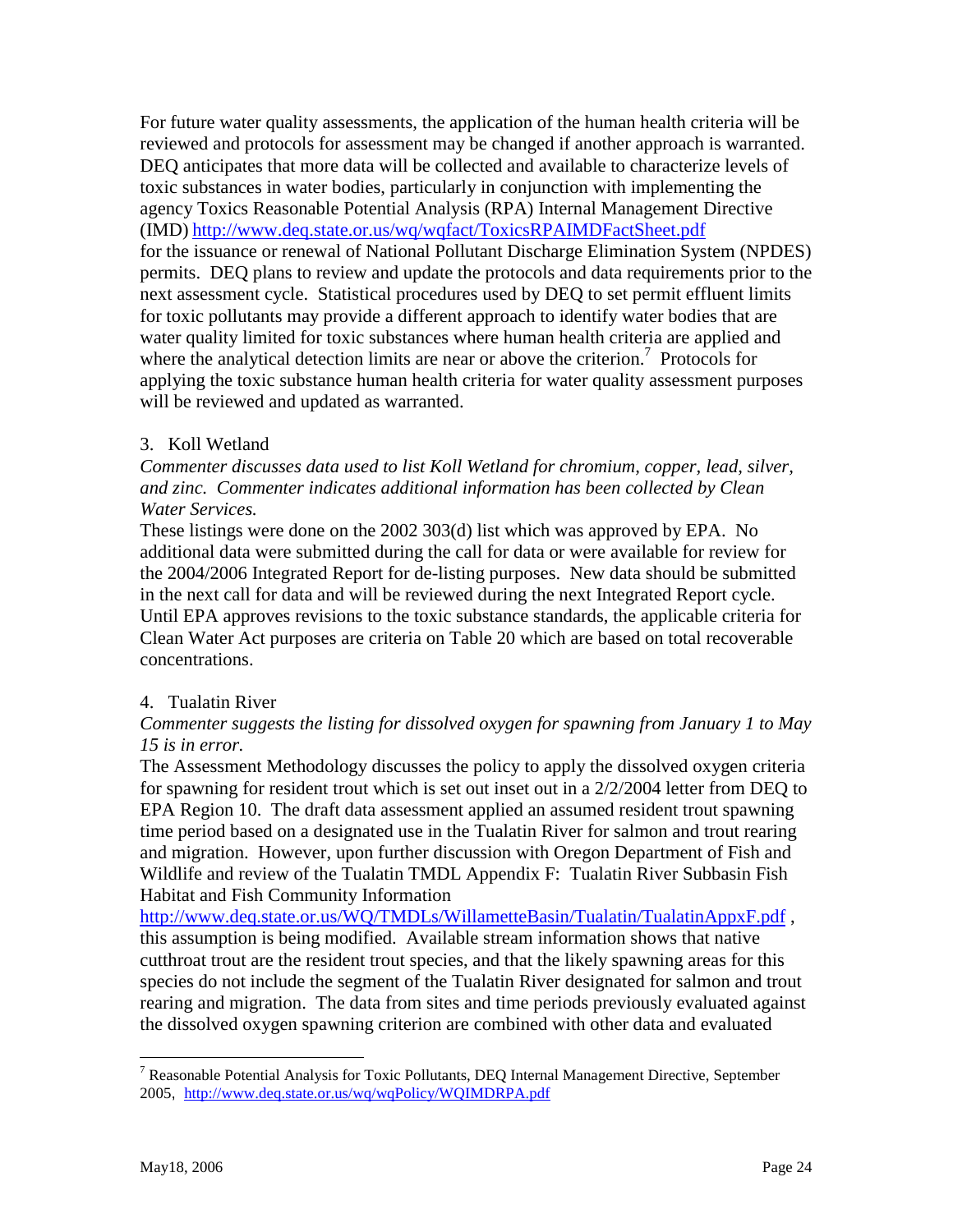against the cool water criteria (6.5 mg/L). This segment is found to be attaining that criterion.

#### 5. Phosphate phosphorus

*Commenter notes that the 2001 TMDL for the Tualatin subbasin addressed phosphorous.* The 2001 TMDL addressed phosphorus as the primary pollutant related to stream impairments by excess algal growth and to exceedences of pH, dissolved oxygen, and chlorophyll a water quality standards. The 2001 TMDL updated a 1/27/1994 TMDL for phosphorous. The TMDL addressed the phosphorous loads from groundwater in the basin and established the natural background conditions in the subbasin. The Tualatin River background phosphorus concentrations ranged from 0.04 mg/L to 0.11 mg/L, and concentrations in the lower reaches of the tributaries ranging from 0.04 to 0.19 mg/l. These are the appropriate benchmarks to apply to the streams in the Tualatin subbasin. The 2004/2006 Integrated Report records will be updated to indicate that a TMDL has been approved, and note the background level of phosphorus expected in the water body.

#### **2: US Forest Service Ochoco National Forest Lookout Mtn. Ranger District – Arthur J Currier**

#### 1. Squaw Creek (Record ID 12759)

*Commenter suggests not listing the lower 1.5 miles of this segment.* 

The segment is defined for listing purposes based on contiguous miles with the same beneficial use designation, which in this case is salmon and trout rearing and migration from RM 0 to 40.3. Category 5: Water quality limited, 303(d) list, TMDL needed status is assigned to this segment based on available monitoring data from multiple sites within this segment that exceed the criterion, including a monitoring station at RM 1.6.

#### 2. Cow Creek (Record ID 9049)

#### *Commenter suggests de-listing this segment based on a summary of data collected by the Ochoco National Forest.*

These data were not submitted during the call for data and were not available in LASAR for evaluation. The 2002 listing was based on 52 days exceeding the criterion. Information to de-list must be equivalent in quality and scope.

#### 3. Shotgun Creek (Record ID 190)

*Commenter suggests that the original data analysis used to list this stream in 1998 was incorrect and recent National Forest monitoring data showed the temperature criterion being met.* 

These data were not submitted during the call for data and were not available in LASAR for evaluation. The 1998 listing was based on 52 days exceeding the criterion. Information to de-list must be equivalent in quality and scope.

#### 4. Canyon Creek (Record ID 12703)

*Commenter noted that data from one monitoring site used as the basis for this listing were likely not representative of stream conditions due to a temporary change in channel configuration that created stagnant pools at the monitoring location. Commenter offers that the Forest Service has a 10 year data set from this site, along with data from two*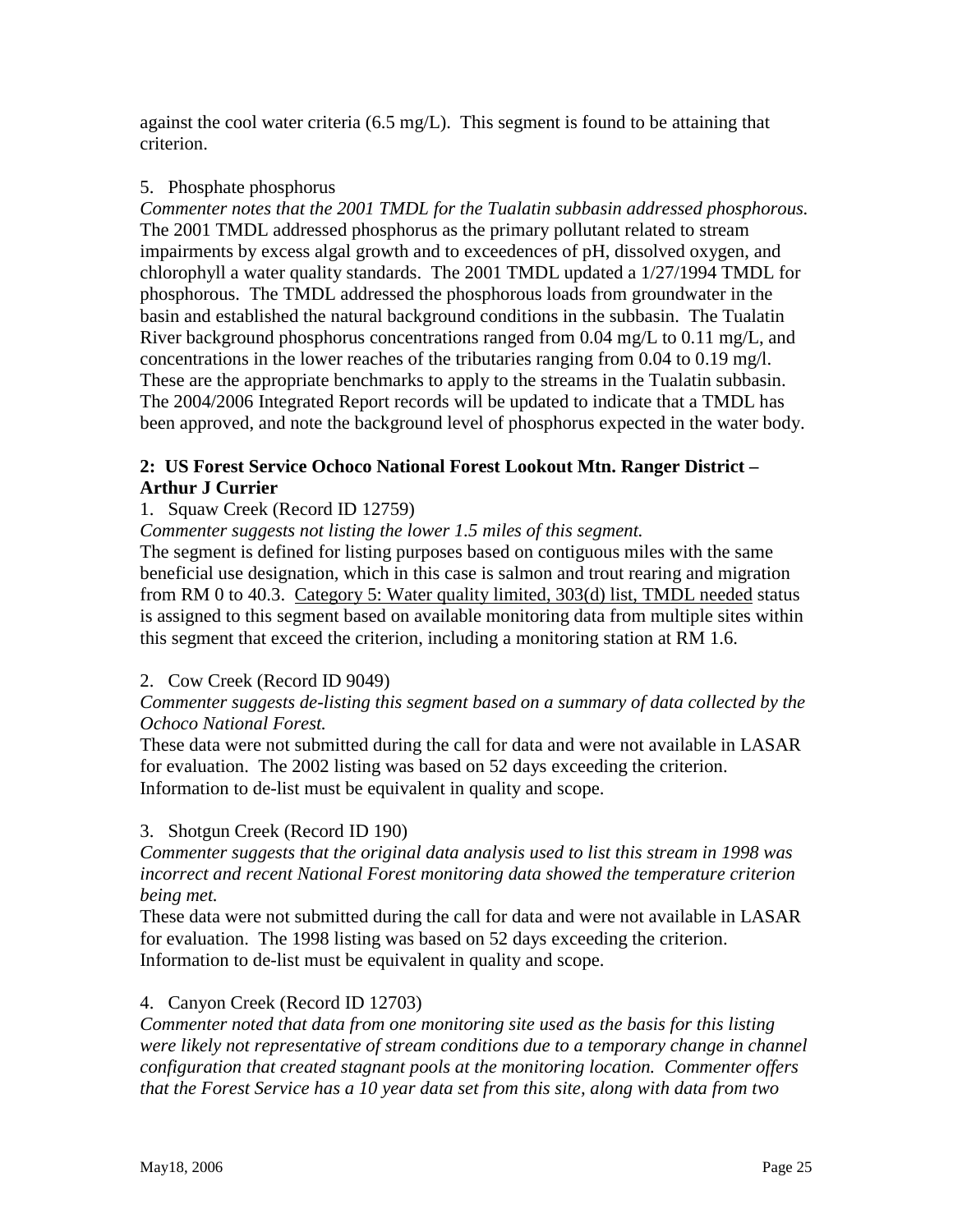*other locations on this stream, but did not submit this information during the call for data.*

Data were not available in LASAR for review by DEQ. The summary data offered by the commenter indicates that 3 days in 2005 exceeded the criterion which would likely be sufficient to list the stream. These data, QA/QC information, and data from the two upstream monitoring locations have not been submitted to regional DEQ staff working on TMDLs in this area. This stream was initially listed in 1998 based on data from another upstream monitoring location on the stream with 55 days exceeding the standard. The stream was de-listed in 2002 when DEQ determined that data from certain drought years would not be used as the basis for listing a stream. The data reviewed for the 2004/2006 Integrated Report appear to support the initial listing decision. The TMDL for this watershed is scheduled for completion in 2006. Further analysis of the overall watershed conditions and the natural thermal potential for all the streams in the watershed will be done in developing the TMDL. This analysis will evaluate temperature response in streams within the basin during years of high air temperature and low precipitation. Appropriate management measures to achieve watershed restoration will be developed. DEQ feels it is appropriate to list this stream based on the current available data, and evaluate a more comprehensive data set as part of the TMDL to determine natural thermal potential in streams within the context of the watershed.

#### 5. Little Hay Creek (12707)

#### *Commenter summarizes National Forest Service data for a 10 year time period and suggests that low flows in 1994, 2002 and 2003, due to drought, can account for three of the temperatures over threshold.*

This stream was initially listed in 1998 based on data showing 16 days exceeding the standard. The stream was de-listed in 2002 when DEQ determined that data from certain drought years would not be used as the basis for listing a stream. The data reviewed for the 2004/2006 Integrated Report appear to support the initial listing decision based on 2 days exceeding the criterion in 2002. The TMDL for this watershed is scheduled for completion in 2006. Further analysis of the overall watershed conditions and the natural thermal potential for all the streams in the watershed will be done in developing the TMDL. This analysis will evaluate temperature response in streams within the basin during years of high air temperature and low precipitation. Appropriate management measures to achieve watershed restoration will be developed. DEQ feels it is appropriate to list this stream based on the current available data, and evaluate a more comprehensive data set as part of the TMDL to determine natural thermal potential in streams within the context of the watershed.

#### 6. Willow Creek (12724)

#### *Commenter suggests that monitoring data in a short reach of Willow Creek meets the criterion.*

The segment is defined for listing purposes based on contiguous miles with the same beneficial use designation, which in this case is salmon and trout rearing and migration from RM 0 to 33.2. Category 5: Water quality limited, 303(d) list, TMDL needed status is assigned to this segment based on available monitoring data from multiple sites within the stream segment that exceed the criterion.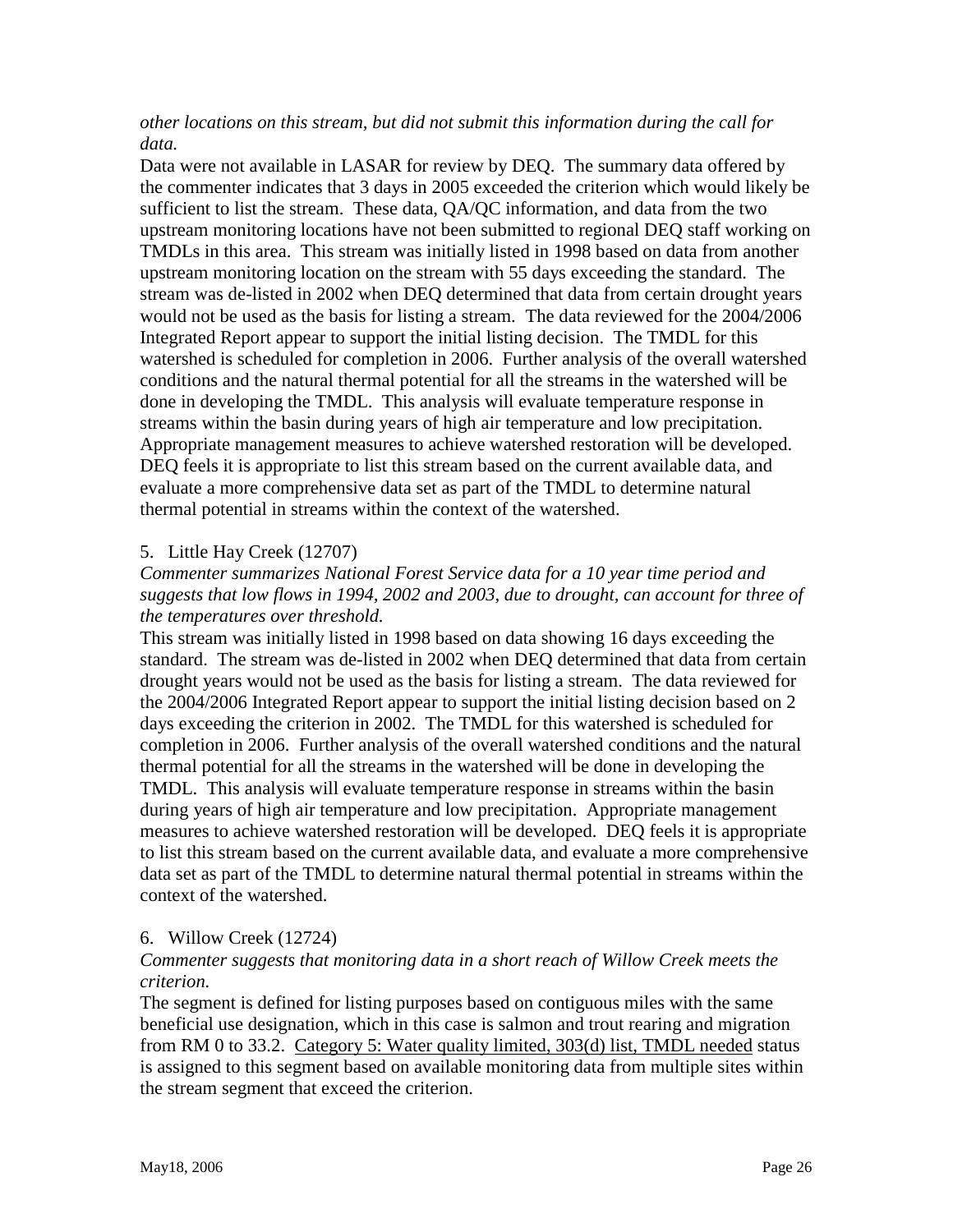#### 7. Sedimentation in Trout Watershed

*Commenter requests de-listing for sediment in the Trout Creek watershed based on an analysis of the original listing information and additional information submitted to show sediment narrative criteria are met.* 

DEQ found the data submitted to be limited and not sufficient to evaluate using current interim benchmark methodologies. Data were generally limited to only one value for each reach from a single year, no lithology information was available, and the values cited are greater than DEQ's interim benchmark of 15% fine sediment <2mm. DEQ does not find these data sufficient to de-list these water bodies at this time. TMDLs are scheduled to be developed in this watershed to address pollutants including temperature and sediment and will include collection of additional data and information.

#### 8. Trout Creek (12744)

*Commenter suggests that this stream should not be listed in its entirety, even though data shows criterion is exceeded.* 

The segment is defined for listing purposes based on contiguous miles with the same beneficial use designation, which in this case is salmon and trout rearing and migration from RM 0 to 50.8. Category 5: Water quality limited, 303(d) list, TMDL needed status is assigned to this segment based on available monitoring data. This status is also consistent with a 1998 listing for the entire stream (Record ID 226) based on data from three locations showing the temperature criterion being exceeded.

#### **5: Eldon Blevins, Citizen**

#### *Commenter noted the good water quality and water quantity in Rickreall Creek and the beneficial use of the stream by the City of Dallas.*

DEQ did not have much new information for Rickreall Creek to review for the 2004/2006 Integrated Report. Most of the information was available and reviewed for the 1998 water quality assessment cycle, and generally was found to be attaining water quality criteria. The stream was found to be impaired for temperature and was listed on the 1998 303(d) list. No new temperature information was reviewed for the 2004/2006 Integrated Report, and the 1998 listing is carried forward.

#### **6: City of Portland Environmental Services - Frank Wildensee**

1. Willamette River – Chlorophyll a, Summer and Fall/Winter/Spring *Commenter suggests that data from monitoring sites are insufficient to support decision for listing in summer season and in fall/winter spring. Commenter suggests only data that are depth integrated can be used to compare to the criterion.* 

DEQ is allowed flexibility by the language of the standard  $(OAR 340-041-0019(1)(a))$  to determine what method is used to find an average chlorophyll a value. The Assessment Methodology specifies that the average value will be determined with a minimum of 3 samples in a 90 day time period, but does not specify any method for depth averaging. All available data within a 90 day time period were used to calculate an average value.

For the Willamette River segment from RM 0 to 24.8 (Record ID 6228), samples collected at station LASAR 10611 had sufficient samples and exceeded the criteria of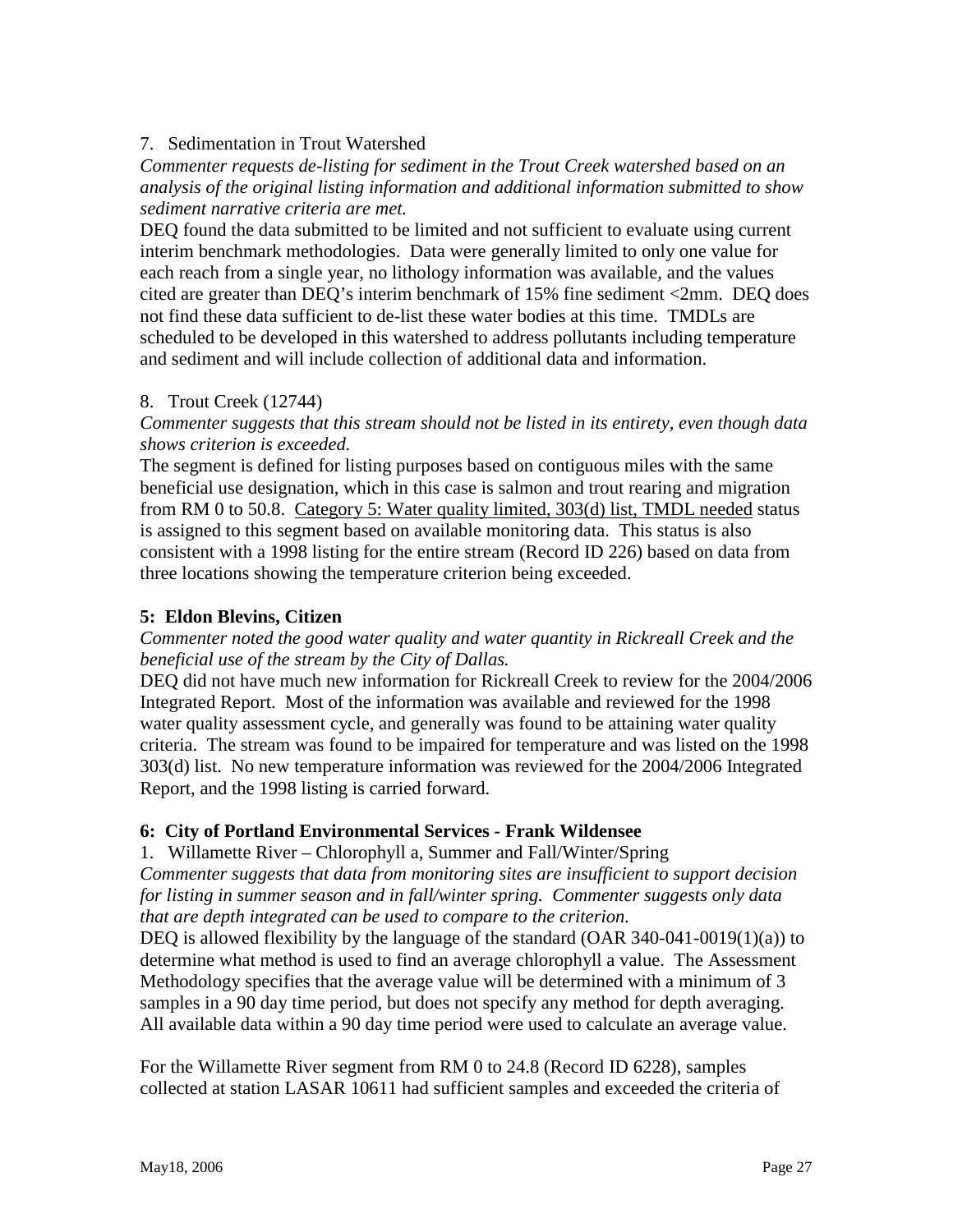$0.015$  mg/L in both summer 1996 (average  $0.021$ ) and summer 1997 (average  $0.016$ ). Only the maximum average is shown in the summary of supporting data. However, data collected from 1999 through 2003 shows the criterion was met in the three month summer period. The status of Category 2: Attaining will be maintained for this segment.

The assignment of Category 2 and Category 5 Status for all segments on the Willamette River for the Fall/Winter/Spring seasons appears to be in error in the draft data evaluation. None of the sampling sites had sufficient data collected in three consecutive months. The status will be changed to Category 3: Insufficient Data.

#### 2. Fanno Creek – Dieldrin

See response to Commenter 1: Clean Water Services- Comment 2 above.

#### 3. Johnson Creek – Chlordane

*Commenter suggests the three entries for the 2002 listing are confusing.*  The records have been consolidated to one showing the previous supporting data and notes for the 2002 Potential Concern status and the data evaluated for 2004.

#### **8: US Forest Service Umpqua National Forest – Mikeal Jones and 23: USDA Forest Service, PNW Region, Trish Carroll**

*1. Commenters suggest that stream segments in the South Umpqua watershed including Beaver Creek (Record ID 5590), Jackson Creek (Record ID 5604), and the Upper South Umpqua (Record ID 9373) be de-listed for sedimentation based on discussion provided in a May 2003 letter.* 

DEQ reviewed the information provided in the call for data in 2003 and made a recommendation not to de-list these streams in a memo dated January 26, 2004. No additional sediment data were submitted to DEQ for review on the water bodies in question. The commenter notes that additional cores samples were taken in 2004, but these data were not submitted to DEQ for review. Macroinvertebrate data were submitted in 2003 and reviewed by DEQ. DEQ had concerns with the USFS macroinvertebrate analysis. First, the sampling sites were compared to only one reference site. DEQ generally analyzes data compared to the whole reference population. Additionally, the field notes submitted to DEQ indicated concern over the selection of the reference site (Boulder Creek). In the comment section field personnel noted "This is a reference site, but as noted many times it is atypical" (Boulder Creek (North Umpqua River) October 27, 2000, Oregon, Umpqua National Forest, by Aquatic Biology Associates, Inc. Corvallis, Oregon, FILE: 00UM). DEQ recommended not de-listing the three water bodies in the South Umpqua basin based on the macroinvertebrate data submitted. DEQ encourages the US Forest Service to collect data using the EMAP protocol for Wolman Pebble counts. DEQ is considering a future sedimentation assessment methodology based on data collected by DEQ under the EMAP program.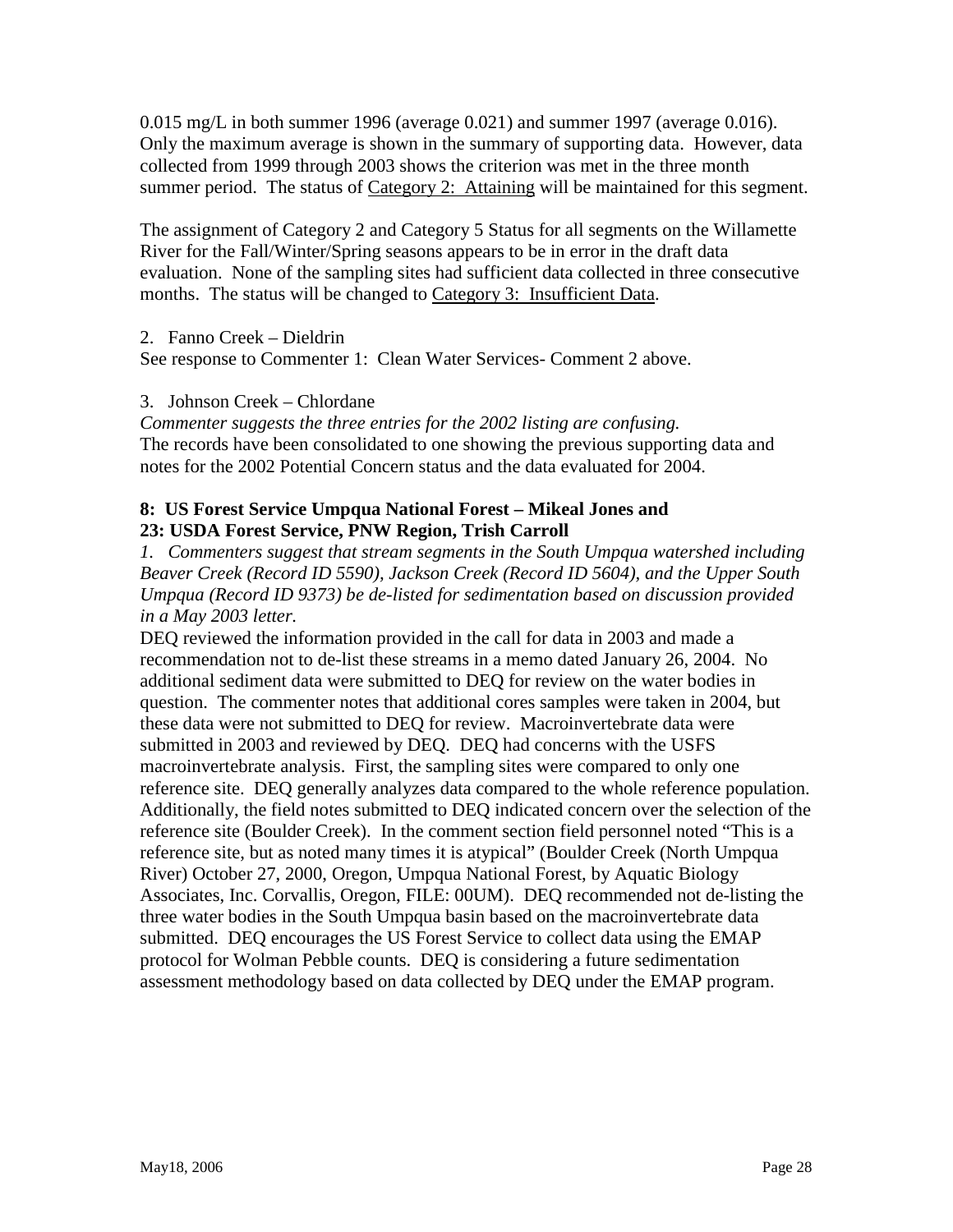#### **9: Water Environment Services. Clackamas County – Andrew Swanson**

*Commenter requested DEQ check the following records:* 

1. Phillips Creek (Record ID 8576)

This water body was listed in 2002 for e. coli for the Fall/Winter/Spring time period. Data reviewed for the 2004/2006 Integrated Report collected from 1/24/1996 to 4/15/2003 showed 11 out of 21 samples (52%) exceeding the criterion and the listing status did not change. Additionally, data reviewed for the summer time period from 6/20/2001 to 8/20/2002 showed 2 out of 5 samples exceeding the criterion, and a new listing record (Record ID 21906) was added for this time period. The two listings cover the full year.

#### 2. Mount Scott Creek (Record ID 8573)

This water body was listed in 2002 for e. coli for the Fall/Winter/Spring time period. Data reviewed for the 2004/2006 Integrated Report collected from 3 sampling sites showed samples exceeding the criterion and the listing status did not change. Additionally, data reviewed for the summer time period showed samples exceeding the criterion, and a new listing record (Record ID 21907) was added for this time period. The two listings cover the full year.

#### 3. Johnson Creek (Record ID 6033)

*Commenter noted that Johnson Creek had been listed in 1998 for temperature, but was de-listed in 2002 when DEQ determined that data from certain drought years would not be used as the basis for listing a stream.* 

No additional data were available for review for the 2004/2006 Integrated Report and the record was not updated. The TMDL for Willamette Basin covers this stream and is currently being finalized. Analysis of the overall watershed conditions and the natural thermal potential for all the streams in the watershed was done in developing the TMDL. Appropriate management measures to achieve watershed restoration are developed in the TMDL to cover all streams in the watershed. At this time, there is no basis for adding an additional listing to the 2004/2006 Integrated Report.

#### **10: Northwest Pulp & Paper – Kathryn VanNatta**

#### 1. Willamette River

*Commenter asked whether an analysis of impairment of designated beneficial uses was performed for Category 5 listing for iron on the mainstem Willamette River Basin.*  DEO uses an independent applicability approach to evaluate water quality standards. Each part of the water quality standards is evaluated independently. If the numeric criteria for any pollutant are exceeded, that exceedence supports a determination that the water body is impaired and the designated uses protected by that numeric standard are impaired. This approach was used in 1998, 2002, and 2004 to evaluate data on water quality in the Willamette River. The numeric criteria for iron are exceeded in the Willamette River and 4 segments of the Willamette River were categorized as water quality limited (303(d)) and impaired by iron in 2002. In 2004, 2 additional segments were classified as Category 5: Water quality limited, 303(d) list, TMDL needed, and the impaired status of the four downstream segments was confirmed with additional data analysis.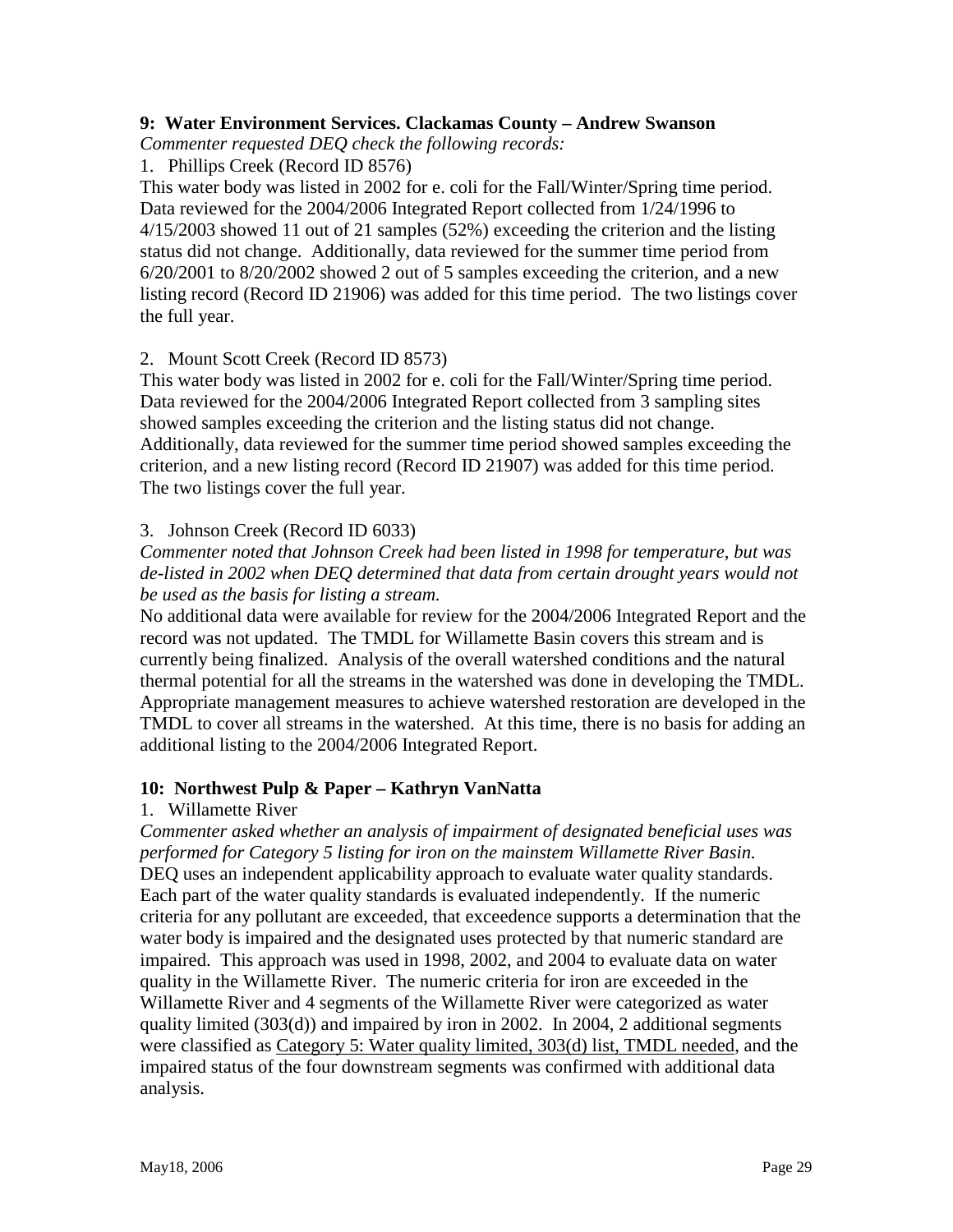*2. Commenter suggests that the Willamette River be de-listed for biological criteria (Record IDs 6124, 6125, 6126, and 6127) based on the 2004 Oregon State University Study, Environmental Stresses and Skeletal Deformities in Fish from the Willamette River, Oregon, USA.* 

DEQ has reviewed the research paper cited by the commenter. The OSU study showed a strong correlation between skeletal deformities and parasites. The authors concluded there was little evidence to suggest that chemical contaminants were responsible for elevated frequencies of deformities in fish. The areas sampled in the study were the Newberg Pool (River Mile 47 and 44), the Wheatland Ferry (River Mile 74), and near Corvallis (River Mile 135).

This study does suggest that calculating TMDLs to address the biological impairment for aquatic species may not be possible, since the impairment cannot be directly related to a pollutant. However, DEQ does not want to imply that there is no biological impairment by de-listing the Willamette River at this point in time. DEQ has concerns about the Willamette River listed in Record IDs 6125, 6126, and 6127 for river miles 24.8 to 54.8, 54.8 to 108, and 108 to 119.7, respectively. These segments of the Willamette River will remain as Category 5: Water quality limited, 303(d) list, TMDL status until DEQ develops a mechanism to address impairments for narrative criteria, such as biological criteria, that do not directly relate to measurements and control of pollutants by TMDL load allocations. Other listings from previous years for specific pollutants (aldrin, DDT, DDE, Dieldrin, mercury, PCBs) based on fish consumption advisories will also be maintained.

The OSU research did not study conditions or chemicals in the lower segment of the Willamette River (Record ID 6124, RM 0 to 24.8). This river segment includes the Portland Harbor Superfund site. There is no basis to consider de-listing the lower segment of the Willamette River at this time and the listing will be maintained. Research conducted in this portion of the river (Sethajintanin, D., Johnson, E.R., Loper, B.R., and Anderson, K.A., (2004) Bioaccumulation Profiles of Chemical Contaminants in Fish from the Lower Willamette River, Portland Harbor, Oregon. Arch. Environ. Contam. Toxicol., 46, p. 114 – 123) shows levels of PCBs, pesticides, mercury, and DDT in fish tissue. Further study is needed to demonstrate that these pollutant levels are not correlated to fish deformities.

#### 3. Columbia River (31, 34, 36, 39, 40, 41, 42, 43, 44, 45, 46)

*Commenter suggests updating these 1998 records indicating the TMDL for dioxin was approved using language similar to other Category 4a listings.* 

These de-listing records were approved by EPA for the 1998 303(d) list. No data were reviewed for 2004. DEQ is not updating records from prior years that are simply carried forward.

#### **14: US Forest Service Mt. Hood National Forest - Ivars Steinblums**

Alder Creek (Record ID 12803) and Clear Creek (Record ID 8953)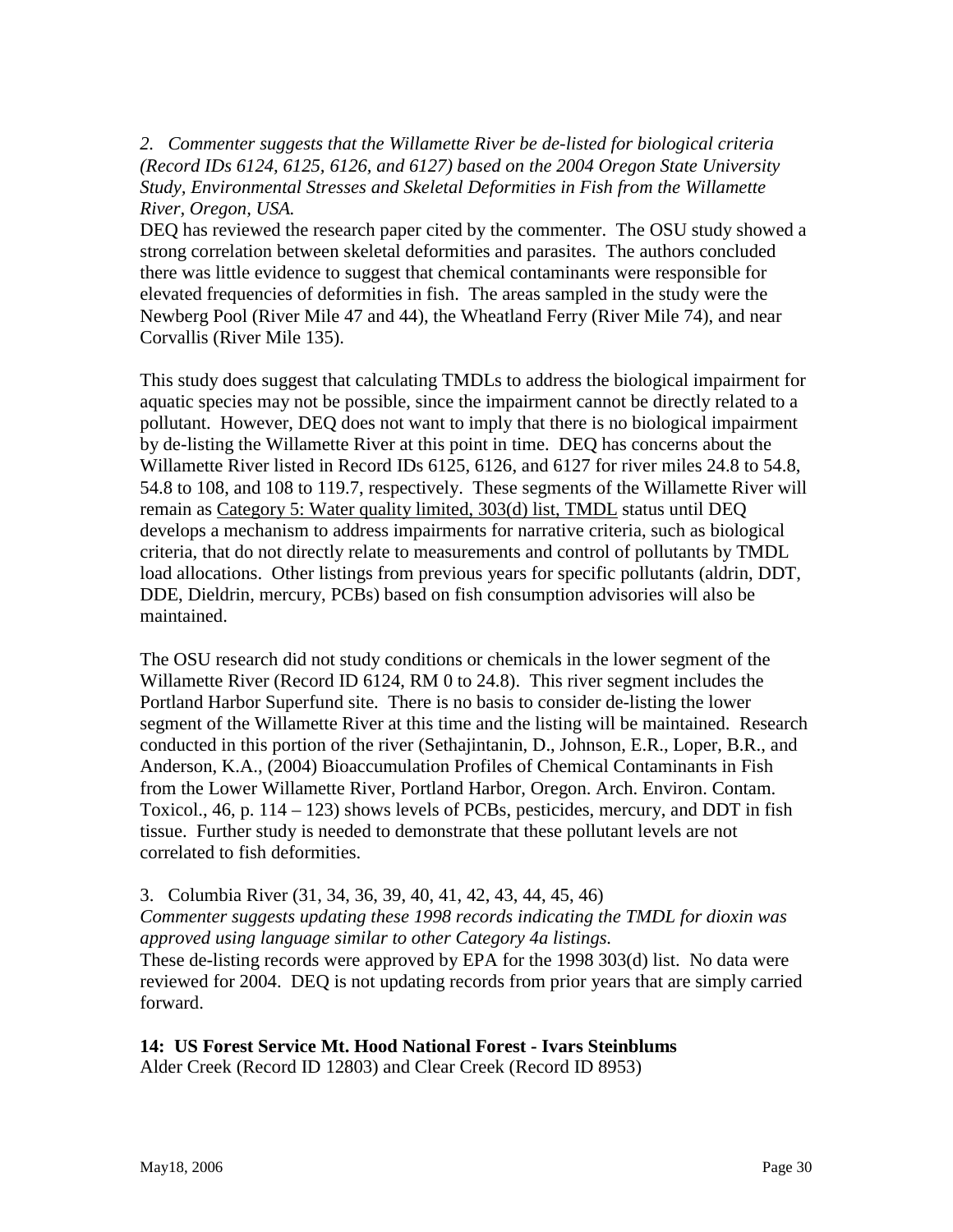*Commenter suggested not listing because data were collected in 2001, identified as a drought year in the 2002 Assessment Methodology.* 

These streams are not proposed for listing, but are assigned the status of Category 4A: Water quality limited, TMDL approved since these streams are covered in a TMDL approved by EPA on 4/15/2005.

Eightmile Creek (Record IDs 1267 and 1270), Fifteenmile Creek (Record ID 1268), Fivemile Creek (Record ID 1269), Ramsey Creek (Record ID 1295), Gate Creek (Record ID 448)

*Commenter requests de-listing for sediment because data used for listing did not meet QA/QC requirements and additional information shows sediment criteria are met.*  DEQ found the data submitted to be limited and not sufficient to evaluate given current interim benchmark methodologies. Data were generally limited to only one value for each reach from a single year, no lithology information was available, and the values cited were greater than 15% fine sediment of <2mm, used by DEQ as an interim benchmark. DEQ does not find these data sufficient to de-list these water bodies at this time.

#### Eightmile Creek (Record ID 12743)

*Commenter suggested not assigning Category 5: Water quality limited, 303(d) list status to this segment.* 

Based on DEQ's review of available temperature data, there is sufficient data from three monitoring stations in this segment that exceed the temperature criteria for 145, 46 and 69 days in 1999 and 2000.

#### Fifteenmile Creek (Record ID 12747)

*Commenter suggests not listing the upper portion of this segment.*

The segment is defined for listing purposes based on contiguous miles with the same beneficial use designation, which in this case is core cold water habitat from RM 23.8 to 53.3. Category 5: Water quality limited, 303(d) list, TMDL needed status is assigned to this segment based on a review of available monitoring data.

#### Ramsey Creek (Record IDs 12753 and 13378)

*Commenter suggests not listing the upper portion of this segment.*

The segment is defined for listing purposes based on contiguous miles with the same beneficial use designation, which in this case is core cold water habitat and salmon and steelhead spawning from RM 0 to 13.2. Category 5: Water quality limited, 303(d) list, TMDL needed status is assigned to this segment based on a review of available monitoring data.

#### Badger Creek (Record ID 12765)

#### *Commenter suggests applied beneficial use (Bull trout spawning and rearing) is incorrect.*

Badger Creek with LLID 1214307449415 addressed by this record is designated for bull trout spawning and rearing. Note, however, that Badger Creek with LLID 1211965452553 is designated as salmon and trout rearing and migration.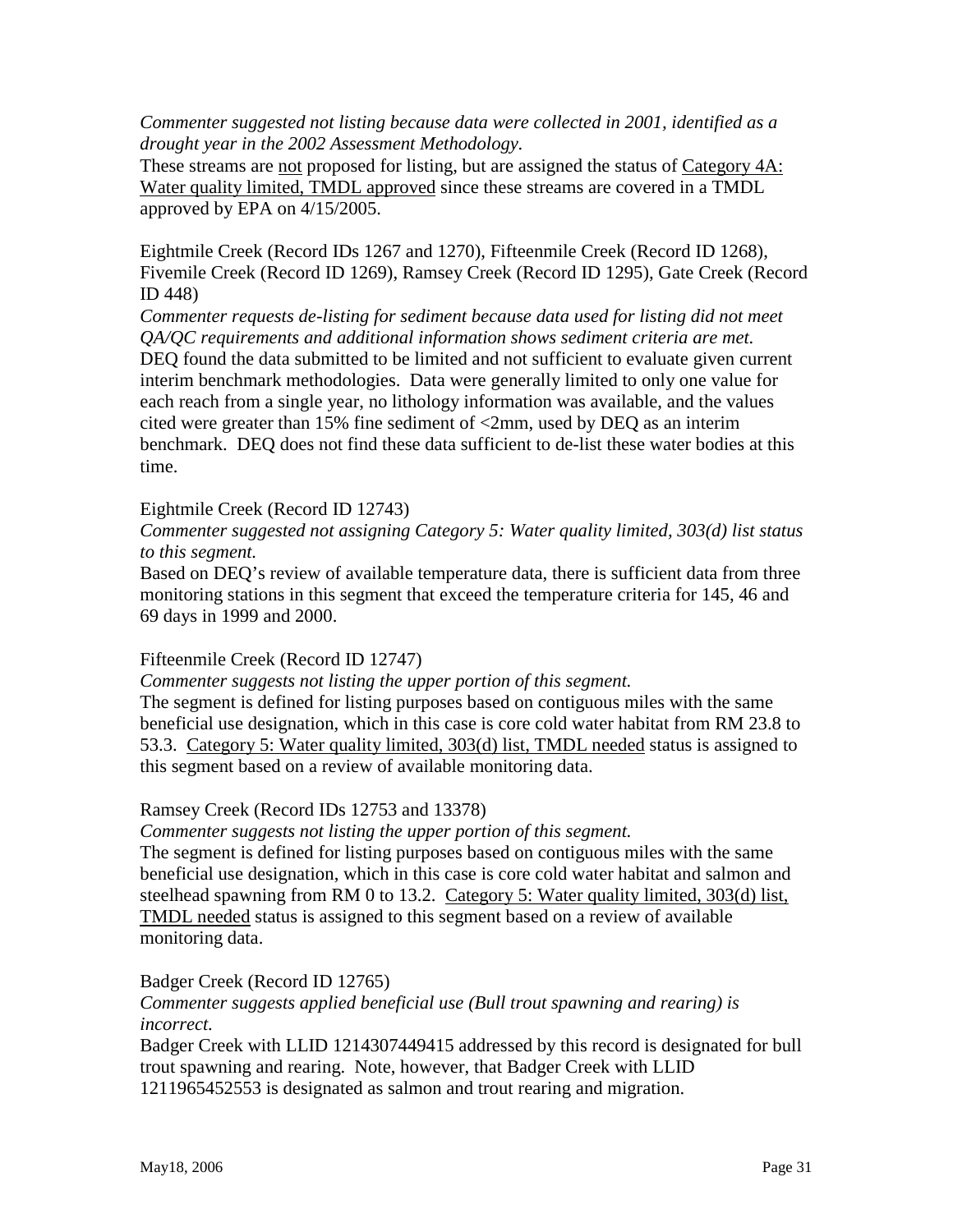#### Clear Creek (Record ID 631)

*Commenter suggests this 1998 listing based on 1995 data should be de-listed based on recent data from 2002 and 2003.*

Commenter refers to data that were not submitted in the call for data and were not available for DEQ to review as part of the 2004/2006 Integrated Report process. The TMDL for this watershed is currently in development. During development of the TMDL, a thorough analysis of all data will be done to determine the appropriate management measures needed to achieve watershed restoration and attainment of temperature criteria. This stream will likely be de-listed in the next assessment cycle if the TMDL is approved, or additional available data show the criteria are met.

#### Eagle Creek (Record IDs 12877 and 13398)

*Commenter suggests this stream should not be listed above River Mile 17.*  The segment is defined for listing purposes based on contiguous miles with the same beneficial use designation, which in this case is core cold water habitat from RM 0 to 25.4 and salmon and steelhead spawning from RM 0 to RM 15.6. Category 5: Water quality limited, 303(d) list, TMDL needed status is assigned to this segment based on available monitoring data. This status is also consistent with a 2002 listing for the stream (Record ID 226) from RM 0 to RM 20.0 based on application of a rearing criterion which has been superseded by the current designated beneficial use as core cold water habitat.

#### **18: City of Salem – Justin Boyington**

Glenn Creek (Record ID 12139)

*Commenter suggests this stream should not be listed based on only 3 out of 44 samples exceeding the dissolved oxygen criterion of < 6.5 mg/L.* 

Each monitoring station is evaluated using the data requirements in the Assessment Methodology. Data from Site GLE10 at river mile 4.9 meets the requirements for assigning a Category 5: Water quality limited, 303(d) list, TMDL needed status with 2 out of 9 samples  $(22\%) < 6.5$  mg/l and applicable % saturation.

#### **19: PacifiCorp – represented by Michael R Campbell, Stoel Rives**

Jenny Creek (Record ID 1984)

*Commenter suggests the listing from 1998 should be deleted because the designated fish use for this stream has been changed.* 

Oregon's water quality standards were changed and fish beneficial uses clarified in December 2003. Numeric criteria for temperature and dissolved oxygen have changed in some water bodies. If data are available on a previously listed water body and an evaluation shows that the criteria are met, the water body is de-listed in 2004. If no data are available to evaluate against current criteria, the water body remains on the 303(d) list. A de-listing decision will be made for this stream when data are available for evaluation or the TMDL has been approved.

Klamath River (Record ID 15776)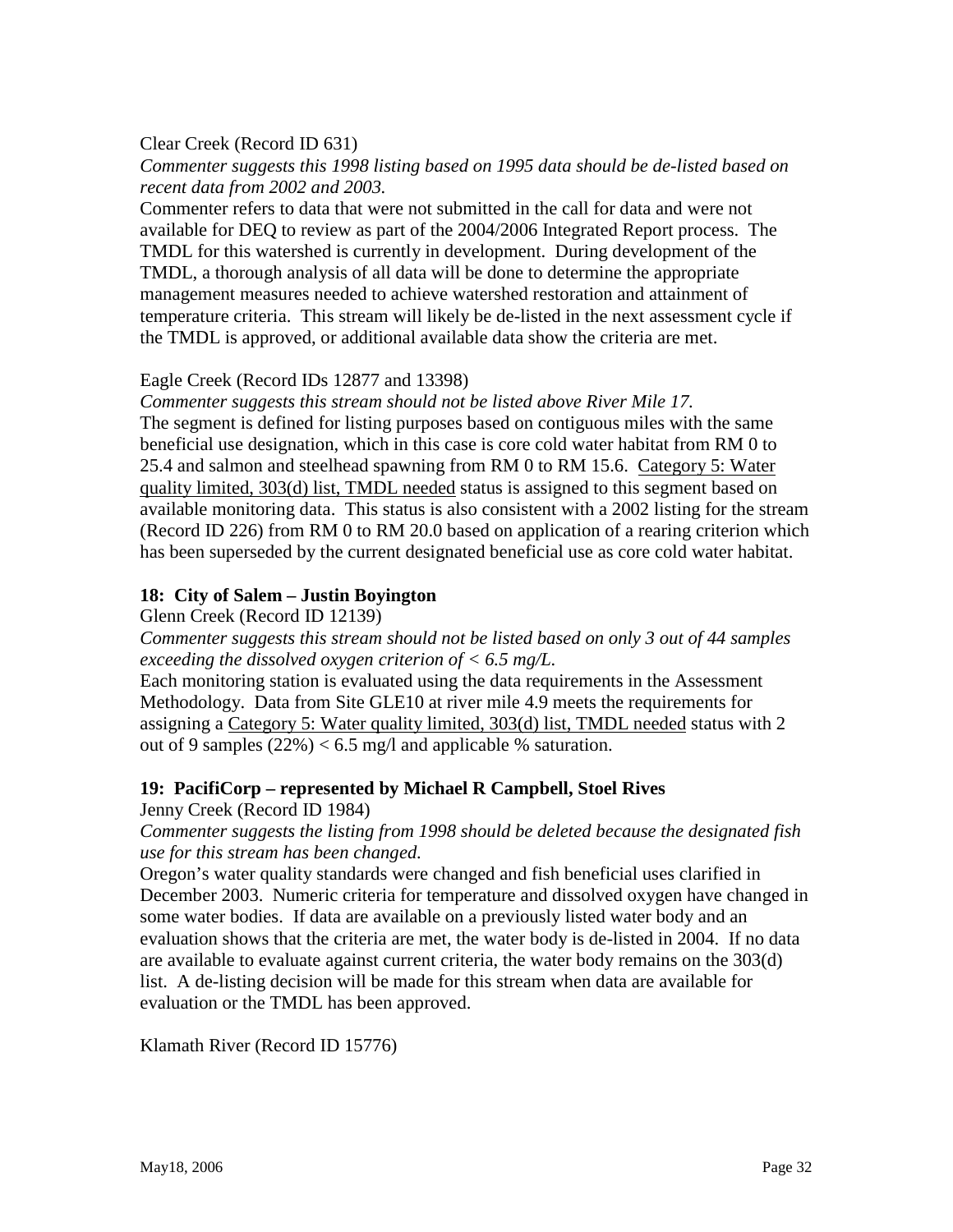#### *Commenter suggests this water body should not be assigned Category 5: Water quality limited, 303(d) list, TMDL needed on the basis of exceeding numeric chlorophyll a criteria since it is not a standards violation.*

DEQ applies the numeric criteria for chlorophyll a in OAR 340-041-0019 to assess where water quality beneficial uses are impaired for water contact recreation, aesthetics, fishing, water supply , and livestock watering. When these criteria are exceeded, waters impaired for these uses due to this pollutant parameter are assigned a Category 5: Water quality limited, 303(d) list, TMDL needed status or Category 4 if a TMDL is not necessary. Segments of the Klamath River were initially placed on the 303(d) list in 1998 for exceeding the chlorophyll a criteria in the summer, and remain in Category 5 for the 2004/2006 assessment.

#### Klamath River (Record ID 11587)

*Commenter suggests that the spawning criteria for dissolved oxygen should only be applied in segments of the Klamath River designated for redband trout fish use, and the status assigned only to the segment where the one monitoring site is located.*  DEQ agrees, and will modify Record ID 11587 for dissolved oxygen for the resident trout spawning period of January 1 through May 15 to cover the segment from RM 207 to RM 231.1. This segment is based on contiguous miles with the same beneficial use designation, which in this case is redband or Lahontan cutthroat trout from RM 207 to RM 231.1. It is also appropriate to apply the cold water criteria for this segment for the non-spawning time period based on ecoregion. Record ID 11982 for dissolved oxygen for the non-spawning period using the cold water criterion is modified to cover the segment from RM 207 to RM 231.1.

#### Klamath River (Record ID 12840)

#### *Commenter suggests the season should be modified for only a warm season from May 15 to September 16.*

The temperature criterion for redband or Lahontan cutthroat trout during the nonspawning time period is 20 degrees C, and applies year round whenever spawning does not occur, so the record is correct.

#### Klamath River/Unnamed Lake (Record IDs 2023 and 15775)

#### *Commenter suggests these records for chlorophyll a use inconsistent river miles and are assigned an incorrect status*.

DEQ agrees and will not use Record ID 2025 from the 1998 assessment, which appears to have been in error, and will modify Record ID 15775 to indicate the segment is for RM 223.3 to 226.1. Only one sample is available in this segment, and the correct status is Category 3: Insufficient data.

#### Klamath River/Unnamed Lake (Record IDs 2088 and 15782)

#### *Commenter suggests these records for pH use inconsistent river miles and are assigned an incorrect status*.

DEQ agrees and will not use Record ID 2088 from the 1998 assessment, which appears to have been in error, and will modify Record ID 15782 to indicate the segment is for RM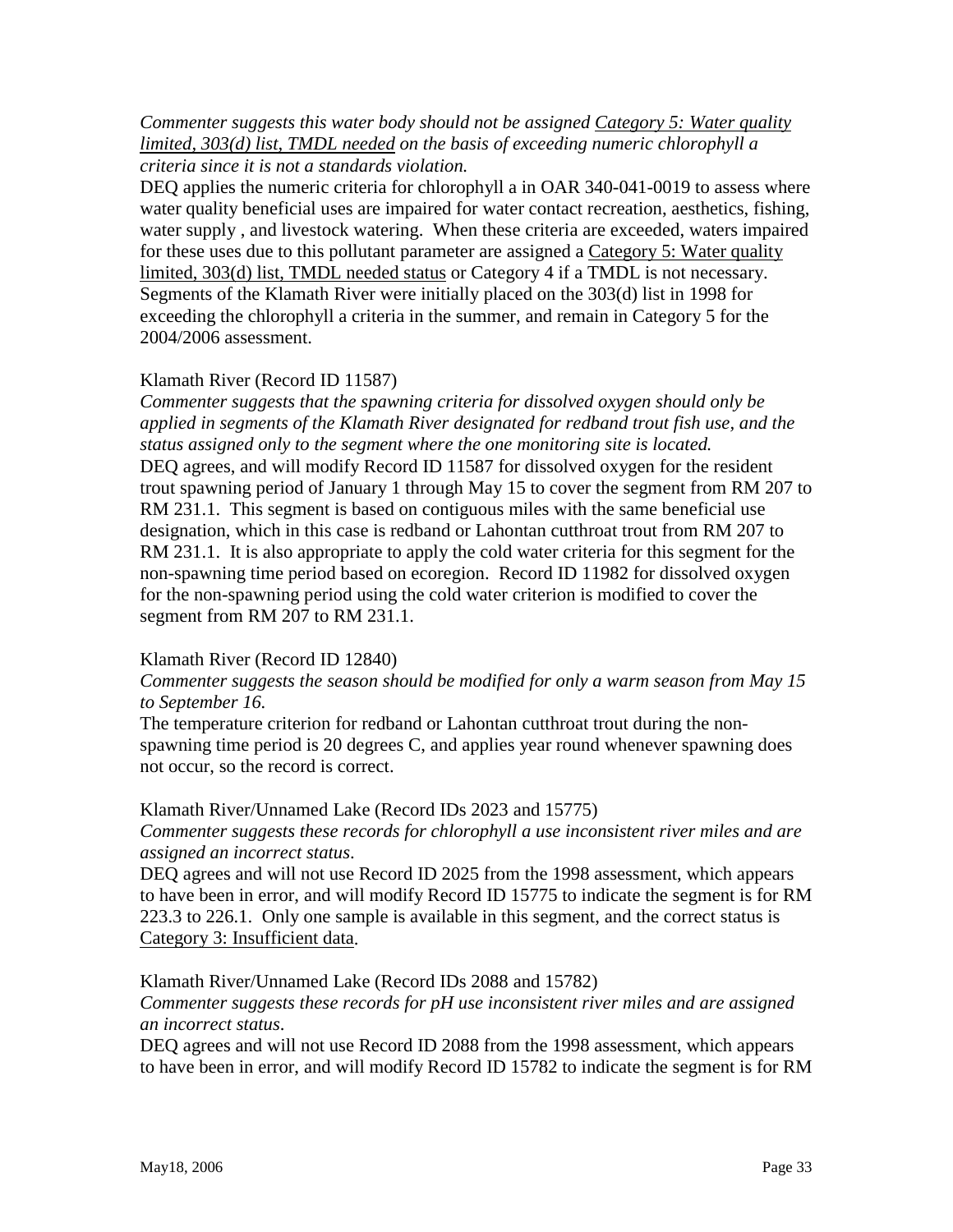223.3 to 226.1. Only two samples are taken in this segment, and the correct status is Category 3: Insufficient data.

#### Fish Creek (Record IDs 5861 and 12916)

*Commenter (19) suggests that Category 4B should not be assigned to this water body unless appropriate control measures have been developed and applied to all significant contributors to the water quality problems for dissolved oxygen and temperature.*  DEQ agrees that the comprehensive analysis for temperature will be done in the TMDL and will retain the Category 5: Water quality limited, 303(d) list, TMDL needed status until the TMDL is complete. DEQ reviewed the information submitted for the hydroelectric certifications process, and have determined that other potential sources besides the hydroelectric operations exist. Other sources and control measures are not addressed under the hydroelectric certification and the stream will not be de-listed until the TMDL is completed.

#### North Umpqua River (Record IDs 13134, 13487, 13488, 13489)

*Commenter (19) suggests that Category 4B should not be assigned to this water body unless appropriate control measures have been developed and applied to all significant contributors to the water quality problems for dissolved oxygen and temperature.*  DEQ agrees that the comprehensive analysis for temperature will be done in the TMDL and will retain the Category 5: Water quality limited, 303(d) list, TMDL needed status until the TMDL is complete.

#### North Umpqua River (Record IDs 5711, 5709, 5710)

*Commenter (19) suggests that changes to hydroelectric project operations have reduced Total Dissolved Gas, and the criterion is now met or controlled by other measures, so the status should be changed to attaining and/or Category 4B.* 

DEQ reviewed recent data submitted for the 401 certification and agrees that the data demonstrate the criteria are met for Clearwater #2 and Lemolo Powerhouse #1 (Record IDs 5711 and 5710). The record will be de-listed on the basis of Category 4B: Water quality limited, other control measures and the record updated to Category 2: Attaining status to indicate the data show the criteria are being met. The 401 certification also contains conditions to control Total Dissolved Gas at Lemolo Powerhouse #2 (Record ID 5709) and this record will be de-listed on the basis of Category 4B: Water quality limited, other control measures. Once appropriate measures have been implemented successfully, data will be reviewed to determine if the standard is attained.

#### North Umpqua River/Lemolo Lake (Record ID 5563)

#### *Commenter (19) suggests that the reservoir is exempt from pH standards, and the status should be changed to attaining.*

DEQ has reviewed the documentation in the North Umpqua Hydroelectric Project Evaluation Report and evaluated the information relative to the pH standard pertaining to water impounded by dams (OAR 340-041-0021(2)). The report presents sufficient information to determine that numeric pH criteria should not be applied, and to de-list this water body from the prior listing. DEQ has determined that the reservoir is in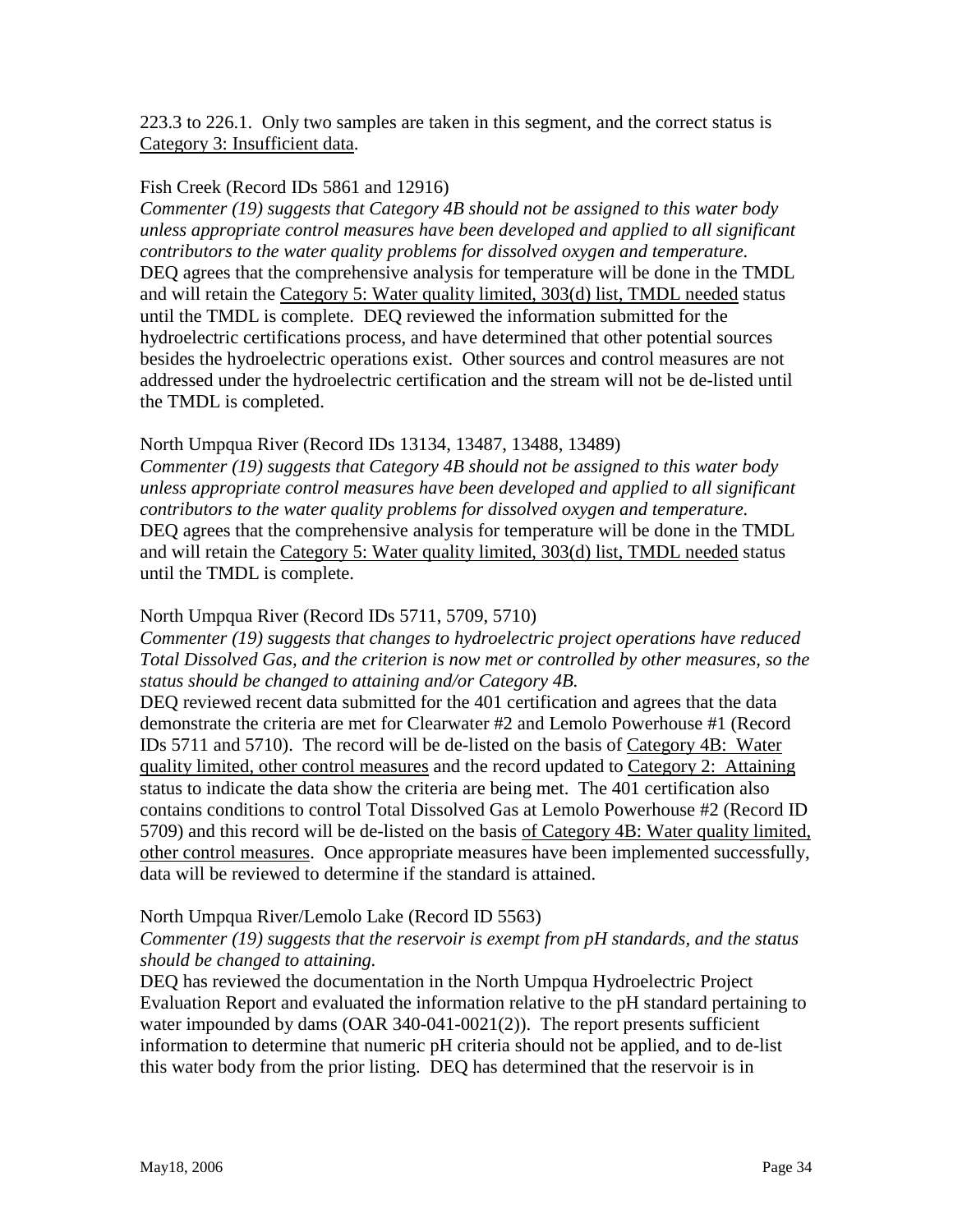compliance with the narrative portion of the standard since all practicable measures have been taken to bring the impounded waters into compliance with the criteria.

#### Hood River (Record IDs 14981, 14982, and 14995)

*Commenter suggests Hood River should not be assigned Category 5: Water quality limited, 303(d) list, TMDL needed status for beryllium, copper, and iron since levels are likely naturally occurring.* 

Studies to determine an area-specific natural condition or pollutant background level are appropriate as the next step following identification of waters that do not meet the statewide water quality criteria. If DEQ determines that the natural condition exceeds the numeric criteria, then under Oregon standards (OAR 340-041-007(2)) those natural conditions supersede the numeric criteria and become the standards for that water body. No analysis was done as part of the water quality assessment process to determine background conditions. It may still be necessary to complete the allocations for a TMDL if identified sources contribute pollutants that result in exceedence of the natural condition. It is appropriate to carry out these studies in a TMDL for toxic pollutants such as metals that may occur as a natural background condition.

#### **20: Oregon Department of Agriculture, Paul Measeles**

*Commenter suggests data used for prior listings should be re-evaluated using 2003 temperature criteria and designated uses. Commenter suggested several listings in the Donner und Blitzen, Guano, Harney-Malheur Lakes, Silver, Goose Lake, Lake Abert, and Warner Lakes should be deleted.* 

DEQ evaluated all temperature data submitted in the call for data and available in the LASAR database at the time of the evaluation and applied current temperature criteria and designated uses. Temperature data available for the period 1/1/1994 to 12/31/2003 were evaluated. This time period overlapped part of the 10 year period reviewed for prior assessments in 1998 and 2002, and if data were available in the LASAR database, all data were evaluated using 2003 temperature standards and designated uses. If data on a previously listed water body showed that the new criteria were met, the water body was de-listed in 2004. If no data were available to evaluate against current criteria, the water body status remains 303(d). If the designated beneficial use on a water body has been clarified and salmon and steelhead spawning is not a designated beneficial use, a prior listing for a spawning time period and/or temperature criterion was de-listed, and available data were evaluated using the applicable criterion for the designated fish use. In the watersheds mentioned by the commenter, the designated fish use is generally redband or Lahontan cutthroat trout with a temperature criterion of 20.0 degrees Celsius. No water bodies are designated for salmon and steelhead spawning. The available data in these watersheds were evaluated using the designated uses and criteria. Thirteen (13) prior listings were de-listed if the criteria were met or the listing had been for spawning; fourteen (14) water body segments were assigned a Category 2: Attaining status using the new criteria, and thirty (30) water bodies did not meet the criterion and were assigned a Category 5: Water quality limited, 303(d) list, TMDL needed status for 2004. As additional data becomes available in future assessment cycles, other stream segments may be re-evaluated.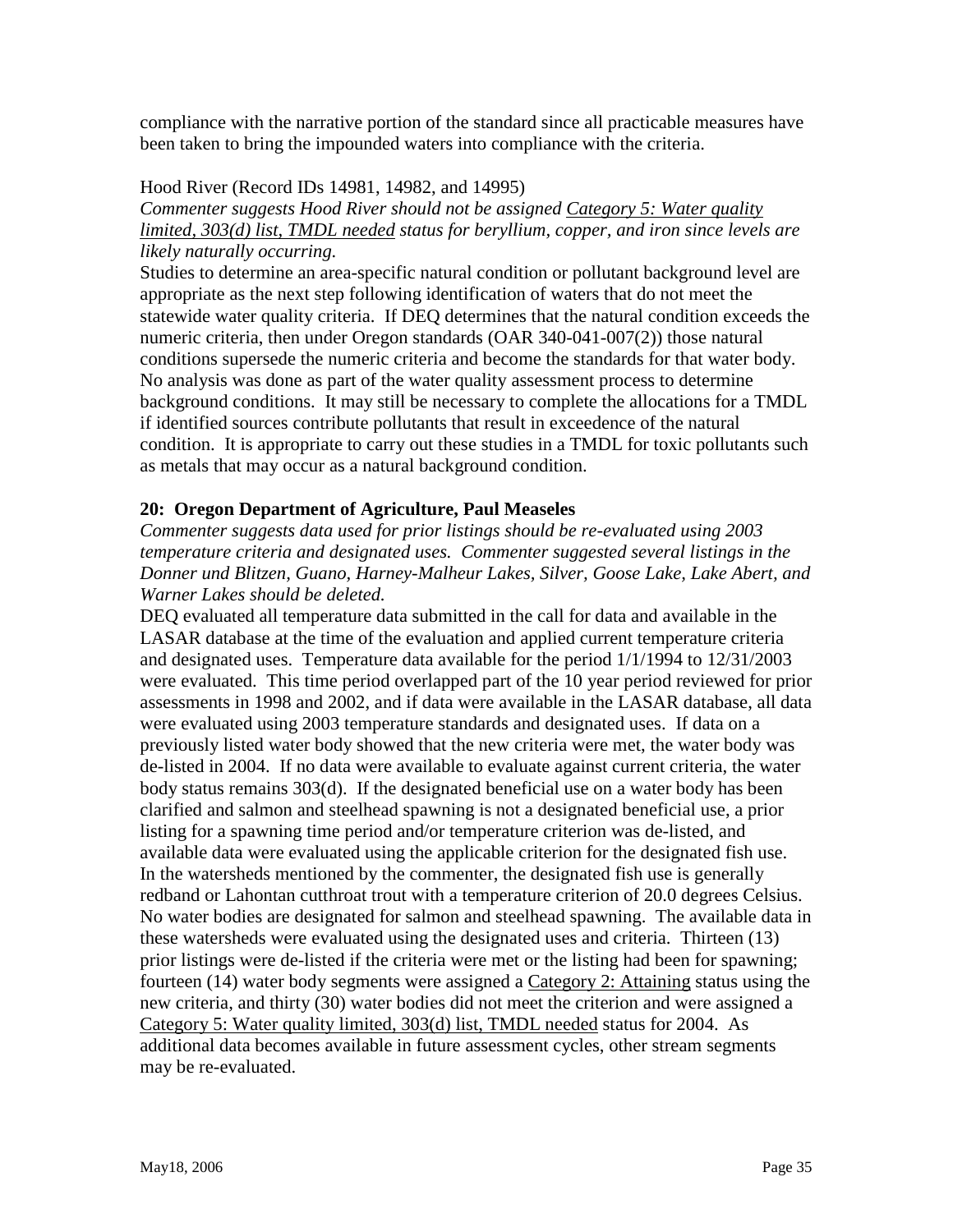#### **21: Northwest Environmental Defense Center, David Theriault, Kailei Feeney, Erika Holsman, Shannon Rush, Jared Kahn, and Kevin Kerr**

*Commenters ask "What control measures are being implemented in response to the data in the 305(b) report that indicates that 60% of the streams in the Umpqua Basin are "poor quality" for temperature?"* 

DEQ reviews available data for the Integrated Report and prioritizes water bodies placed in Category 5: Water quality limited, 303(d) list, TMDL needed for further work. The watersheds in the Umpqua Basin include the Umpqua, North Umpqua, and South Umpqua. Many water bodies in these watersheds have been placed in Category 5 or on the 303(d) list for temperature in the 2004/2006 Integrated Report or in prior assessments. DEQ is currently developing a TMDL, scheduled for public comment in 2006, to address temperature in the watersheds in the Umpqua basin. The TMDL will address point and non point sources and develop load allocations for all sources. Management strategies will be identified in a Water Quality Management Plan (WQMP). The wasteload and load allocations established in the TMDL will be implemented through water quality permits for sources regulated under permit requirements and through sector-specific or source-specific implementation plans for other sources. The WQMP will identify what implementation plans are required and the persons, including Designated Management Agencies, responsible for developing and revising those plans. Control measures consistent with the allocations developed in the TMDL and the WQMP will then be implemented.

#### *Commenters ask "How will conditions placed on the North Umpqua Hydroelectric Project ensure attainment of temperature standards in the North Umpqua Subbasin more effectively than TMDLs?"*

DEQ will evaluate the effect of control measures by hydroelectric power operations on stream temperature thoroughly in the TMDL. The final 2004/2006 Integrated Report will assign Category 5: Water quality limited, 303(d) list, TMDL needed status to temperature stream segments on Fish Creek and the North Umpqua until the TMDL is approved, rather than Category 4B as proposed in the Draft 2004/2006 Integrated Report.

*Commenters ask "How does de-listing the Coast Fork Willamette River for the criteria of fecal coliform support that water body's designated use of water contact recreation?"*  The assessment for the 2004/2006 Integrated Report applies current standards and criteria which are summarized in the Assessment Methodology. The current bacteria standard for protection of water contact recreation in freshwaters and estuarine waters uses a numeric criteria based on a measure of e. coli. These criteria replaced the numeric criteria based on fecal coliform in 1996. Available data for the Coast Fork Willamette River meet the bacteria criteria for e. coli (Record IDs 17024 and 17025) and the status is Category 2: Attaining for these criteria and uses. The prior bacteria listings based on fecal coliform are de-listed because data show the current criteria are met in this water body.

*Commenters ask "Does DEQ consider a sewage treatment plant operating under a Water Pollution Control Facility (WPCF) permit a point source that is likely to impair water quality criteria for fecal coliform? Why is DEQ removing water bodies with these*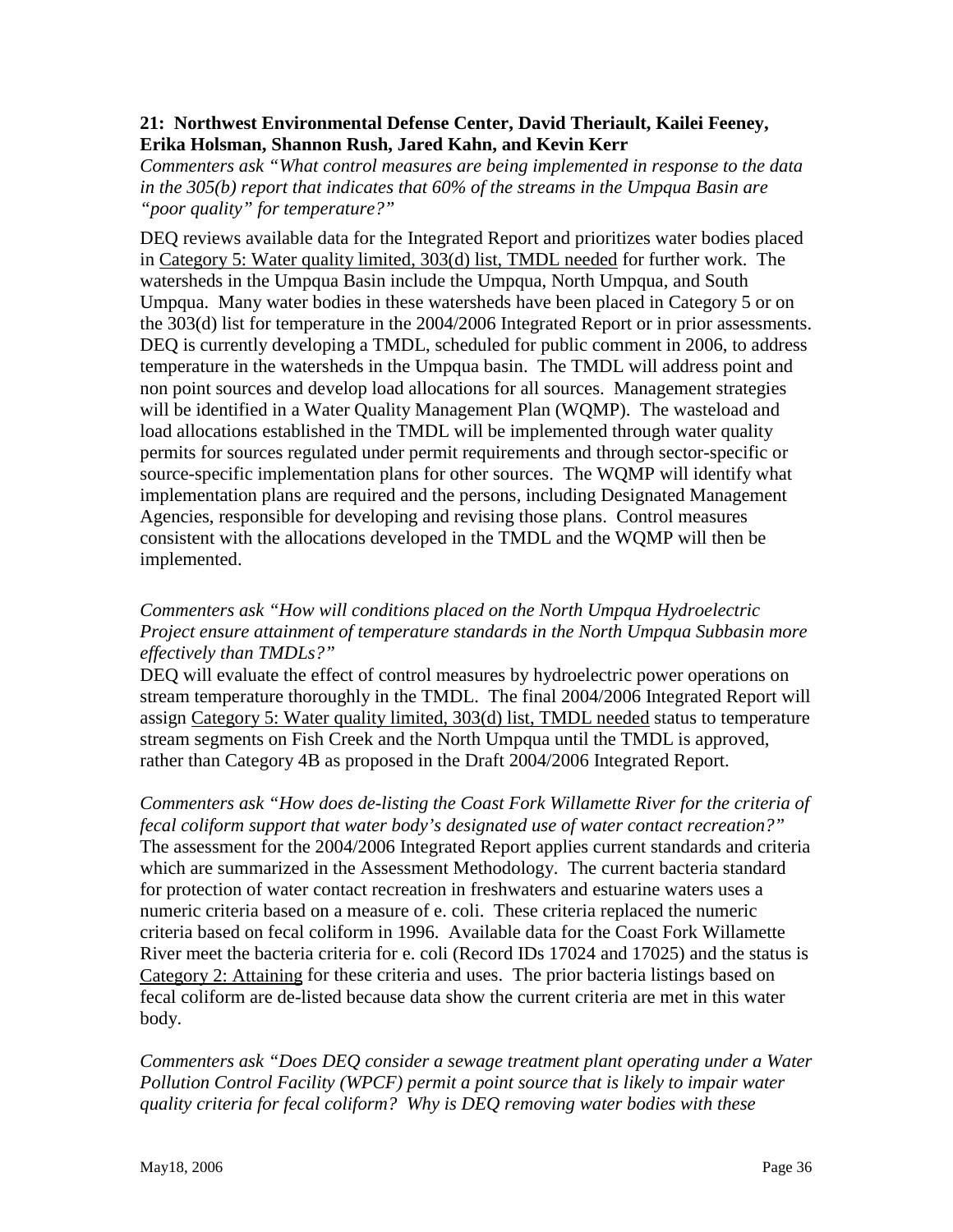#### *sources of point source pollution from the 303(d) list?" Commenters specifically ask about the Lost River and John Day River with proposed de-listings for prior cycle listings for fecal coliform.*

Available data for the Lost River meet the bacteria criteria for E. coli (Record IDs 14839 and 14838) and the status of Category 2: Attaining is assigned for this pollutant. The prior bacteria listings based on fecal coliform are de-listed because data show the currently applicable bacteria criteria are met in this water body. The 1998 listing for the John Day River for fecal coliform for fall/winter /spring (Record ID 1526) is being delisted because data for E. coli (Record ID 14667) show the criteria are met. However, the 1998 listing for the John Day River for fecal coliform for summer (Record ID 1908) is not being de-listed because data for E. coli (Record ID 14669) show the currently applicable bacteria criteria are exceeded.

*Commenters ask "Did DEQ use any sampling data from the Deschutes River taken during the month of June when it decided to de-list that water body for dissolved oxygen for the period of September 1 through June 30? Does DEQ believe that this is a representative sample?"* 

DEQ reviewed the available data and applied the current designated uses and criteria. Several segments were de-listed in order to update the assessment. Prior listings on the Deschutes River from 1998 applied a spawning criterion for dissolved oxygen for the September 1 through June 30 time period for segments from river miles 46.4 to 99.8, 168.2 to 189.4, and 189.4 to 222.2 (IDs 273, 277, and 594). These have been superseded by a new designated spawning time period for October 15 to May 13 for the segment from river mile 0 to 83.6 where data are sufficient to indicate the criterion is attained (Record ID 11545). Therefore the prior segment from RM 46.4 to 99.8 (Record ID 273) is de-listed. Applying a DEQ implementation memo regarding resident trout spawning time periods, a spawning time period of January 1 to May 15 for the segment from river mile 116.0 to 222.2 was evaluated and data are sufficient to indicate the criterion is not attained. The new segment (Record ID 20881) is assigned Category 5: Water quality limited, 303(d) list, TMDL needed. The prior listings for segments river miles 168.2 to 189.4, and 189.4 to 222.2 (IDs 277 and 594) are de-listed because they are superseded by the new listed segment with a different spawning time period and segment length. Data from June are outside the designated spawning time period and were evaluated using the cold water criterion. The cold water criterion was exceeded in the segment from RM 171.7 to 223.3 (ID 11887), and that segment is assigned Category 5: Water quality limited, 303(d) list, TMDL needed.

*Commenters ask "Can DEQ ensure that pollution from rivers being de-listed which are connected to the Clackamas and McKenzie Rivers will not degrade those waters, which are protected by OAR 340-041-0350("Three Basin Rule")?" Commenters specifically ask about prior listings for e. coli in Deep Creek and dissolved oxygen in Mohawk River.*  Deep Creek (LLID 1224320453894 in the Clackamas watershed) is not being de-listed for e. coli. The 2002 Record ID 9365 with status 303(d) is being carried forward. A prior listing (Record ID 8526) for the Mohawk River applied a spawning criterion for dissolved oxygen. This listing has been superseded by a new designated spawning time period for January 1 to June 15 for the segment (Record ID 20949) from river mile 0 to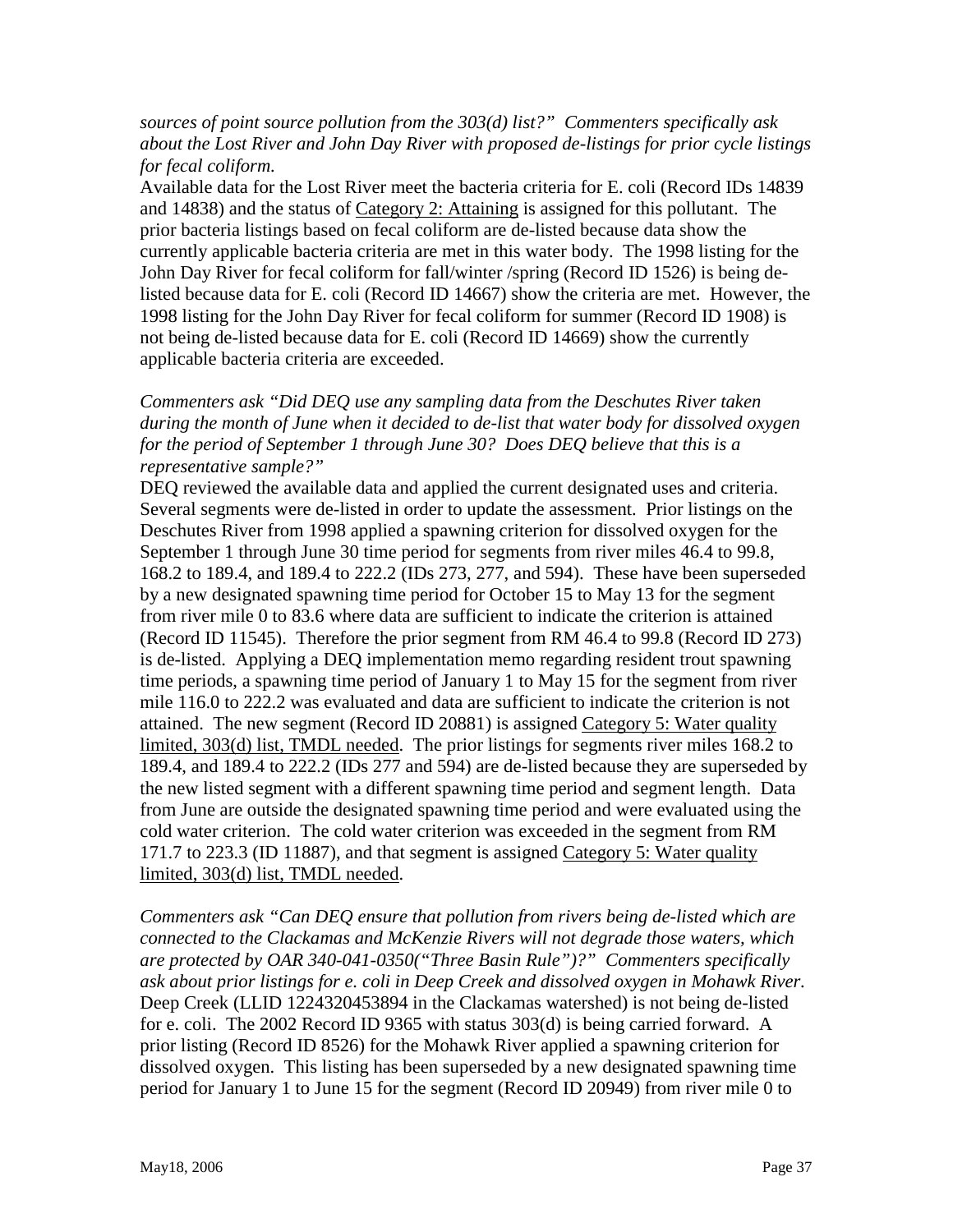7.2 where data are sufficient to indicate the criterion is attained. Data for dissolved oxygen in the McKenzie River also show the applicable dissolved oxygen criteria are attained.

#### **22: Bureau of Land Management, Rosemary Mazaika**

#### Antelope Creek (Record IDs 2182, 12745)

*Commenter noted some draft changes to listing for temperature.* 

DEQ reviewed the records for this stream. A 1998 listing (Record ID 2182) for rearing from RM 2 to 3 will be carried forward. The new Record ID 12745 for the current designated use of redband or Lahontan cutthroat trout for RM 0 to 14 is revised and assigned Category 3: Insufficient data status because data evaluated for this stream were collected in 2001. In the 2002 Assessment Methodology, the year 2001 was identified as a drought year and temperature data collected only in this year was not considered sufficient to show an exceedence of the temperature criteria. Oregon's standards allow for natural conditions and, in keeping with prior assessment methodologies, drought years are considered natural conditions and data from those years were not sufficient for listing purposes. In this specific case, the data from 2001 are not evaluated for listing purposes for 2004 to be consistent with 2002 assessment conclusions.

#### East Branch Lost River (Record ID 12748)

#### *Commenter noted a new listing for temperature.*

DEQ reviewed the records for this stream. Record ID 12748 for the current designated use of redband or Lahontan cutthroat trout for RM 0 to 2.4 is revised and assigned Category 3: Insufficient data status because data evaluated for this stream were only collected in 2001 which in the 2002 Assessment Methodology was identified as a drought year.

Corral Creek (Record ID 2161), Hawk Creek (Record ID 3916), Sanford Creek (Record ID 187), Macks Canyon (Record ID 244), Ferry Canyon (Record ID 634), and Deep Creek (Record ID 237)

*Commenter suggested that BLM has more data that would support assigning a Category 5: Water quality limited, 303(d) list, TMDL needed status to these water bodies.*  DEQ did not receive any additional data during the call for data. No additional data were available to assess as a basis for changing the status from prior year assessments from Potential Concern or insufficient data.

#### Camp Creek

#### *Commenter notes LASAR station mislocated.*

Latitude/longitude location information for LASAR station 31252 put this station on Camp Creek. However, BLM pointed out this station was actually on North Fork Big Butte Creek. Data from station 31252 was added to support the Category 5: Water quality limited, 303(d) list, TMDL needed status for North Fork Big Butte Creek and records for Camp Creek were deleted.

#### **23: USDA Forest Service, PNW Region, Trish Carroll**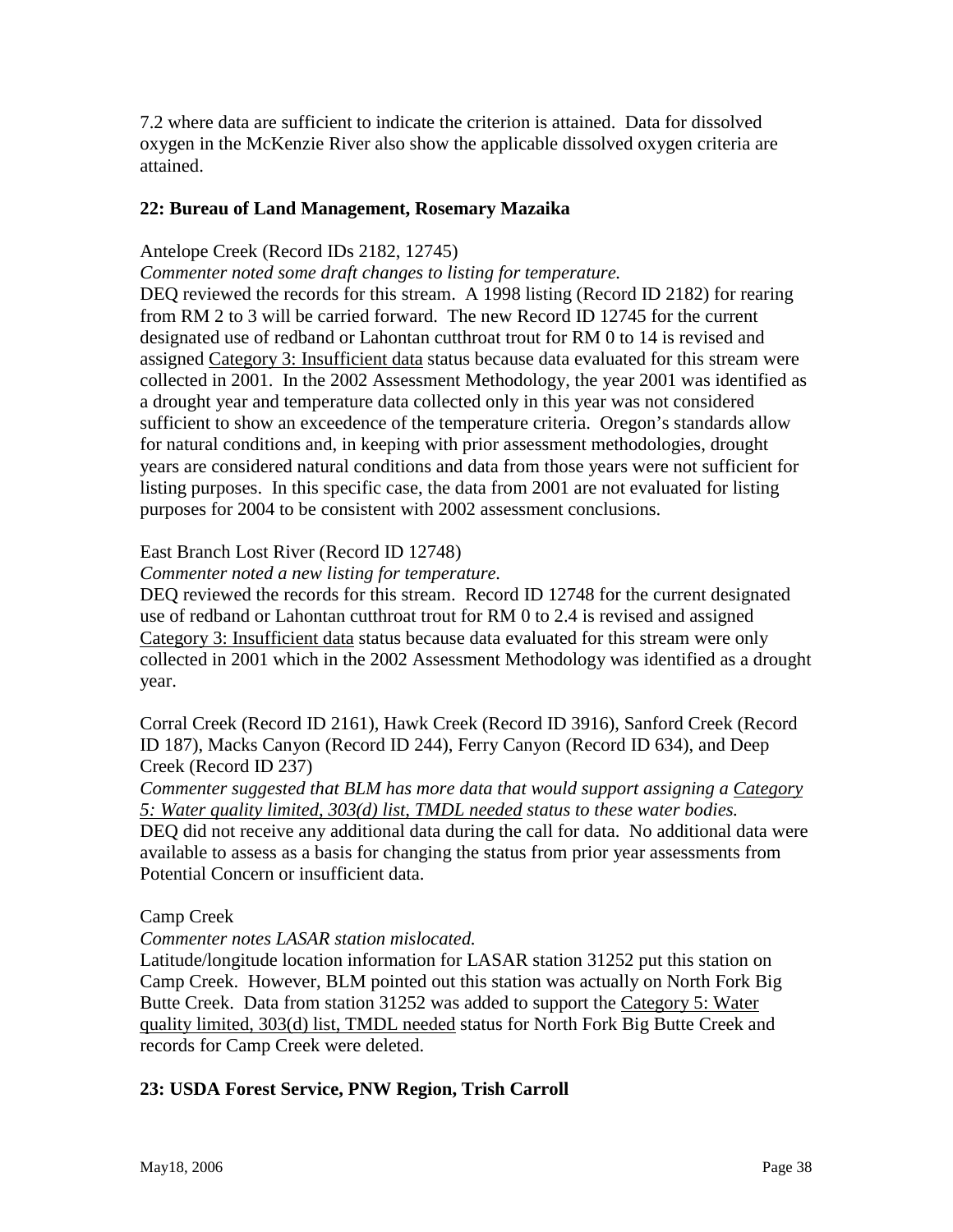#### *Commenter asks about new listings for Trout Creek for pesticides and nutrients and what data were used for listings.*

It is not clear what water body or parameters the commenter is referring to. Any data used to assess the water body in 2004 is summarized in database record in the supporting data field. If listings are from prior years, the supporting data field contains a summary of the data.

#### **24: National Environmental Law Center, Oregon State Public Interest Group, Columbia Riverkeeper, James Scheller, Jopseph Mann**

*Commenters identified errors in station identification numbers for samples summarized in the Supporting Data field for the Columbia and Skipanon samples from estuarine locations.* 

This comment pointed out a systematic error in identifying stations for the summary of supporting data for records for dissolved oxygen in estuarine locations. DEQ reviewed the data and data analysis and found no error in the evaluations of data compared to the criterion, the sampling dates, or the counts of samples which were summarized in the supporting data field or assessment conclusions. The dissolve oxygen records for estuaries have been updated to display the correct LASAR identification number, but no other changes were necessary to the supporting data field. DEQ provided the commenters a list of correct LASAR station numbers and location information during the public review period at their request to assist in their review of the 2004/2006 Integrated Report. Commenters were referred to the LASAR database to review the analytical data for stations cited in the supporting data field.

#### *Commenters suggested data were not available for public review, were not evaluated correctly, and station locations were systematically mislocated and misplaced on streams*.

DEQ provided for public review a summary of the data evaluations used to support each assessment decision in the Draft 2004 Integrated Report database. Each record summary provided the basis for DEQ's assessment decision and category assignment. DEQ stores data in a Laboratory Analytical Storage and Retrieval Database known as LASAR. The data maintained in the LASAR database was and is currently available for public review at <http://www.deq.state.or.us/wq/lasar/LasarHome.htm>. To prepare the 2004/2006 Integrated Report, DEQ downloaded a set of data from LASAR to a program that evaluated the data according to the Assessment Methodology. During the public comment period on the Draft 2004 Integrated Report, parties interested in reviewing the analytical data were referred to the LASAR data base to access the data. The data set DEQ downloaded for evaluation included close to 500,000 data records. DEQ also evaluated approximately 20 million continuous temperature readings that were available in LASAR at the time of the data retrieval. Data is routinely added by the DEQ laboratory to the LASAR database as more data is received and QA/QC review is completed. There may be more monitoring stations and data in LASAR that were not available when data were retrieved for the 2004 assessment evaluation. The 2004/2006 Integrated Report database is not linked to data in LASAR, is not linked to the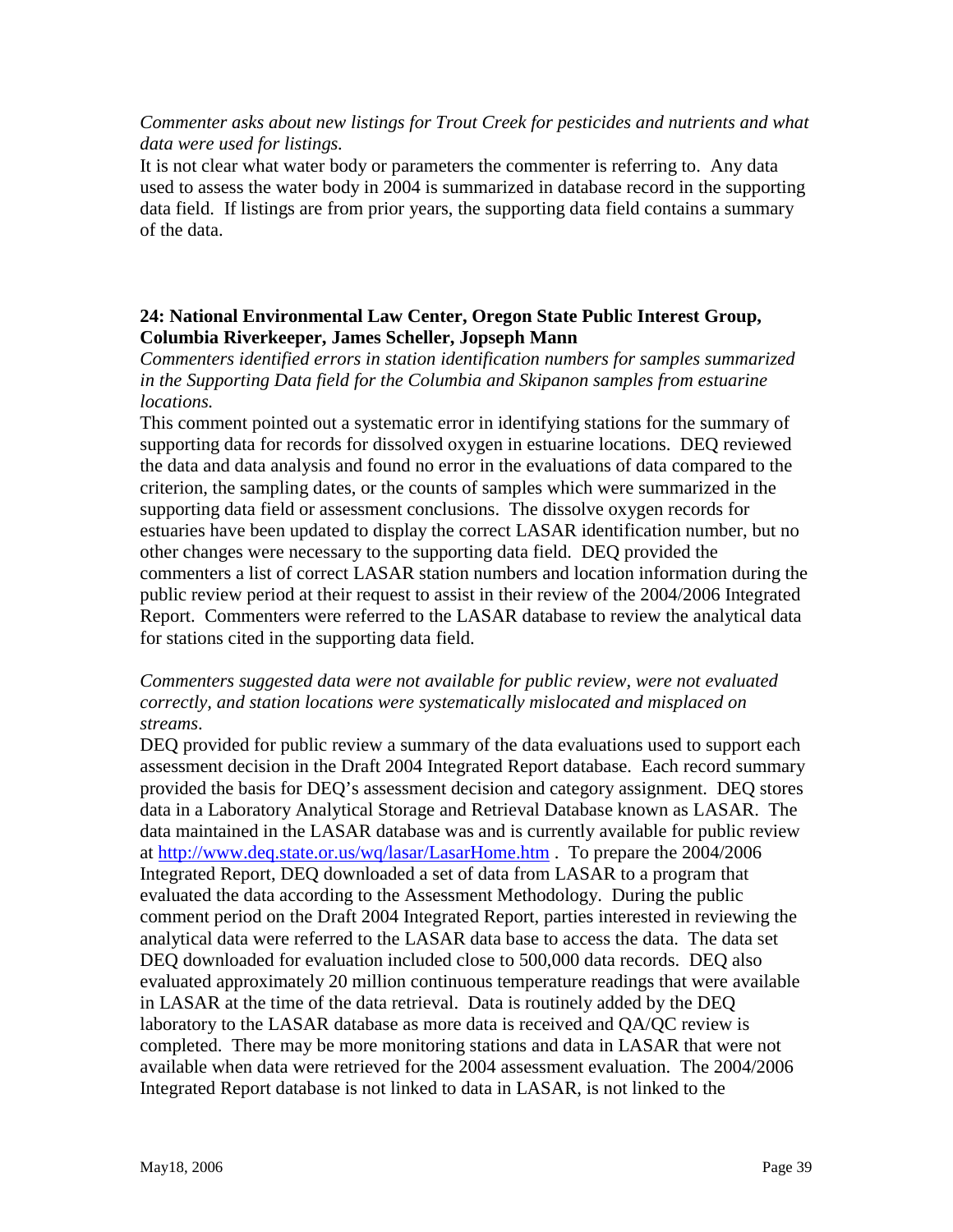intermediate calculations and evaluations done on the data set, and does not support a search for data or evaluation results by individual station. The 2004/2006 Integrated Report database does present a comprehensive summary of the supporting data on which the stream assessment is based.

The evaluation for the 2004 assessment worked with available information from the LASAR database regarding station locations, sampling dates, and QA/QC rating. The Assessment Methodology provides information on what data were used, and how water body segments were defined for assessment purposes. To define water body segments for status and listing purposes, DEQ used a 1:100,000 geo-referenced river reach system complied for the Pacific Northwest. The river reach system is the hydrography component in a regional rivers and fisheries information system known as Stream Net. Information about this system is available at

[http://www.streamnet.org/pnwr/PNWNAR.html.](http://www.streamnet.org/pnwr/PNWNAR.html) The assessment for the 2004/2006 Integrated Report depends on accurate station location information in the LASAR database, and accurate identification of streams in the Stream Net system. Errors in information in either of these base data sources may propagate into assessment inaccuracies which can be corrected through the internal and public review process so that no errors are made in the Integrated Report assessment conclusions. However, changes to the framework of the Stream Net LLID system and LASAR data system are beyond the purview of the Integrated Report evaluation and assessment.

#### *Commenters provided a detailed review of monitoring stations, station locations, counts of samples, data results for monitoring locations, and details of analytical results for sampling in the Columbia River and Skipanon River and provided copies of reports and data summaries.*

DEQ checked the data sets for several of the monitoring stations cited by the commenters to verify the conclusions presented in the 2004/2006 Integrated Report are correct and that no gross errors were made in the assessment. DEQ found no effective differences in the conclusions.

For example, the commenter provided a list of monitoring stations and data on the Skipanon River and Skipanon Waterway. These stations were within the data set DEQ evaluated for either the Skipanon River or the Skipanon Waterway, and dissolved oxygen data were evaluated if available in the data retrieval. The cold water and spawning criteria applied for the Skipanon River is stricter than the estuarine criterion applied in the Skipanon Waterway. The Skipanon River (LLID 1239211461664) was evaluated using the stricter criteria for cold water (8.0 mg/L) and for spawning (11.0) and was determined to have sufficient data to assign Category 5: Water quality limited, 303(d) list, TMDL needed status for both criteria. This is consistent with the conclusion from the 1998 and the 2002 assessment for the Skipanon River. Available data for the Skipanon Waterway (LLID 1239022461912) was evaluated as estuarine (6.5 mg/L), but was not sufficient data to assign a status category. However, DEQ also reviewed information from a modeling analysis by Craig Hesterlee in 10/7/2002 DEQ Memo "Evaluation of impact of current industrial dischargers to Skipanon River estuarine embayment (Skipanon Waterway)". This memo concluded that the Skipanon Waterway is water quality limited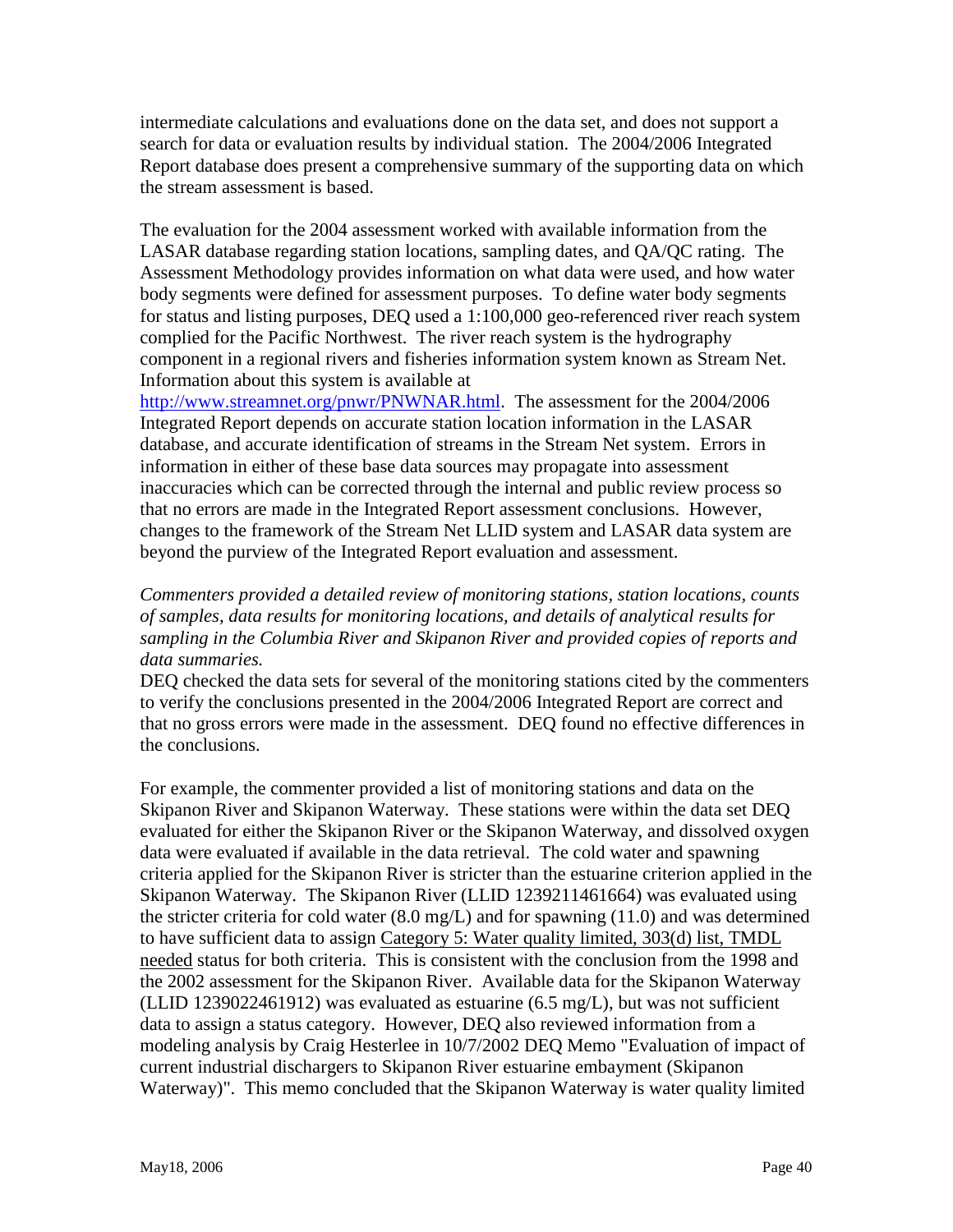for dissolved oxygen, so this record (Record ID 21131) will be changed to Category 5: Water quality limited, 303(d) list, TMDL needed.

*Commenters suggest dissolved oxygen data for specific station locations were incorrectly evaluated. Example included Station 10811.* 

| <b>STATION</b> | <b>RESULT</b> | <b>UNIT</b> | <b>PARAMETER</b> | <b>SAMPLE</b><br><b>DATE</b> | <b>SAMPLING</b><br><b>EVENT</b> |
|----------------|---------------|-------------|------------------|------------------------------|---------------------------------|
| 10811 40       |               | $\%$        | Dissolved Oxygen | 9/6/2000                     | 20000760                        |
| 10811 3.7      |               | mg/L        | Dissolved Oxygen | 9/6/2000                     | 20000760                        |
| 10811 78       |               | %           | Dissolved Oxygen | 8/6/2003                     | 20030797                        |
| 10811 7.0      |               | mg/L        | Dissolved Oxygen | 8/6/2003                     | 20030797                        |
| 10811 5.4      |               | mg/L        | Dissolved Oxygen | 8/6/2003                     | 20030797                        |
| 10811 6.8      |               | mg/L        | Dissolved Oxygen | 8/7/2003                     | 20030803                        |
| 10811 7.4      |               | mg/L        | Dissolved Oxygen | 8/7/2003                     | 20030803                        |
| 10811 6.0      |               | mg/L        | Dissolved Oxygen | 8/7/2003                     | 20030803                        |
| 10811 88       |               | ℅           | Dissolved Oxygen | 8/20/2003                    | 20030927                        |
| 10811 7.9      |               | mg/L        | Dissolved Oxygen | 8/20/2003                    | 20030927                        |

Monitoring stations for the Columbia River included stations located in a portion of the river that was evaluated as estuarine (River mile 0 to 65.7), and freshwater (RM 0 to 306.1) when conductivity indicated freshwater conditions. As stated in the Assessment Methodology, the water body segments for dissolved oxygen are defined based on designated fish uses for a stream using LLID, starting river mile, and ending river mile. The segment length is determined by sequential segments with the same fish use. If data at any point on the segment does not meet numeric criteria for temperature or dissolved oxygen, the entire segment with that fish use is listed as water quality limited. The Columbia River is designated as a salmon and trout rearing and migration corridor from RM 0 to RM 306. As stated in the Assessment Methodology, a cool-water dissolved oxygen criterion (6.5 mg/L) was applied during non-spawning time periods in areas designated as salmon and trout migration corridors (no rearing). However, it appears that the data for the Columbia River in the non-estuarine portions were evaluated using a stricter cold water criterion of 8.0 mg/L. Never the less, for stations that had sufficient data, the Columbia River was found to be Category 2: Attaining. This is consistent with the conclusions from the 2002 Integrated Report when the Columbia River was de-listed for dissolved oxygen because data showed the criterion was met. The 2004/2006 Record ID 21103 will be changed to show that the applicable criterion is the cool-water dissolved oxygen criterion (6.5 mg/L).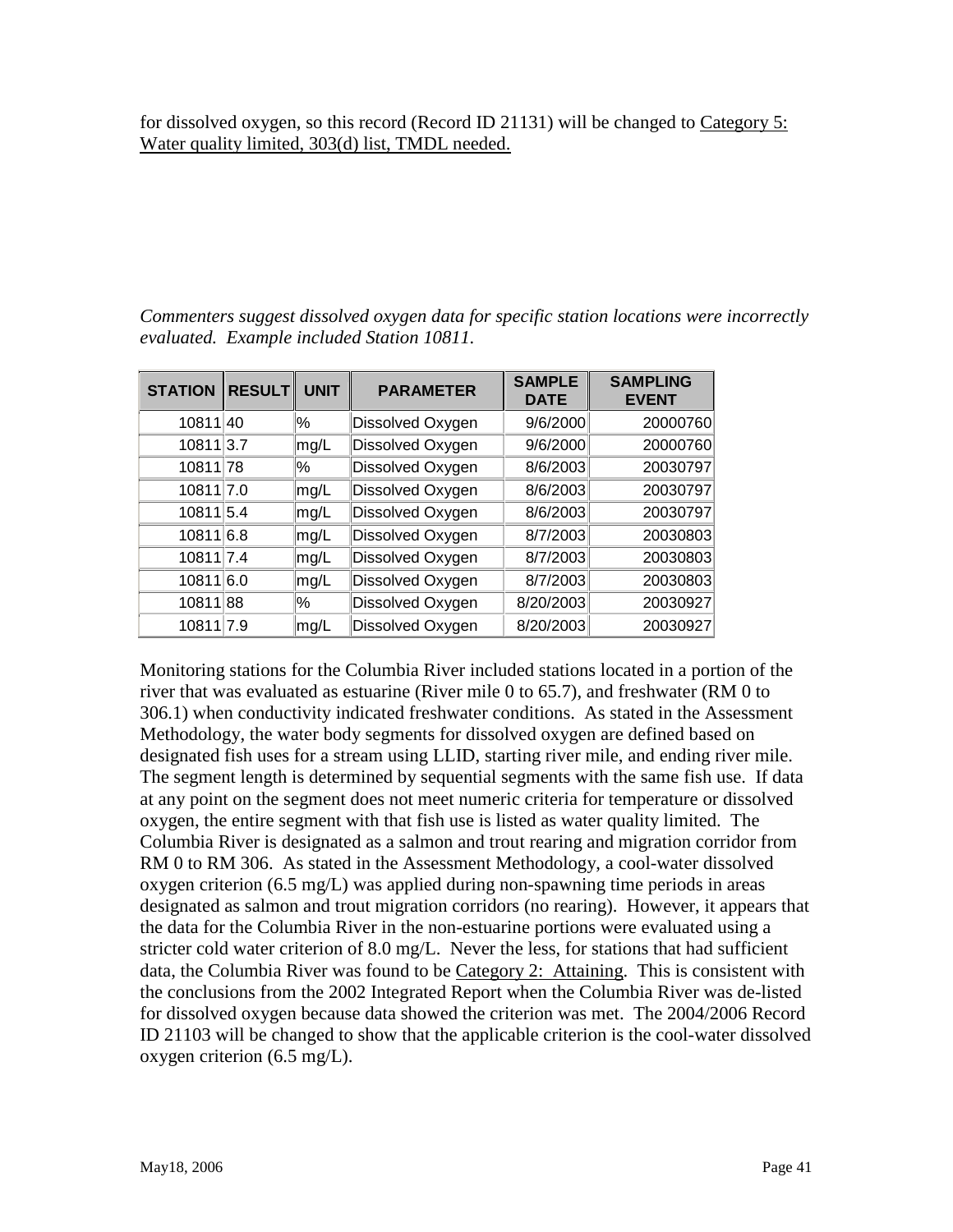Commenters also indicated that data from many monitoring stations on the Columbia River were not evaluated for the 2004/2006 Integrated Report. DEQ did spot check some of the lists of additional stations suggested by the commenter on the lower Columbia, and found 8 of the 10 stations did not have data in the retrieved data set, and 2 stations had insufficient data (1 or 3 results). It does not appear that any gross errors have been made in the conclusions and status assignment. More precise station location information and an expanded data set may be available for evaluation for the next assessment cycle.

#### *Commenter suggests that the Skipanon Waterway should not be separated from the Skipanon River.*

To define water body segments for status and listing purposes, DEQ used a 1:100,000 geo-referenced river reach system complied for the Pacific Northwest. The river reach system is the hydrography component in a regional rivers and fisheries information system known as Stream Net. Information about this system is available at [http://www.streamnet.org/pnwr/PNWNAR.html.](http://www.streamnet.org/pnwr/PNWNAR.html) The designated fish beneficial uses for each of the identified waterbodies is established by rule. The Skipanon Waterway (LLID 1239022461912) was evaluated as estuarine (6.5 mg/L). The Skipanon River (LLID 1239211461664) was evaluated using the stricter criteria for cold water (8.0 mg/L) and for spawning (11.0). Both water bodies were assigned Category 5: Water quality limited, 303(d) list, TMDL needed status.

#### **27: Columbia River Inter-Tribal Fish Commission, Olney Patt, Jr. and Dr. Dale McCullough**

*Commenters noted that many streams, especially in the John Day Basin, were de-listed due to data being collected in a drought year under an application of the Air Temperature Exclusion and Low Flow Condition exception to the numeric temperature criteria. Commenters provide a detailed analysis of air temperature, precipitation, and flow data for the John Day Basin and found that there was no basis to exclude data from any of the years 1991, 1992, 1991, or 2001. Commenters also note that low flow conditions can be related to irrigation withdrawals and an index of drought conditions should be independent of the level of irrigation withdrawals.* 

The actions to de-list streams or exclude data based on drought conditions were done for the 1998 and 2002 303(d) lists which have been approved by EPA. For those lists, streams with data only from "drought years" were determined to be a Potential Concern and not listed based on temperature exceedences only in the drought years. For the 2004/2006 Integrated Report, all available data were evaluated and no blanket exclusions were made. If assessments for prior years resulted in de-listing, these are superseded by the data analysis done using the current standard and designated beneficial use. If no data were available for the 2004 evaluation, a prior year status of Potential Concern may be carried forward. In the Lower, Middle Fork, and North Fork John Day watersheds, no streams were de-listed for temperature in 2004. Data analyzed in 2004 for the John Day River and the North Fork John Day River, as two examples, resulted in multiple temperature listings for these rivers for year round and spawning time periods.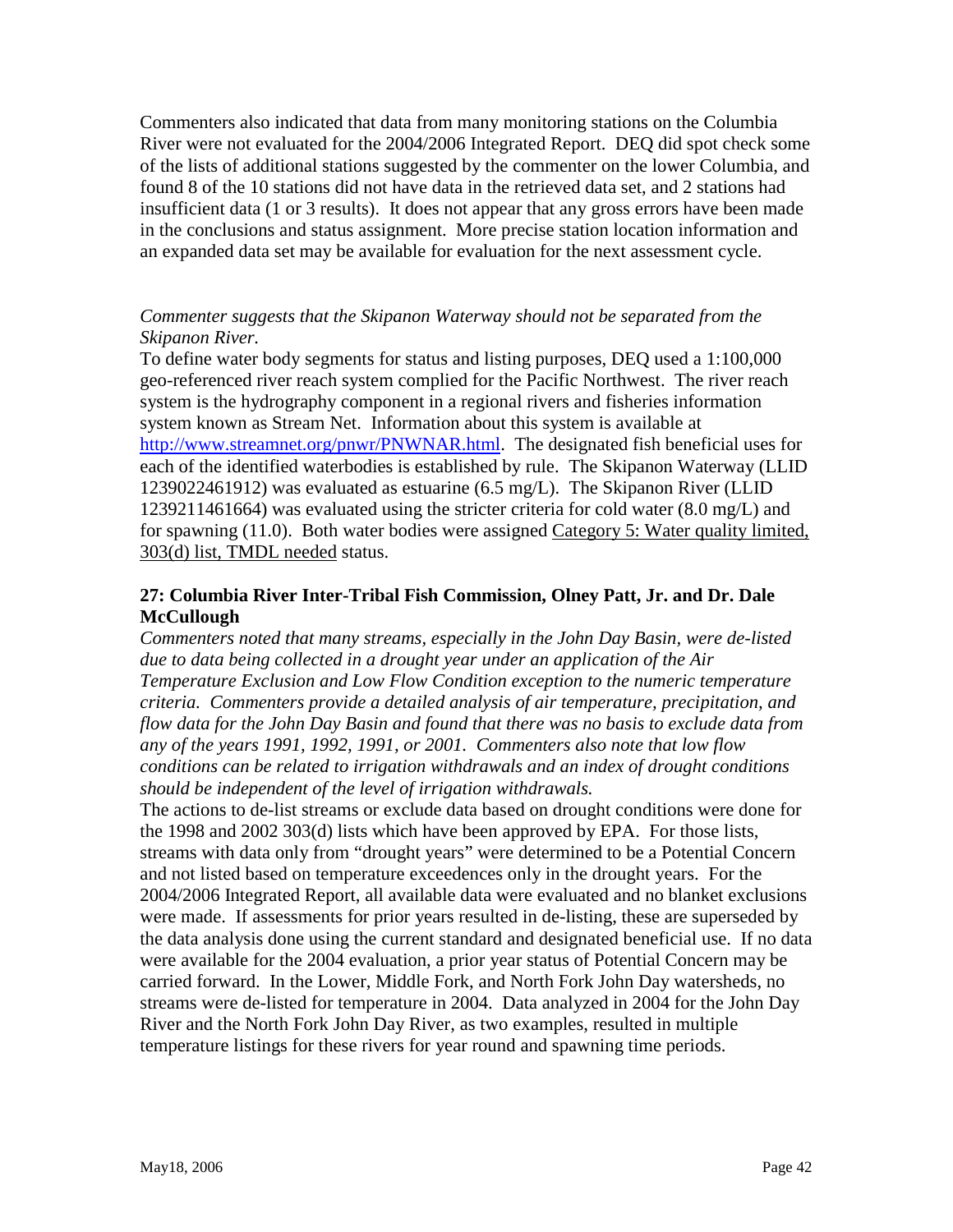A TMDL is currently being developed for the John Day Basin to address impairments for temperature. The TMDL will consider temperature in the entire basin since there are many streams throughout the basin that are currently listed as water quality limited for temperature. The TMDL will include model results for the main stem, North, Middle, and South Fork John Day River. The model will use data collected from temperature monitoring in 2002 to 2004 and will incorporate information about air temperature and other weather variables, stream hydraulics including flow and gradient, and other stream channel and landscape characteristics. The modeling will help determine load allocations for all perennial streams in the John Day basin in the absence of anthropogenic effects such as irrigation withdrawals. The TMDL will develop representative natural temperature profiles for the modeled water bodies and heat load allocations will be based on natural riparian vegetations, stream morphology, and natural flow conditions. The exclusion of drought year data from prior listing evaluations will not affect the outcome of the TMDL or model.

The commenter provides an excellent analysis of data that could be used when considering the application of an exception to the numeric criteria for specific streams, time periods, or basins based on air temperature or stream flow. DEQ may consider this as an addition to the protocol for the next assessment and 303(d) list cycle, although this level of detailed analysis is probably more appropriate when developing the TMDL. DEQ is in the process of preparing temperature implementation guidance for permit development and issuance, and the analysis presented by the commenter will be a useful template.

#### *Commenter discussed the de-listings due to a use designation specifically in the Burnt River basin.*

Streams listed in prior years for exceeding the spawning temperature were de-listed if the designated use is currently No (Salmon and Steelhead) Spawning. Available temperature data for these streams were evaluated using the criteria for the fish uses designated by rule in 2003. The examples in the Burnt River basin cited by the commenter (Cottonwood Creek, Dark Canyon, Dixie Creek, Lawrence Creek, North Fork Dixie Creek, and South Fork Dixie Creek) were de-listed because the prior listing was based on applying spawning criteria (12.8 degrees C) and current designated uses do not include salmon and steelhead spawning. These streams were evaluated using the designated use of redband or Lahontan cutthroat trout, and were listed as Category 5: Water quality limited, 303(d) list, TMDL needed for exceeding that criterion (20 degrees C). Another stream, Pine Creek, was de-listed for spawning since that is no longer a designated use, and the available data were found to attain the applicable criterion for redband or Lahontan cutthroat trout. While streams may be de-listed from prior listings based on uses that are not currently designated, they may still be water quality limited and assigned Category 5: Water quality limited, 303(d) list, TMDL needed status based on the applicable criterion for current designated fish uses.

#### *Commenter discusses applying the spawning dissolved oxygen criterion for resident trout in streams where no salmon or steelhead spawning use is designated in the Burnt River basin and which are being de-listed for temperature.*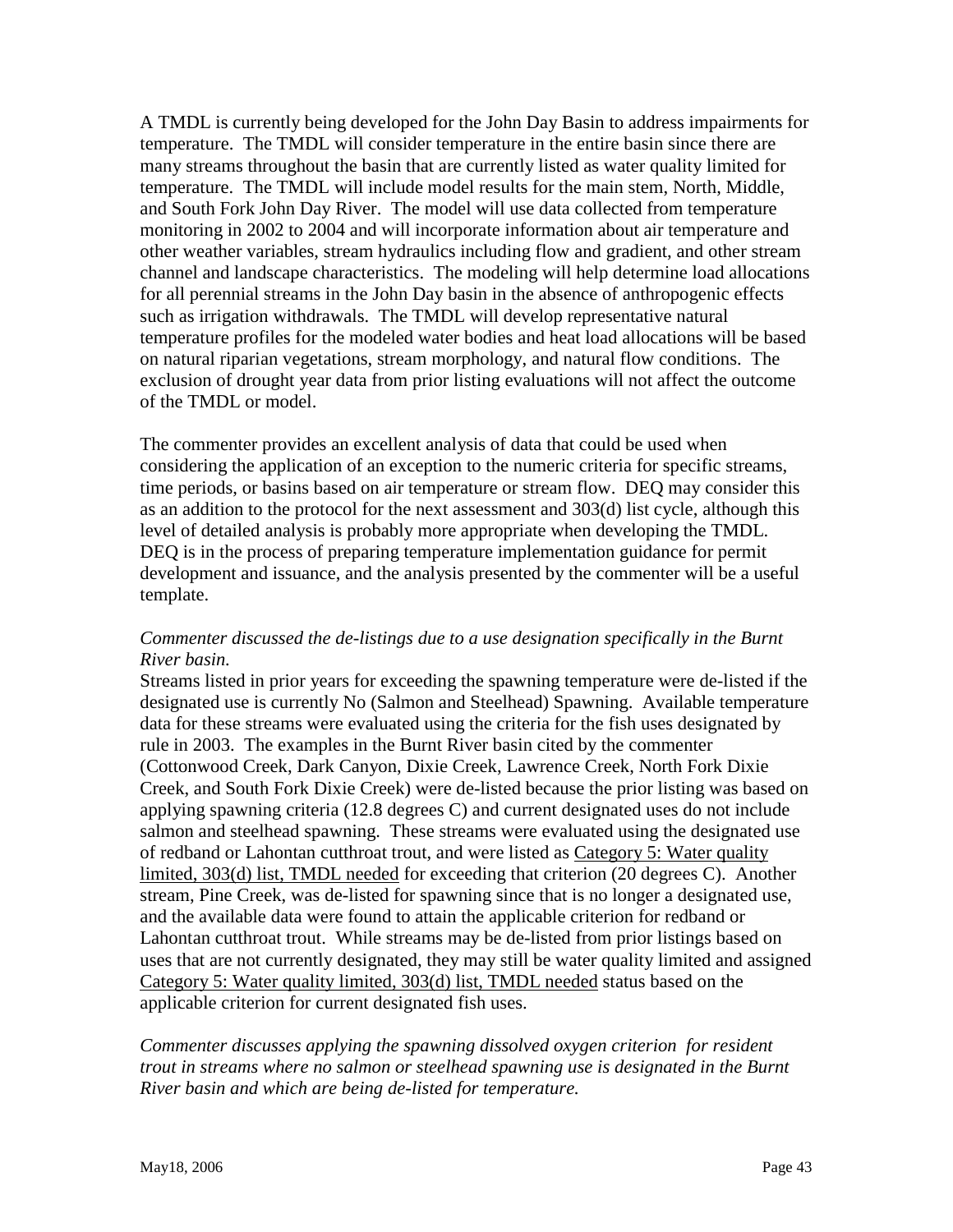In cases where dissolved oxygen data were available, the data were evaluated for an assumed spawning time period for resident trout such as redband or Lahontan cutthroat trout as outlined in the Assessment Methodology. This assumed spawning time does not also extended to the temperature criterion. The temperature criterion for spawning is applied only in streams where salmon and steelhead spawning use is identified in rule. The temperature criterion for redband or Lahontan cutthroat trout of 20 degrees C was applied in the Burnt River watershed, and no temperature spawning criterion was applied since salmon and steelhead spawning is not a designated use. In the Burnt River watershed, seven streams were de-listed for prior listings based on spawning temperatures, nine streams were listed for non-spawning temperatures based on a review of data for 2004 compared to the 20 degree C criterion, and five streams remain on the 303(d) list based on prior year reviews where no additional data were available to review for 2004. Data for dissolved oxygen from the Burnt River were reviewed for a spawning period from January 1 through May 15, and assigned Category 5: Water quality limited, 303(d) list, TMDL needed based on exceeding the criterion. No other dissolved oxygen data were available for other streams in the Burnt River watershed to evaluate for the assumed resident trout spawning period.

#### **29: GSL Properties, Inc., David K. Bell**

*Commenter suggests the 2002 de-listing of Fanno creek for iron should be the basis for de-listing the Willamette River for iron.* 

EPA approved de-listing of Fanno Creek from the 2002 303(d) list as "meeting standards" on the basis of a discussion in the Tualatin TMDL of "naturally occurring" levels of arsenic, iron, and manganese in the basin. (Appendix G: Toxics Discussion http://www.deq.state.or.us/WQ/TMDLs/WillametteBasin/Tualatin/TualatinAppxG.pdf). EPA took no position on whether this discussion could be applied to other streams within the Tualatin basin or applied outside of the Tualatin watershed

On reviewing the Appendix G: Toxics Discussion, DEQ finds that the purpose of the discussion paper was to address whether a TMDL was warranted for the 1998 Fanno Creek 303(d) listings for arsenic, iron, and manganese. While an analysis of basin wide monitoring data was conducted, it did not result in developing an alternative "natural background" level that could be used to screen data for water quality assessment purposes throughout the subbasin and certainly not to extrapolate to the entire Willamette Basin. The Tualatin TMDL identifies several publicly owned treatment works (POTWs), industrial point sources, and storm water discharge points within the basin. The discussion paper did not determine what natural levels of these pollutants would be expected within the subbasin in the absence of these sources or test for statistically significant differences between "natural" or reference condition streams and water bodies where exceedences of the water quality criteria were recorded. Therefore, the Willamette River will remain listed as Category 5: Water quality limited, 303(d) list, TMDL needed or flagged as potential concern where the available data indicate water quality criteria are exceeded. A future analysis of surface water data to establish natural background levels could lead to de-listings if listed stream segments are found to reflect natural background levels.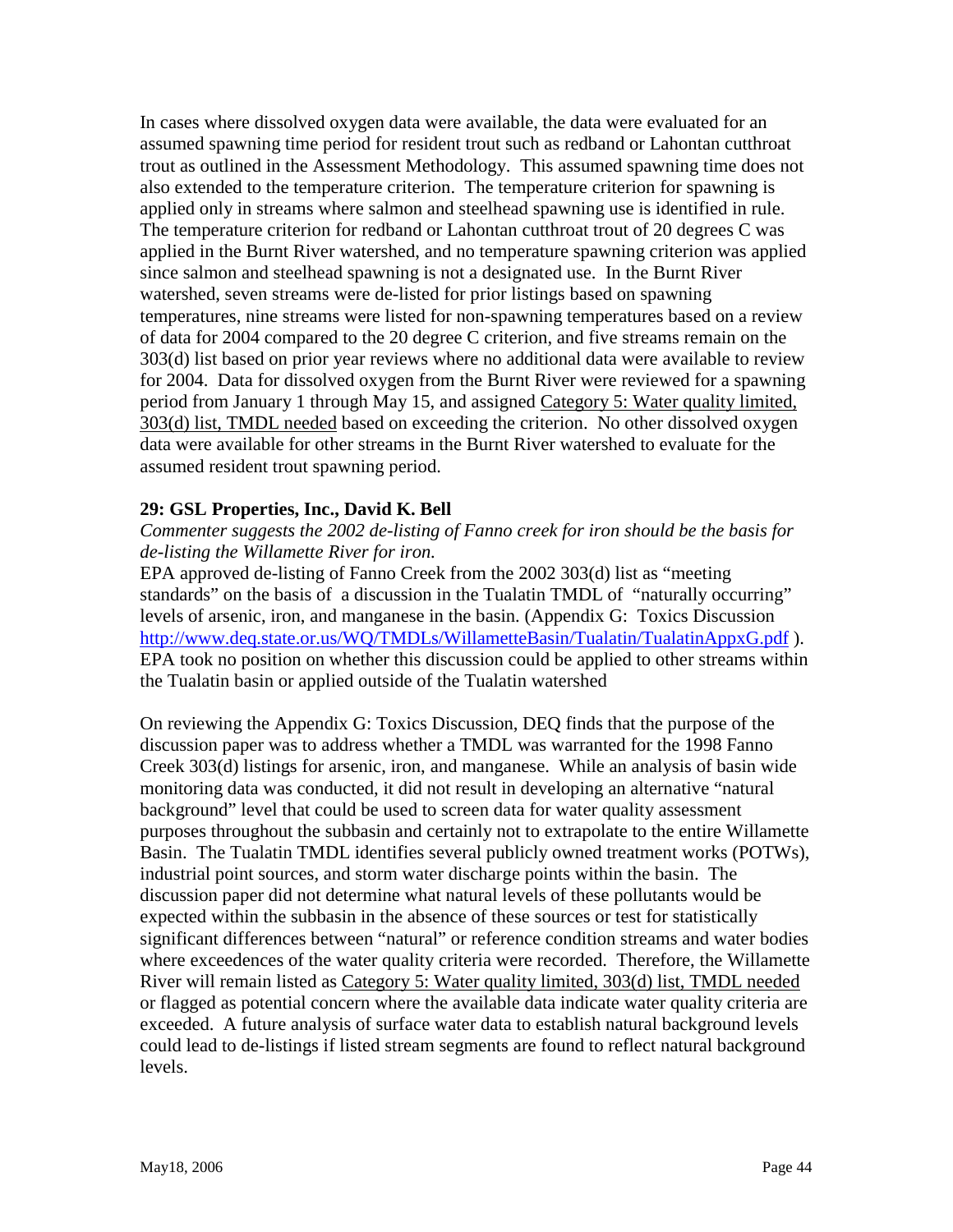## <span id="page-46-0"></span>**List of Commenters on Draft 2004/2006 Integrated Report**

| Commenter# | <b>Name</b>          | <b>Representing</b>    | <b>Address</b>  | <b>Phone</b> |
|------------|----------------------|------------------------|-----------------|--------------|
| 29         | David K. Bell        | <b>GSL</b> Properties, | 2164 SW Park    | 503-224-2554 |
|            |                      | Inc.                   | Place           |              |
|            |                      |                        | Portland, OR    |              |
|            |                      |                        | 97205           |              |
| 28         | <b>Brent Foster</b>  | Columbia               | 721 NW $9^{th}$ |              |
|            |                      | Riverkeeper            | Ave, Suite 300  |              |
|            |                      |                        | Portland, OR    |              |
|            |                      |                        | 97209           |              |
| 27         | Olney Patt, Jr.      | Columbia River         | 729 NE          | 503-238-0067 |
|            |                      | Inter-Tribal           | Oregon, Suite   |              |
|            |                      | Fish                   | 200             |              |
|            |                      | Commission             | Portland, OR    |              |
|            |                      |                        | 97232           |              |
| 26         | <b>Brett</b>         | Willamette             | 49 SE Clay St.  | 503-223-6418 |
|            | VandenHeuvel         | Riverkeeper            | Portland, OR    |              |
|            |                      |                        | 97214           |              |
| 25         | Nina Bell            | Northwest              | PO Box 12187    | 503-295-0490 |
|            |                      | Environmental          | Portland, OR    |              |
|            |                      | Advocates              | 97212           |              |
| 24         | Joseph J. Mann       | National               | 369 Broadway    | 415-622-0086 |
|            | James Scheller       | Environmental          | Street, Suite   | x306         |
|            |                      | Law Center,            | 200             |              |
|            |                      | <b>Oregon State</b>    | San Francisco,  |              |
|            |                      | Public Interest        | CA 94133        |              |
|            |                      | <b>Research Group</b>  |                 |              |
|            |                      | Northwest              |                 |              |
|            |                      | environmental          |                 |              |
|            |                      | Defense Center,        |                 |              |
|            |                      | Columbia               |                 |              |
|            |                      | Riverkeeper            |                 |              |
| 23         | <b>Trish Carroll</b> | <b>USDA</b> Forest     |                 | 503-808-2905 |
|            |                      | Service                |                 |              |
|            |                      | Pacific<br>Northwest   |                 |              |
|            |                      |                        |                 |              |
|            |                      | Region                 |                 | 503-808-6076 |
| 22         | Rosemary<br>Mazaika  | <b>Bureau of Land</b>  |                 |              |
|            |                      | Management             |                 |              |
|            |                      | <b>Oregon State</b>    |                 |              |
|            |                      | Office                 |                 |              |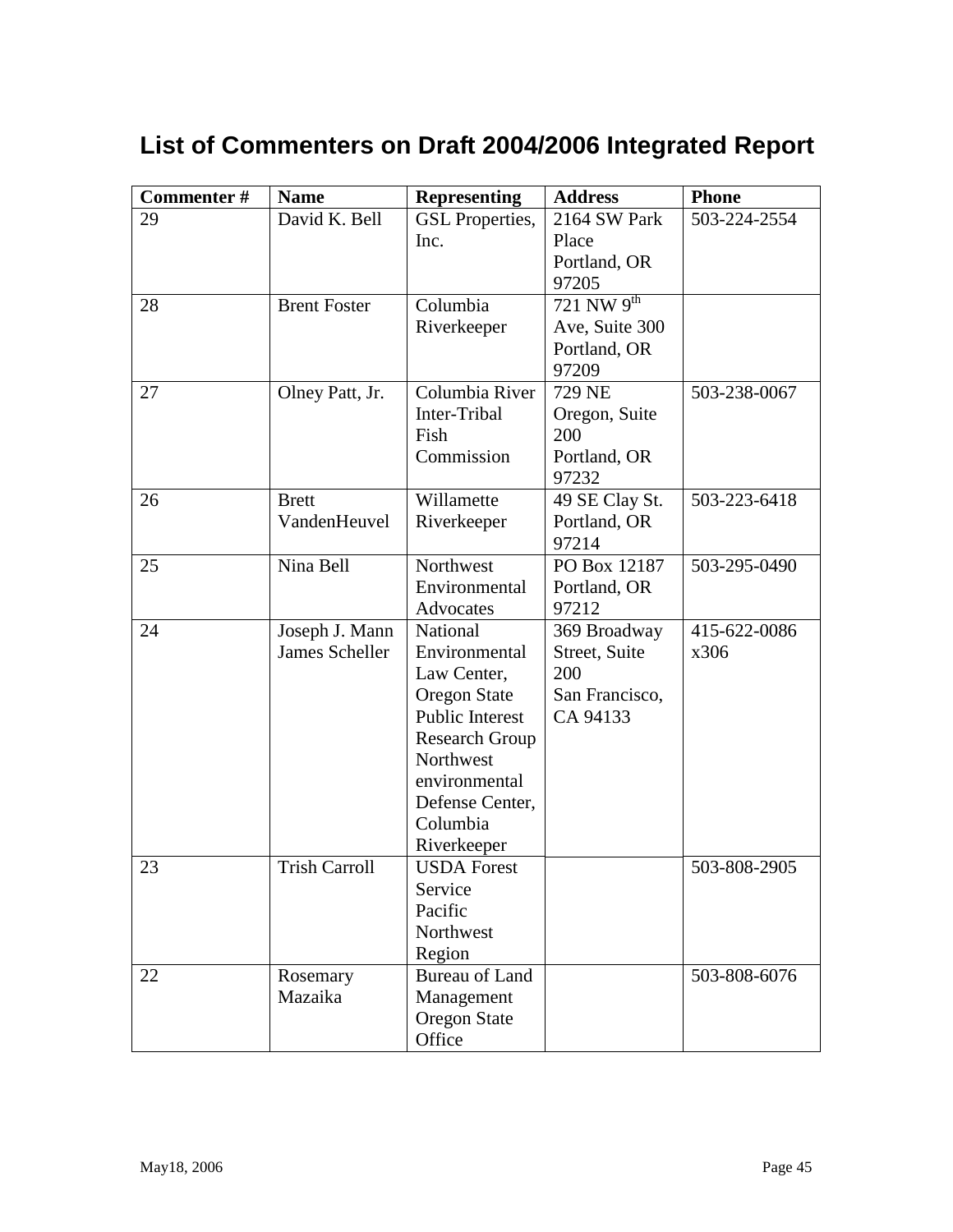| Commenter# | <b>Name</b>          | <b>Representing</b>    | <b>Address</b>        | <b>Phone</b> |
|------------|----------------------|------------------------|-----------------------|--------------|
| 21         | David                | Northwest              | 10015 SW              | 503-768-6671 |
|            | Theriault,           | environmental          | Terwilliger           |              |
|            | Kailei Feeney        | <b>Defense Center</b>  | <b>B</b> lvd          |              |
|            | Erika Holsman        |                        | Portland, OR          |              |
|            | <b>Shannon Rush</b>  |                        | 97219                 |              |
|            | Jared Kahn           |                        |                       |              |
|            | Kevin Kerr           |                        |                       |              |
| 20         | <b>Paul Measeles</b> | <b>Natural</b>         |                       | 503-986-4478 |
|            |                      | Resources              |                       |              |
|            |                      | Division               |                       |              |
|            |                      | Oregon                 |                       |              |
|            |                      | Department of          |                       |              |
|            |                      | Agriculture            |                       |              |
| 19         | Michael R.           | <b>Stoel Rives</b>     | 900 SW Fifth          | 503-224-3380 |
|            | Campbell             | Representing           | Ave, Suite 2600       |              |
|            |                      | PacifiCorp             | Portland, OR          |              |
|            |                      |                        | 97204                 |              |
|            |                      |                        |                       |              |
| 18         | Justin               | City of Salem          |                       |              |
|            | Boyington            |                        |                       |              |
| 17         | Lyla Emery           |                        | 2305 SE               |              |
|            | Reno                 |                        | Taggart St.           |              |
|            |                      |                        | Portland, OR          |              |
|            |                      |                        | 97202                 |              |
| 16         | <b>Richard Jones</b> |                        | Portland, OR          |              |
| 15         | Monica               |                        |                       |              |
|            | <b>Broadwell</b>     |                        |                       |              |
| 14         | Ivars                | Mt. Hood               | 16400                 | 503-668-1780 |
|            | Steinblums           | <b>National Forest</b> | Champion Way          |              |
|            |                      |                        | Sandy, OR             |              |
|            |                      |                        | 97055                 |              |
| 13         | Chris Jarmer         | Oregon Forest          | 1201 Court            | 503-371-2942 |
|            |                      | Industries             | <b>Street NE</b>      |              |
|            |                      | Council                | Suite 300             |              |
|            |                      |                        | Salem, OR             |              |
|            |                      |                        | 97301                 |              |
| 12         | Anthea Karl          |                        | 1346 SE               |              |
|            |                      |                        | Sherrett St.          |              |
|            |                      |                        | Portland, OR<br>97202 |              |
| 11         | Marvin               |                        | $1300$ SW $5th$       |              |
|            | Lewallen             | Weyerhaeuser           | Suite 500             | 503-553-8396 |
|            |                      |                        |                       |              |
|            |                      |                        | Portland, OR          |              |
|            |                      |                        | 97070                 |              |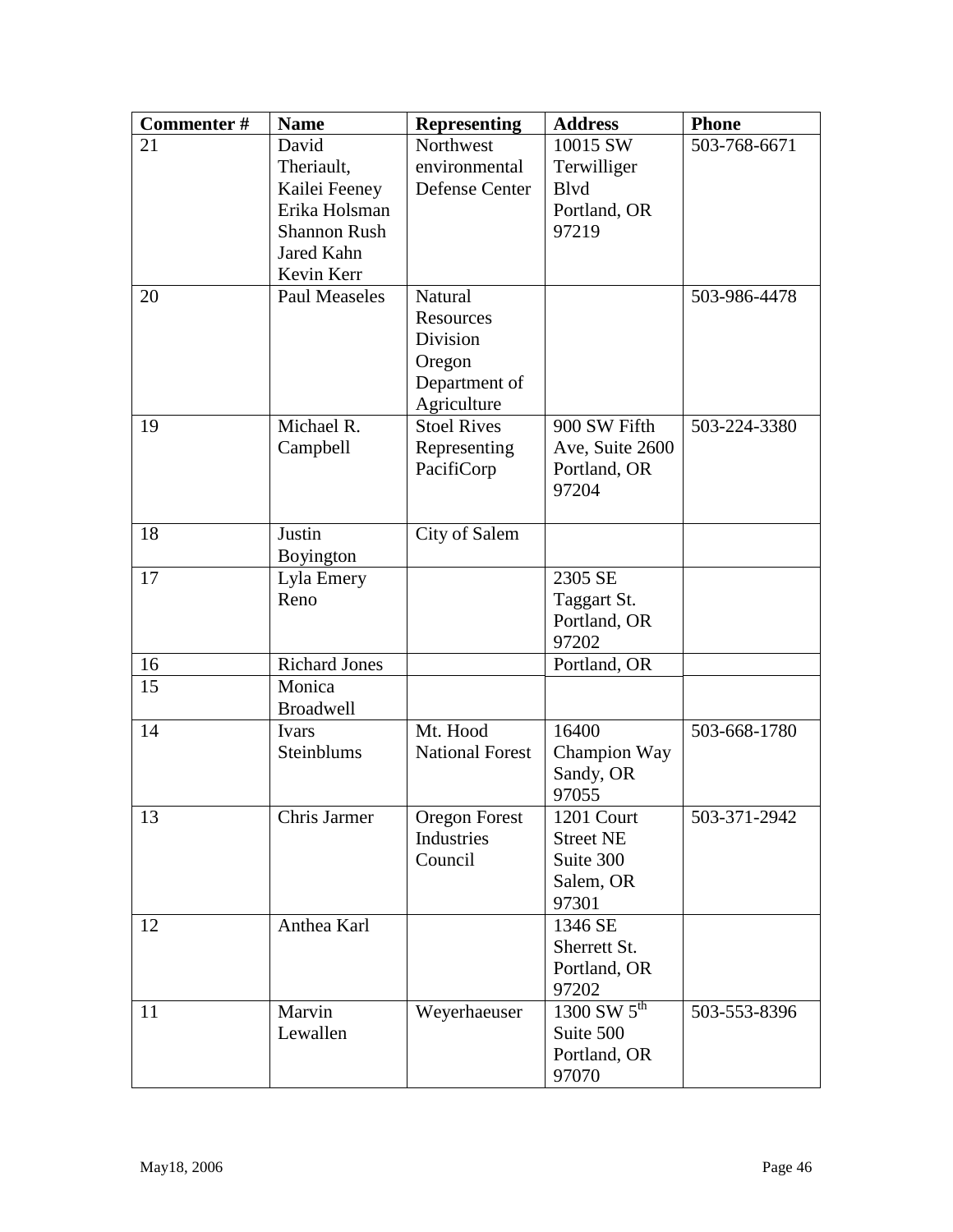| Commenter#     | <b>Name</b>         | <b>Representing</b>    | <b>Address</b>               | <b>Phone</b> |
|----------------|---------------------|------------------------|------------------------------|--------------|
| 10             | Kathryn             | Northwest Pulp         | $1300$ $114^{\text{th}}$ Ave | 425-455-1323 |
|                | VanNatta            | & Paper                | <b>SE</b>                    |              |
|                |                     |                        | Suite 200                    |              |
|                |                     |                        | Bellevue, WA                 |              |
|                |                     |                        | 98004                        |              |
| 9              | Andrew              | Water                  | 9101 SE                      | 503-353-4598 |
|                | Swanson             | Environment            | Sunnybrook                   |              |
|                |                     | <b>Services</b>        | Blvd.                        |              |
|                |                     | Clackamas              | Suite #441                   |              |
|                |                     | County                 | Clackamas, OR                |              |
|                |                     |                        | 97015                        |              |
| 8              | <b>Mikeal Jones</b> | Umpqua                 | 2900 NW                      | 541-957-3356 |
|                |                     | <b>National Forest</b> | <b>Stewart</b>               |              |
|                |                     |                        | Parkway                      |              |
|                |                     |                        | Roseburg, OR                 |              |
|                |                     |                        | 97470                        |              |
| $\overline{7}$ | Angelo De Ieso      |                        | Portland, OR                 |              |
|                | $\rm II$            |                        |                              |              |
| 6              | Frank               | City of Portland       | 1120 SW Fifth                | 503-823-2926 |
|                | Wildensee           | Environmental          | Ave                          |              |
|                |                     | <b>Services</b>        | Room 1000                    |              |
|                |                     |                        | Portland, OR                 |              |
|                |                     |                        | 97204                        |              |
| 5              | <b>Eldon Bevins</b> |                        | 561 SW Levens                |              |
|                |                     |                        | St                           |              |
|                |                     |                        | Dallas, OR                   |              |
|                |                     |                        | 97338                        |              |
| $\overline{4}$ | Sandra Coveny       | <b>Marys River</b>     | PO Box 1041                  | 541-758-7597 |
|                |                     | Watershed              | Corvallis, OR                |              |
|                |                     | Council                | 97339                        |              |
| 3              | Pat Larson          | Oregon                 | 61931                        |              |
|                |                     | Cattlemen's            | Cottonwood                   |              |
|                |                     | Association            | Rd.                          |              |
|                |                     |                        | La Grande, OR                |              |
|                |                     |                        | 97850                        |              |
| $\overline{2}$ | Arthur J.           | Ochoco                 | Lookout Mtn                  | 541-416-6500 |
|                | Currier             | <b>National Forest</b> | <b>Ranger District</b>       |              |
|                |                     | <b>USDA</b> Forest     | 3160 NE Third                |              |
|                |                     | Service                | St.                          |              |
|                |                     |                        | Prineville, OR               |              |
|                |                     |                        | 97754                        |              |